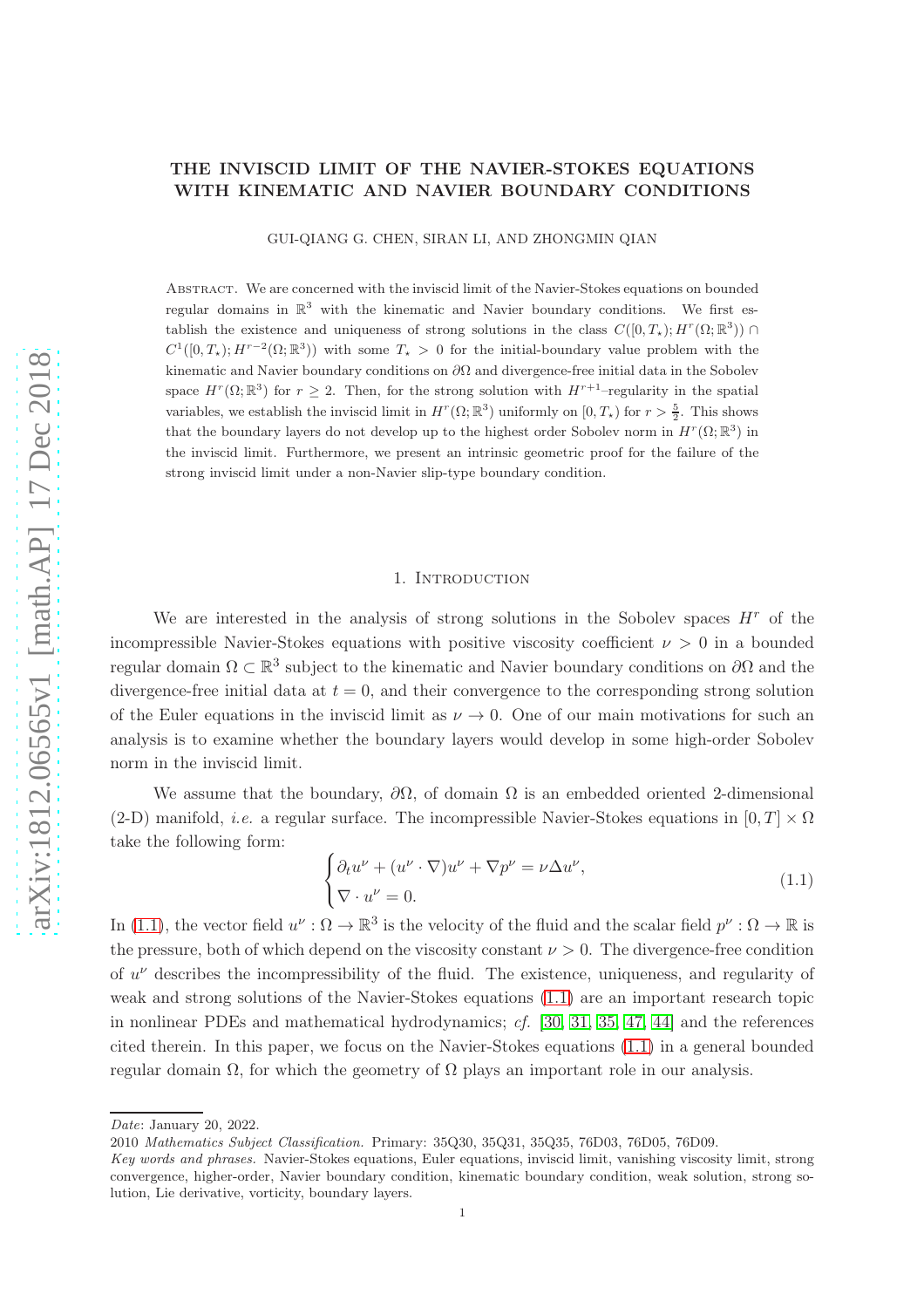Consider the initial condition:

<span id="page-1-1"></span>
$$
u^{\nu}|_{t=0} = u_0 \qquad \text{on } \Omega,\tag{1.2}
$$

where  $u_0$  satisfies the compatibility condition:  $\nabla \cdot u_0 = 0$  in  $\Omega$ .

The kinematic boundary condition is

$$
u^{\nu} \cdot \mathbf{n} = 0 \qquad \text{on } \partial\Omega \times [0, T], \tag{1.3}
$$

i.e. the normal component of the velocity on the boundary vanishes.

The *Navier* boundary condition is imposed as:

<span id="page-1-0"></span>
$$
u \cdot \boldsymbol{\tau} = -2\zeta \, \mathbb{D}u(\tau, \mathbf{n}) \qquad \text{on } \partial\Omega \times [0, T], \tag{1.4}
$$

for any  $\tau \in T(\partial\Omega)$ , where the rate-of-strain tensor is the  $3 \times 3$  matrix defined by

$$
\mathbb{D}u := \frac{1}{2} (\nabla u + (\nabla u)^\top), \tag{1.5}
$$

 $\mathbb{D}u(\tau,\mathbf{n}) := \tau^{\top}\mathbb{D}u\,\mathbf{n}$ , and constant  $\zeta > 0$  is known as the *slip length* of the fluid.

Traditionally, the Navier-Stokes equations [\(1.1\)](#page-0-0) have been studied with the no-slip condition, *i.e.* the Dirichlet boundary condition  $u = 0$  on  $\partial\Omega$ . However, this does not always match with the experimental data; cf.  $[24, 42]$  $[24, 42]$ . First proposed by Navier  $[39]$  in 1816, the Navier boundary condition [\(1.4\)](#page-1-0) requires that the tangential component of the velocity field is proportional to that of the normal vector field of the Cauchy stress tensor. The proportionality constant  $\zeta > 0$ is known as the *slip length*. Physically, the Navier boundary condition  $(1.4)$  can be induced by the effects of free capillary boundaries, perforated boundaries, or the exterior electric fields; cf. Achdou-Pironneau-Valentin [\[1\]](#page-27-0), Bänsch [\[4\]](#page-27-1), Beavers-Joseph [\[7\]](#page-27-2), Einzel-Panzer-Liu [\[24\]](#page-28-3), Maxwell [\[38\]](#page-29-4), Jäger-Mikelič [\[28,](#page-28-4) [29\]](#page-28-5), and the references cited therein.

To analyze the initial-boundary value problem  $(1.2)$ – $(1.4)$  for the Navier-Stokes equations [\(1.1\)](#page-0-0), we adopt an equivalent geometric formulation, as shown in Chen-Qian [\[15\]](#page-28-6), for the boundary conditions on  $\partial\Omega \times [0, T]$ :

<span id="page-1-2"></span>
$$
\begin{cases}\nu^{\nu} \cdot \mathbf{n} = 0, \\
\omega^{\nu} \cdot \boldsymbol{\tau} = -\frac{1}{\zeta} (\mathcal{R}u^{\nu}) \cdot \boldsymbol{\tau} + 2\mathcal{R}(\mathcal{S}(u^{\nu})) \cdot \boldsymbol{\tau} \qquad \text{on } \partial\Omega \times [0, T],\n\end{cases} (1.6)
$$

where

$$
\omega^{\nu} := \nabla \times u^{\nu} \tag{1.7}
$$

is the vorticity of the fluid,  $\tau \in T(\partial\Omega)$  is an arbitrary tangential vector field on boundary  $\partial\Omega$ , S is the shape operator of surface  $\partial\Omega$ , and R is the operator corresponds to the left multiplication by the matrix in the local coordinate on  $\partial\Omega$ :

$$
\mathcal{R} = \begin{bmatrix} 0 & -1 \\ 1 & 0 \end{bmatrix},\tag{1.8}
$$

*i.e.* the anti-clockwise rotation by  $\frac{\pi}{2}$ . In fact, R can be identified with the Hodge star operator \* defined for the differential forms on  $\mathbb{R}^2$ : For a 2-D vector field  $V = (V^1, V^2)^\top$ ,

$$
\mathcal{R}V = (* (V^{\sharp}))^{\flat} = (-V^2, V^1)^{\top}, \tag{1.9}
$$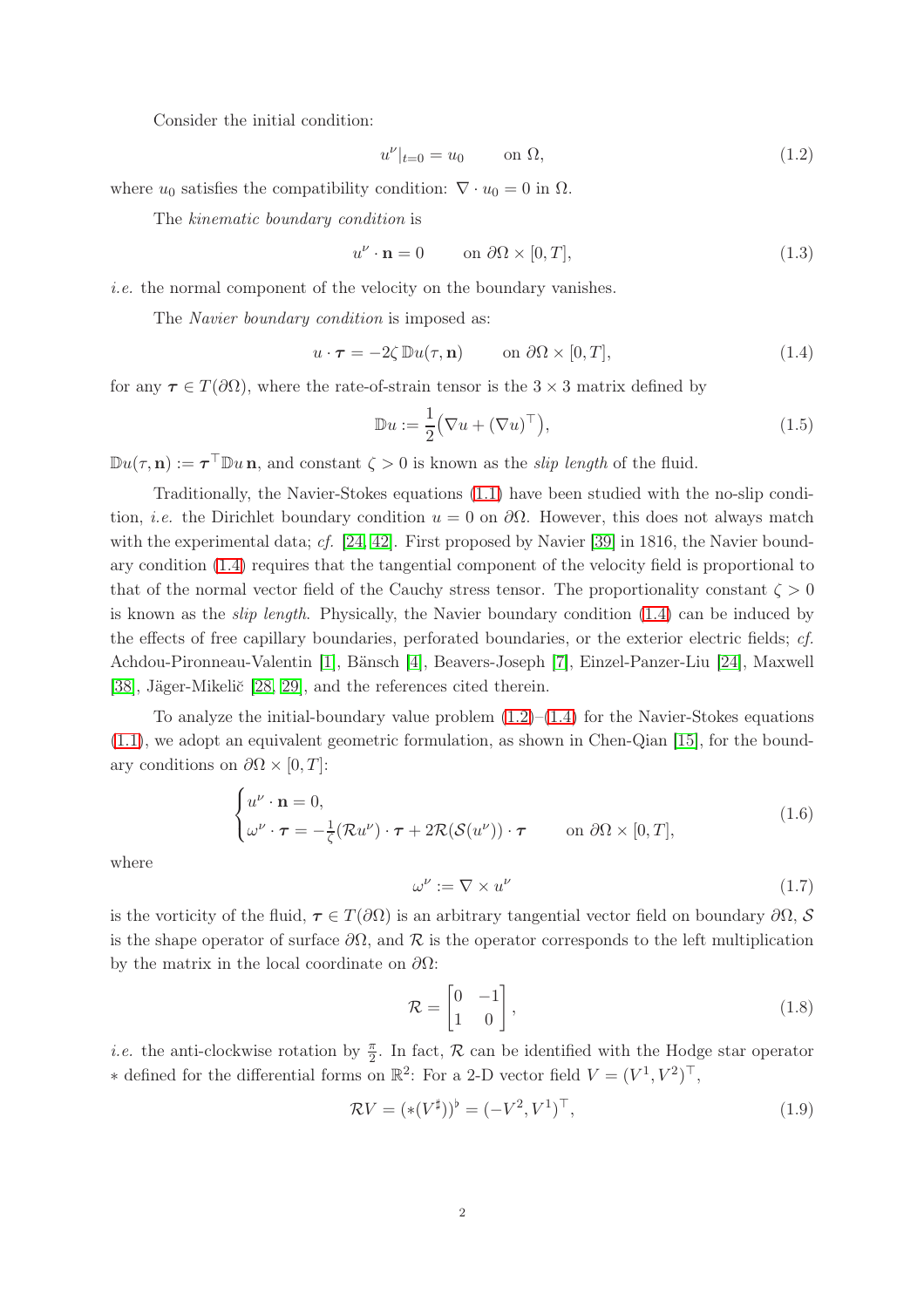in which  $\sharp$  is the canonical isomorphism between vector fields and differential 1-forms, and  $\flat$  is its inverse. The second equation in  $(1.6)$  (*i.e.* the Navier boundary condition in the geometric formulation) has the vorticity on the left-hand side, but it involves only the zero-th order operations on the velocity on the right-hand side.

The problem of inviscid limits has been a central topic in mathematical hydrodynamics (cf. Constantin [\[18\]](#page-28-7)). In 1975, Swann [\[46\]](#page-29-5) proved that, for  $\Omega = \mathbb{R}^3$ , when the initial vorticity is in  $H^{3+\delta}$ , divergence–free, and vanishing at spatial infinity, and the right–hand side of the vorticity equation lies in  $C([0,T); H^2(\mathbb{R}^3))$  for some small T, then the initial-boundary value problem for the Navier–Stokes equations with zero boundary condition has a unique strong solution, and the vanishing viscosity limit holds in  $L^6 \cap \dot{H}^1$ . In 1986, Constantin [\[17\]](#page-28-8) showed that, for  $\Omega = \mathbb{R}^3$ , if the Cauchy problem for the Euler equations with initial data  $v_0 \in H^{m+2}(\mathbb{R}^3)$  for  $m \geq 3$  has a strong solution in  $X = C([0,T]; H^m(\mathbb{R}^3))$  up to time T, then there exists  $\nu_{\star} = \nu_{\star}(T, v_0)$  such that the Cauchy problem for the corresponding Navier-Stokes equations for any  $\nu \leq \nu_{\star}$  also has a strong solution in X, and the vanishing viscosity limit holds in  $H^m$ . In fact, for  $\Omega = \mathbb{R}^d$  for  $d=2$  or 3, for any  $s > \frac{d}{2}+1$  and initial data  $v_0 \in H^s$ , the convergence can be obtained in the  $H^s$ -norm; cf. Masmoudi [\[36\]](#page-28-9). Moreover, in Constantin-Wu [\[20\]](#page-28-10), the vanishing viscosity limits were also proved on  $\Omega = \mathbb{R}^2$  for the initial vorticity in  $L^1(\mathbb{R}^2) \cap L_c^{\infty}(\mathbb{R}^2)$ .

On the other hand, in the case that  $\Omega$  is a bounded domain with boundary, and the Navier-Stokes equations are equipped with the Dirichlet boundary condition, the vanishing viscosity limit fails in general: This is due to the formation of *boundary layers*, in which the Prandtl equations serve as a candidate for matching the Navier-Stokes and Euler equations; see  $e, q, \lambda$  Alexandre-Wang-Xu-Yang [\[3\]](#page-27-3), Gérard-Varet-Dormy [\[25\]](#page-28-11), and the references cited therein. In contrast, when the Navier and kinematic boundary conditions are imposed to the Navier-Stokes equations, the vanishing viscosity limit can be established in the affirmative. In 2007, Xiao-Xin [\[49\]](#page-29-6) proved that, for the initial data in  $H^3$  on a 3-D flat domain, there exists  $T_{\star} > 0$  such that the vanishing viscosity limit holds in  $C([0, T_0]; H^2) \cap L^p(0, T_0; H^3)$ , for all  $1 \leq p < \infty$ . Various convergence results of this kind for a non-Navier "slip-type boundary condition" (first proposed by Bardos [\[5\]](#page-27-4), which agrees with the Navier condition if and only if the domain is a part of the flat half– space) have been established, in  $W^{k,p}$ ,  $H^s$ , or  $L^p$  spaces and on 2-D or 3-D spatial domains; cf. Xiao-Xin [\[49\]](#page-29-6), Beirão da Veiga-Crispo [\[8,](#page-27-5) [9\]](#page-28-12), Bellout-Neustupa-Penel [\[12\]](#page-28-13), Berselli-Spirito [\[13\]](#page-28-14), Chen-Osborne-Qian [\[14\]](#page-28-15), Clopeau-Mikelič-Robert [\[16\]](#page-28-16), Kelliher [\[32\]](#page-28-17), Wang-Xin-Zang [\[48\]](#page-29-7), Zhong [\[50\]](#page-29-8), and the references cited therein.

Furthermore, for the Navier boundary conditions, Chen-Qian [\[15\]](#page-28-6) and Iftimie-Planas [\[26\]](#page-28-18) obtained the vanishing viscosity limit in  $L_t^{\infty} L_x^2$  on smooth domains  $\Omega \subset \mathbb{R}^3$  and  $\mathbb{R}^d, d \geq 2$ , provided that strong solutions exist in  $H^2$  and  $H^{d/2+1+\epsilon}$ , respectively; see also the related results by Ifitimie-Raugel-Sell [\[27\]](#page-28-19) on a 3-D thin domain and by Lopes Filho-Nussenzveig Lopes-Planas [\[34\]](#page-28-20) on 2-D domains, and the recent results by Drivas-Nguyen [\[22\]](#page-28-21). In addition, by computations in lo-cal coordinates, Neustupa-Penel [\[40,](#page-29-9) [41\]](#page-29-10) proved the convergence in  $L^{\infty}(0, T_{\star}; H^{1}) \cap L^{2}(0, T_{\star}; H^{2}),$ provided that the initial data is in  $H^4$ , where  $T<sub>\star</sub> > 0$  is a constant depending only on  $\Omega$  and the initial data. Moreover, using the geometric vector field approach, Masmoudi-Rousset [\[37\]](#page-29-11) established the existence of strong solutions in  $L^{\infty}(0,T; E^m(\Omega;\mathbb{R}^3)) \cap L^2(0,T; H^{m+1}(\Omega;\mathbb{R}^3))$  for  $m > 6$  and the inviscid limit in  $L_t^{\infty} L_x^2$ , where the anisotropic co-normal Sobolev space  $E^m$  is given by  $E^m := \{u \in H_{\text{co}}^m : \nabla u \in H_{\text{co}}^{m-1}\}\$ , and  $u \in H_{\text{co}}^m$  whenever  $\sum_{0 \leq |l| \leq m} \|Z_l u\|_{L^2(\Omega)} < \infty$ with  $\{Z_l\}$  spanning the space of vector fields tangential to  $\partial\Omega$ .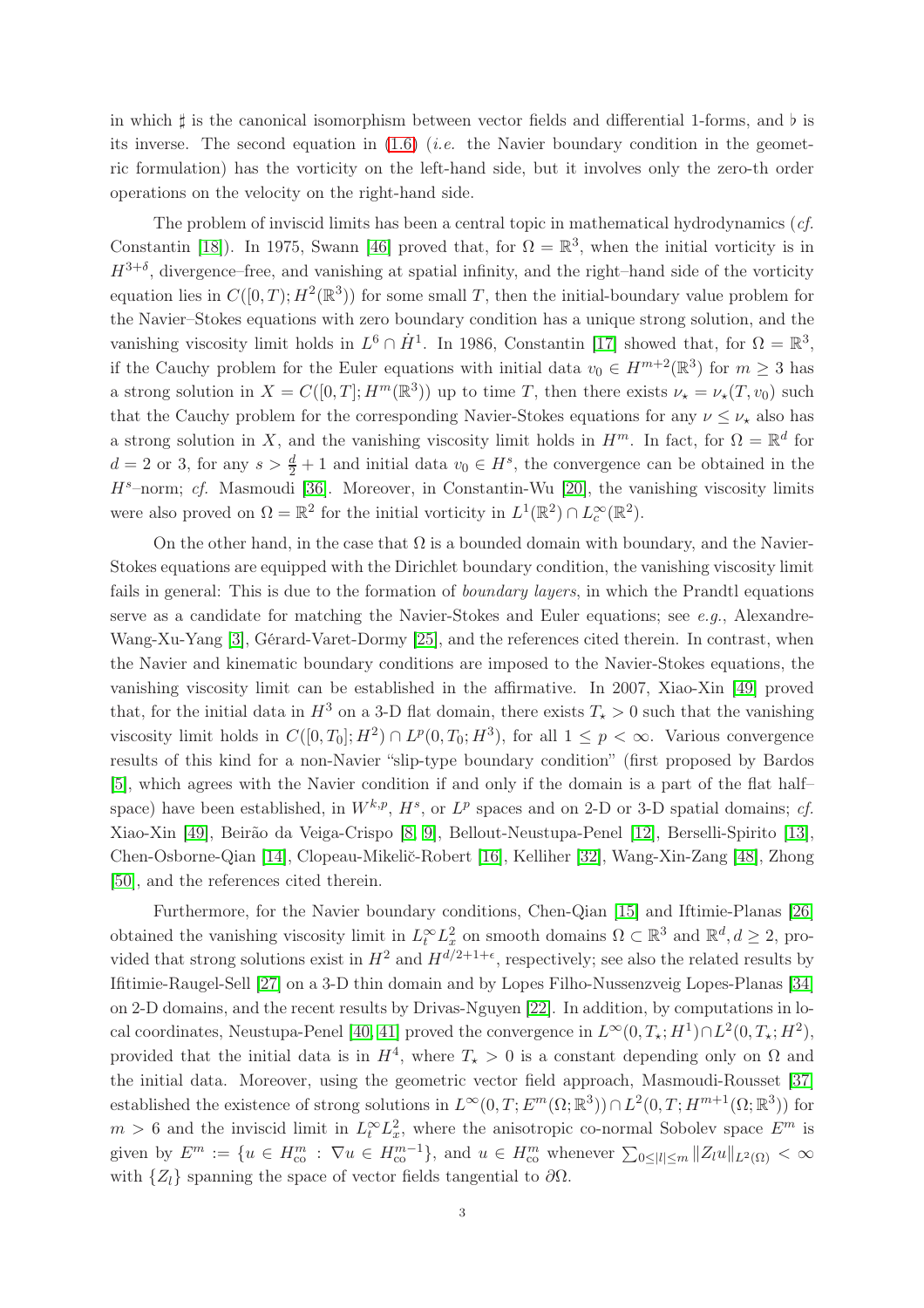In this paper, by performing the higher-order energy estimates for the weak solutions constructed in [\[15\]](#page-28-6), we first establish the existence and uniqueness of the strong solution of the Navier-Stokes equations in  $C(0,T_\star;H^r(\Omega;\mathbb{R}^3))\cap C^1(0,T;H^{r-2}(\Omega;\mathbb{R}^3))$  for some  $T_\star>0$  and  $r \geq 2$ , subject to the kinematic and Navier boundary conditions. We assume that domain  $\Omega$ is regular, with the smooth second fundamental form II. In fact, in the estimates, we need  $\|\Pi\|_{C^{r-1}(\partial\Omega)} < \infty$ . Moreover, an explicit lower bound for  $T_{\star}$  is obtained. This is achieved by employing more delicate energy estimates, which take into account the effects of the curvature (equivalently, the second fundamental form II) of  $\partial\Omega$  and the Navier boundary conditions. In addition, we study the inviscid limit (also known as the vanishing viscosity limit) of the Navier-Stokes equations [\(1.1\)](#page-0-0): We send  $\nu \to 0^+$  and investigate whether the strong solutions  $u^{\nu}$  converge, in suitable norms, to the corresponding solution of the Euler equations describing the motion of incompressible, inviscid fluids:

<span id="page-3-1"></span>
$$
\begin{cases} \partial_t u + (u \cdot \nabla) u + \nabla p = 0 & \text{in } [0, T] \times \Omega, \\ \nabla \cdot u = 0 & \text{in } [0, T] \times \Omega, \\ u|_{t=0} = u_0 & \text{on } \Omega, \end{cases}
$$
(1.10)

subject to the *no-penetration boundary condition*:

<span id="page-3-0"></span>
$$
u \cdot \mathbf{n} = 0 \qquad \text{on } [0, T] \times \partial \Omega. \tag{1.11}
$$

As discussed above, for the kinematic and Navier boundary conditions, the inviscid limit problem was answered in the affirmative for strong solutions on domains with flat boundaries (e.g. the half-space) by Xiao-Xin [\[49\]](#page-29-6) and Beirão da Veiga-Crispo [\[8,](#page-27-5) [9\]](#page-28-12). This is achieved by analyzing the aforementioned simplified boundary condition in [\[5,](#page-27-4) [45\]](#page-29-12), which agrees with the Navier boundary condition for flat boundaries. Similar affirmative results are also established for several modified versions of the slip-type boundary conditions in [\[48,](#page-29-7) [50\]](#page-29-8). In addition, the inviscid limit for the strong solutions in  $L^2$  or  $H^1$  under the kinematic and Navier boundary conditions are proved by Chen-Qian [\[15\]](#page-28-6), Intimie-Planas [\[26\]](#page-28-18), and Neustupa-Penel [\[40,](#page-29-9) [41\]](#page-29-10) for bounded, regular, possibly non-flat domains in  $\mathbb{R}^3$ .

On the other hand, recently in [\[10,](#page-28-22) [11\]](#page-28-23), Beirão da Veiga-Crispo proved that the inviscid limits in strong topologies of  $W^{s,p}$  for  $s > 1$  and  $p > 1$  fails for general non-flat domains, with the Navier-Stokes equations equipped with the simplified boundary conditions as in [\[5,](#page-27-4) [45\]](#page-29-12). In comparison, the inviscid limit in strong topologies always holds for regular domains in 2-D, when the Navier boundary condition is assumed. This is largely due to the fact that the vorticity is transported in 2-D; cf. [\[16,](#page-28-16) [34,](#page-28-20) [19\]](#page-28-24).

In view of the discussions above, it is important to understand whether the inviscid limit holds for strong solutions in the higher-order Sobolev norms in  $H^r(\Omega;\mathbb{R}^3)$  for  $r>1$  in a bounded, regular, generally non-flat domain  $\Omega \subset \mathbb{R}^3$ , when the Navier-Stokes equations [\(1.1\)](#page-0-0) are equipped with the Navier boundary conditions (*i.e.* Eq.  $(1.6)$ ). To the best of our knowledge, this problem is still largely open. In Theorem [5.1,](#page-18-0) we answer this question in the affirmative: If the strong solution exists in  $H^{r+1}(\Omega;\mathbb{R}^3)$  for  $r > \frac{5}{2}$ , we establish its strong convergence in  $H^r(\Omega;\mathbb{R}^3)$  as the viscosity constant  $\nu \to 0$ . This implies that the boundary layers do not develop up to the highest order Sobolev norm in  $H^r(\Omega; \mathbb{R}^3)$  for  $r > \frac{5}{2}$ .

The rest of the paper is organized as follows: In §2 we briefly sketch the derivation of the boundary conditions in terms of geometric quantities. In §3, we prove a lemma which expresses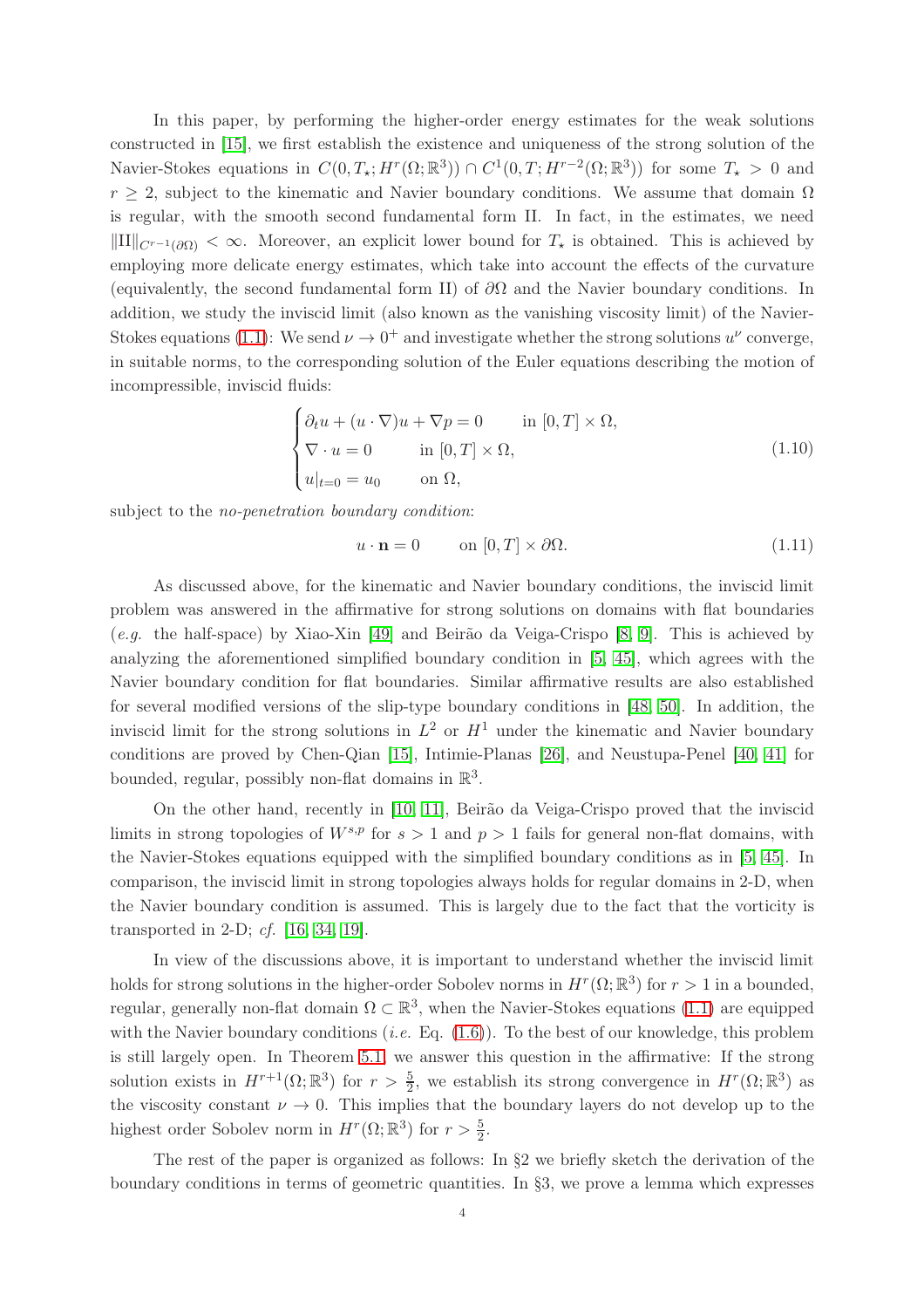the  $H^r$ -norm of a divergence-free vector field by the  $L^2$ -norm of the iterated curls, subject to the kinematic and Navier boundary conditions. Next, in §4, we derive the a priori, higher-order energy estimates in  $H^r(\Omega;\mathbb{R}^3)$  for  $r \geq 2$  for the Navier-Stokes equations with kinematic and Navier boundary conditions. We also deduce the existence of strong solutions from the energy estimates. Then, in §5, the inviscid limit is established. Finally, in §6, we discuss the inviscid limit problem for other non-Navier slip-type boundary conditions.

Before concluding this introduction, we present some notations that will be used from now on in this paper. We denote  $H^r(\Omega;\mathbb{R}^3) = W^{2,r}(\Omega;\mathbb{R}^3)$  as the Sobolev space of vector fields  $\phi : \Omega \to \mathbb{R}^3$  with the norm in the multi-index notation:

$$
\|\phi\|_{H^r(\Omega)} := \left(\sum_{0 \le |\alpha| \le r} \int_{\Omega} |\nabla^{\alpha} \phi|^2 \, \mathrm{d} x\right)^{1/2} < \infty. \tag{1.12}
$$

We write  $\nabla^{[s]}$  to denote a generic differential operator  $\nabla_{i_1}\nabla_{i_2}\cdots\nabla_{i_s}$  for any  $s\geq 1$ . The Einstein summation convention is used. For the indices, we write  $i_1, i_2, \ldots, j, k, l, \ldots \in \{1, 2, 3\}$  and  $\alpha, \beta, \gamma, \delta, \ldots \in \{1, 2\}.$  The angular bracket  $\langle \cdot, \cdot \rangle$  denotes the Euclidean inner product of two vectors in  $\mathbb{R}^3$ . Furthermore, we write  $f \lesssim g$  if  $|f| \leq C|g|$  for a generic constant C depends only on r,  $\|\text{III}\|_{C^{r-1}(\partial\Omega)}$ , and  $\zeta$ ; and write  $f \simeq g$  whenever  $f \lesssim g$  and  $g \lesssim f$ . Denote  $\mathcal{H}^2$  as the 2-D Hausdorff measure. Finally,  $\text{curl}^r := \text{curl} \circ \dots \circ \text{curl}$  means the composition of r curls.

#### 2. The Navier Boundary Condition

In this section, we briefly sketch the derivation of the boundary conditions in terms of geometric quantities.

First of all, we justify that our geometric formulation of the Navier boundary condition (*i.e.* the second equation in  $(1.6)$ , reproduced below):

$$
\omega^{\nu} \cdot \boldsymbol{\tau} = -\frac{1}{\zeta} (\mathcal{R}u^{\nu}) \cdot \boldsymbol{\tau} + 2\mathcal{R}(\mathcal{S}(u^{\nu})) \cdot \boldsymbol{\tau} \qquad \text{on } \partial\Omega \times [0, T] \text{ for any } \boldsymbol{\tau} \in T(\partial\Omega)
$$

is indeed equivalent to the one proposed by Navier in [\[39\]](#page-29-3). For simplicity, we drop superscript  $\nu$ in this section.

We start by remarking on the geometric notations. Recall that the boundary of the domain of fluid,  $\partial\Omega$ , is a regular surface embedded in  $\mathbb{R}^3$ . We denote its second fundamental form by II :  $T(\partial\Omega) \times T(\partial\Omega) \to \mathbb{R}$ , where  $T(\partial\Omega)$  is the tangent bundle of  $\partial\Omega$ . Thus, writing  $\mathbf{n} \in T(\partial\Omega)$ <sup>⊥</sup> as the outward unit normal (viewed as the Gauss map  $\mathbf{n} : \partial \Omega \to \mathbb{S}^2$ ), we have

$$
II = -\nabla n. \tag{2.1}
$$

In addition, take  $\{e_1, e_2, e_3\}$  to be an orthonormal frame such that  $e_1, e_2 \in T(\partial\Omega)$  and  $e_3 = n$ . Then we have the local expression:

$$
II(u, v) = \sum_{\alpha=1}^{2} \sum_{\beta=1}^{2} II_{\alpha\beta} u^{\alpha} v^{\beta}.
$$
 (2.2)

The shape operator  $S : T(\partial\Omega) \to T(\partial\Omega)$  is then defined as

$$
\mathcal{S}(u) := -\nabla_u \mathbf{n},\tag{2.3}
$$

where  $\nabla_u$  means the directional derivative in the direction of u.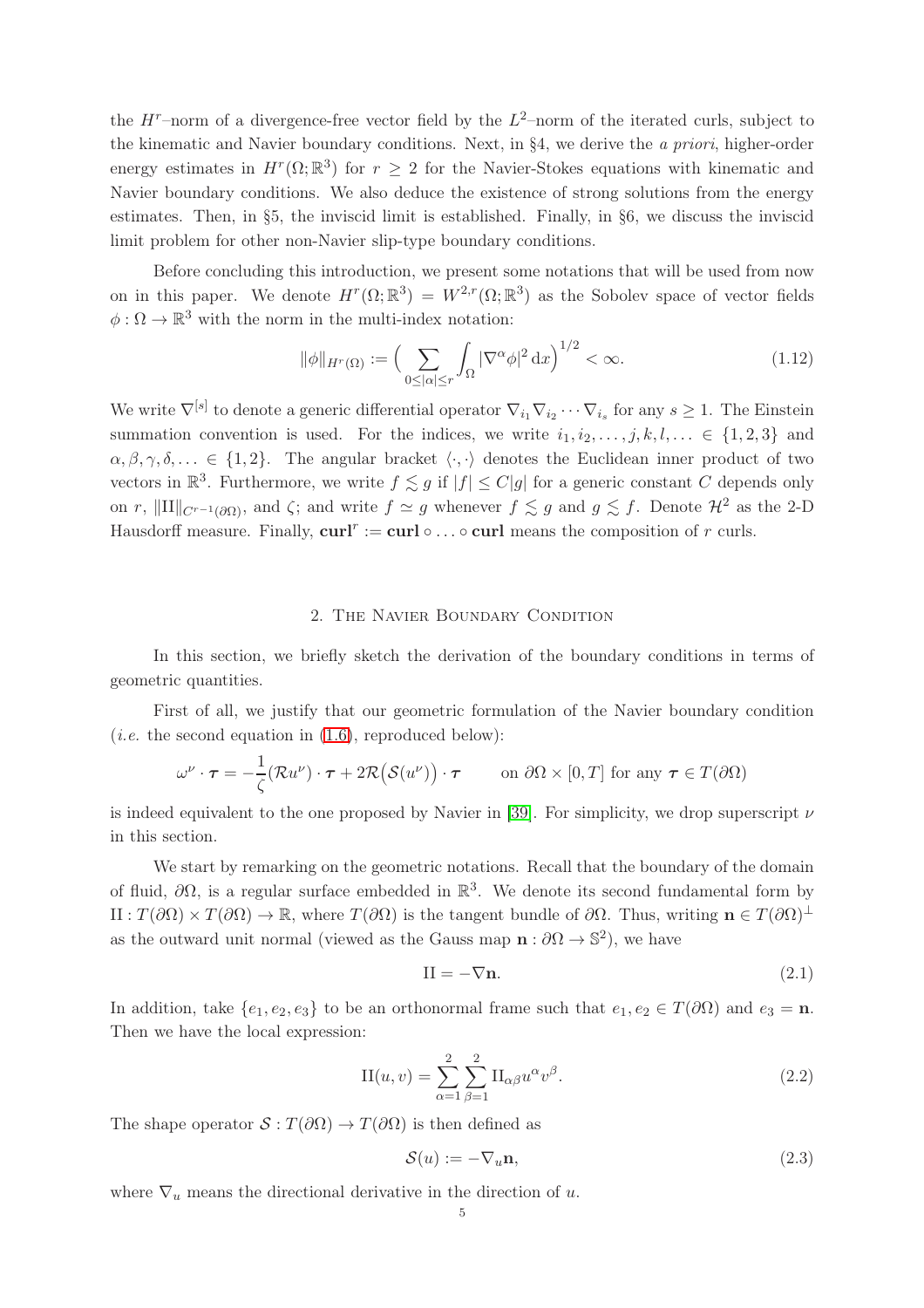Now, recall that the Navier boundary condition reads that, for any  $\tau \in T(\partial\Omega)$ ,

$$
u \cdot \boldsymbol{\tau} = -2\zeta \, \mathbb{D}u(\boldsymbol{\tau}, \mathbf{n}) \qquad \text{on } \partial\Omega \times [0, T],
$$

where, in local coordinates, the rate-of-strain tensor is given by

$$
(\mathbb{D}u)_{ij} = \frac{1}{2} (\nabla_i u^j + \nabla_j u^i), \qquad 1 \le i, j \le 3.
$$

Suppose that  $\{e_1, e_2, e_3\}$  is an orthonormal moving frame adapted to  $\partial\Omega$ , with  $e_3 = \mathbf{n}$ . Then the Navier boundary condition is equivalent to the following:

$$
u^{1} = -\zeta(\nabla_{3}u^{1} + \nabla_{1}u^{3}), \quad u^{2} = -\zeta(\nabla_{3}u^{2} + \nabla_{2}u^{3}) \quad \text{on } \partial\Omega \times [0, T]. \tag{2.4}
$$

The main issue of this paper is to derive the higher-order energy estimates of velocity  $u$ . As shown in §3 below, the  $H^r$ -norm of u is estimated purely by the  $L^2$ -norm of the r-th iterated curls of u (cf. Theorem [3.1\)](#page-6-0). We now seek for the boundary condition with respect to the vorticity:  $\omega = \nabla \times u$ . For this purpose, note that

$$
\omega = \begin{bmatrix} \nabla_2 u^3 - \nabla_3 u^2 \\ \nabla_3 u^1 - \nabla_1 u^3 \\ \nabla_1 u^2 - \nabla_2 u^1 \end{bmatrix}
$$

in the local frame  $\{e_1, e_2, e_3\}$ . Then the Navier boundary condition [\(1.4\)](#page-1-0) becomes

<span id="page-5-0"></span>
$$
\nabla_k u^3 + \nabla_3 u^k = -\frac{1}{\zeta} u^k \qquad \text{for } k \in \{1, 2\}.
$$
 (2.5)

On the other hand,  $\nabla_k u^3$  can be computed as

<span id="page-5-1"></span>
$$
\nabla_k u^3 = \nabla_k (u \cdot \mathbf{n}) = \partial_3 (u \cdot \mathbf{n}) + \sum_{j=1}^3 \Gamma_{kj}^3 u^j,
$$
\n(2.6)

where  $\Gamma_{ij}^k = \frac{1}{2}$  $\frac{1}{2}g^{kl}(\partial_i g_{jl} + \partial_j g_{il} - \partial_l g_{ij})$  are the Christoffel symbols. Observe also that

$$
\Pi_{jk} = \Pi(e_j, e_k) \cdot \mathbf{n} = -\nabla_j e_k \cdot \mathbf{n} = -\sum_{l=1}^3 \Gamma_{jk}^l e_l \cdot \mathbf{n} = -\Gamma_{jk}^3.
$$
 (2.7)

Then, by collecting Eqs.  $(2.5)-(2.7)$  $(2.5)-(2.7)$ , we have

$$
\nabla_k u^3 - \nabla_3 u^k = 2\partial_k (u \cdot \mathbf{n}) - 2 \sum_{j=1}^3 \Pi_{jk} u^j + \frac{1}{\zeta} u^k.
$$
 (2.8)

Finally, in view of the kinematic boundary condition (*i.e.* the first equation in [\(1.6\)](#page-1-2)),  $u \cdot \mathbf{n} = 0$ on  $\partial\Omega$ . Then, by taking  $k = 1, 2$ , respectively, and recalling the definition of R, we immediately recover the second equation in [\(1.6\)](#page-1-2). Note that the term,  $2\mathcal{R}(\mathcal{S}(u^{\nu}))$ , reflects the geometry of the curvilinear fluid domain. It vanishes when the domain is flat, e.g. the half plane. In the rest of the paper, this is referred to as the Navier boundary condition.

## 3. A Div-Curl Estimate for Divergence-free Vector Fields

In this section, we show that the  $H^{r+1}$ –norm of a divergence-free vector field is equivalent to the sum of the  $L^2$ -norms of its iterated curls up to the  $(r + 1)$ -th order. It is a variant of the well-known div-curl estimate due to Caldéron-Zygmund for divergence-free vector fields.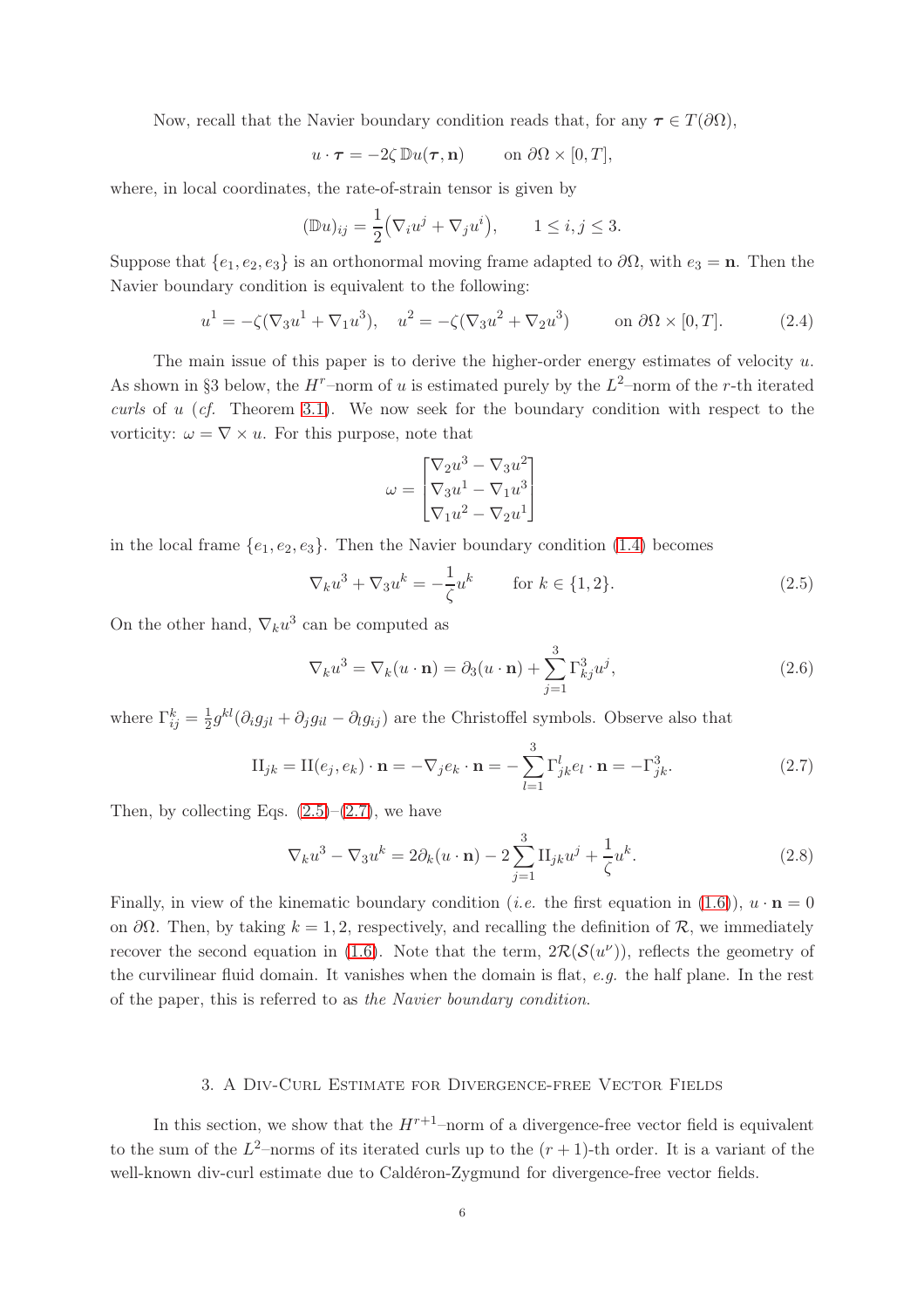<span id="page-6-0"></span>**Theorem 3.1.** Let  $u \in H^{r+1}(\Omega; \mathbb{R}^3) \cap K_2(\Omega)$  for  $r \geq 0$  satisfy the kinematic and Navier boundary conditions [\(1.6\)](#page-1-2), where

<span id="page-6-2"></span>
$$
K_2(\Omega) := \{ u \in L^2(\Omega; \mathbb{R}^3) : \nabla \cdot u = 0 \}.
$$
 (3.1)

Then there exists a universal constant  $M = M(r, \Omega) > 0$  such that

$$
\|\nabla^{r+1}u\|_{L^2(\Omega)}^2 \le M \sum_{l=0}^{r+1} \|\mathbf{curl}^l u\|_{L^2(\Omega)}^2.
$$
 (3.2)

Here and in the sequel, the time variable  $t$  is always suppressed when only the spatial regularities are considered. The following Sobolev trace theorem is also frequently used:

**Lemma 3.2** (Theorem 5.36 in [\[2\]](#page-27-6)). Let  $\Omega$  be a domain in  $\mathbb{R}^n$  satisfying the uniform  $C^m$ -regularity condition. Assume that there exists a  $(m, p)$ –extension operator for  $\Omega$ . Suppose that

$$
mp < n
$$
,  $p \le q \le p^* := \frac{(n-1)p}{n - mp}$ . (3.3)

Then the continuous embedding  $W^{m,p}(\Omega) \hookrightarrow L^q(\partial \Omega)$  holds.

In particular, it implies that  $H^1(\Omega) \hookrightarrow L^q(\partial\Omega)$  for any  $q \in [2,4]$  in the regular domain  $\Omega \subset \mathbb{R}^3$ .

*Proof of Theorem [3.1](#page-6-0).* We prove the theorem by induction on  $r$ . The arguments are divided into seven steps.

1. We first establish the base case  $r = 0$ . Indeed, in view of the following identity (see Eq.  $(3.3)$  in Chen-Qian  $[15]$ :

$$
\|\nabla u\|_{L^2(\Omega)}^2 = \|\nabla \times u\|_{L^2(\Omega)}^2 + \|\nabla \cdot u\|_{L^2(\Omega)}^2 - \int_{\partial \Omega} (\nabla \cdot u) \langle u, \mathbf{n} \rangle \, d\mathcal{H}^2 + \int_{\partial \Omega} \langle u \cdot \nabla u, \mathbf{n} \rangle \, d\mathcal{H}^2,
$$

for the incompressible velocity field satisfying the kinematic boundary condition, we have

<span id="page-6-1"></span>
$$
\|\nabla u\|_{L^2(\Omega)}^2 = \|\nabla \times u\|_{L^2(\Omega)}^2 + \int_{\partial\Omega} \text{II}(u, u) \,d\mathcal{H}^2,\tag{3.4}
$$

where we have utilized the definition of the second fundamental form II :=  $-\nabla n$ . Since  $\|\text{II}\|_{L^{\infty}(\partial\Omega)} < \infty$ , we bound

$$
\left| \int_{\partial\Omega} \mathcal{H}(u, u) d\mathcal{H}^2 \right| \le ||\mathcal{H}||_{L^{\infty}(\partial\Omega)} ||u||_{L^2(\partial\Omega)}^2 \le \epsilon ||\nabla u||_{L^2(\Omega)}^2 + \frac{C}{\epsilon} ||u||_{L^2(\Omega)}^2,
$$
\n(3.5)

thanks to the Sobolev trace inequality and Young's inequality. Thus, the case for  $r = 0$  follows immediately by choosing  $\epsilon$  suitably small.

2. We now assume the result for  $r \geq 0$  and prove it for  $r + 1$ . First of all, we apply integration by parts twice to obtain

$$
\|\nabla^{r+1}u\|_{L^{2}(\Omega)}^{2} = \int_{\Omega} \left(\partial_{i_{1}} \cdots \partial_{i_{r+1}} u^{k}\right) \left(\partial_{i_{1}} \cdots \partial_{i_{r+1}} u^{k}\right) dx
$$
  
\n
$$
= \int_{\Omega} \partial_{i_{1}} \left\{ \left(\partial_{i_{2}} \cdots \partial_{i_{r+1}} u^{k}\right) \left(\partial_{i_{1}} \cdots \partial_{i_{r+1}} u^{k}\right) \right\} dx
$$
  
\n
$$
- \int_{\Omega} \partial_{i_{2}} \left\{ \left(\partial_{i_{2}} \cdots \partial_{i_{r+1}} u^{k}\right) \left(\Delta \partial_{i_{3}} \cdots \partial_{i_{r+1}} u^{k}\right) \right\} dx
$$
  
\n
$$
+ \int_{\Omega} \left(\Delta \partial_{i_{3}} \cdots \partial_{i_{r+1}} u^{k}\right) \left(\Delta \partial_{i_{3}} \cdots \partial_{i_{r+1}} u^{k}\right) dx
$$
  
\n
$$
=: I + J + K.
$$
 (3.6)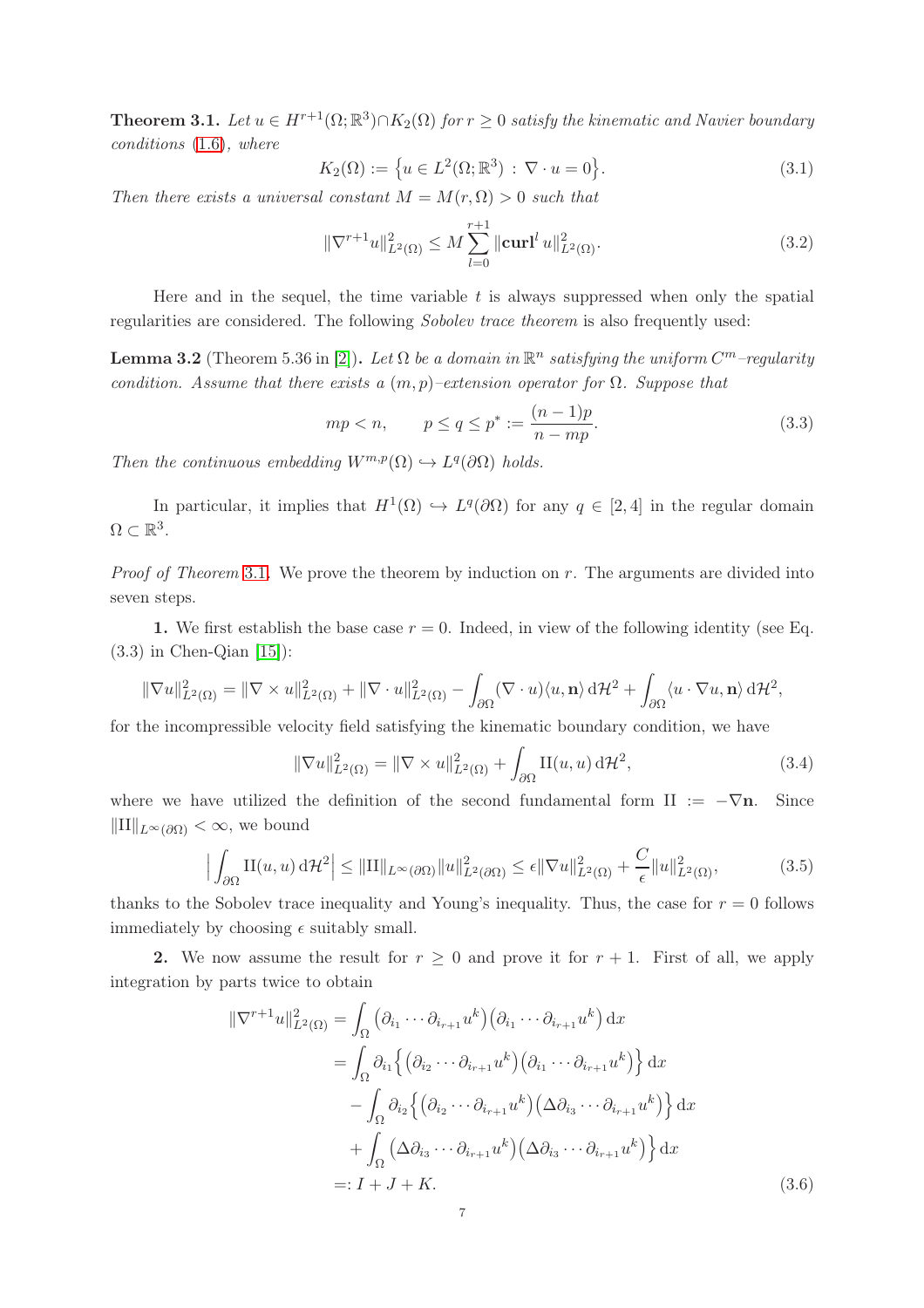Using the divergence theorem, the above three integrals are expressed as

<span id="page-7-0"></span>
$$
\begin{cases}\nI = \frac{1}{2} \int_{\partial \Omega} \partial_{\mathbf{n}} |\nabla^r u|^2 d\mathcal{H}^2, \\
J = \int_{\partial \Omega} \left( \partial_{i_2} \cdots \partial_{i_{r+1}} u^k \right) \left( \Delta \partial_{i_3} \cdots \partial_{i_{r+1}} u^k \right) \langle \nabla_{i_2}, \mathbf{n} \rangle d\mathcal{H}^2, \\
K = \int_{\Omega} |\nabla^{r-1} \psi|^2 dx,\n\end{cases} \tag{3.7}
$$

where  $\psi = \text{curl} \omega = -\Delta u$  is the stream function.

**3.** Now we bound the surface integral  $I$  in  $(3.7)$ . For this purpose, we introduce a local moving frame  $\{e_1, e_2, e_3\}$  on surface  $\partial\Omega$  such that  $e_1, e_2 \in T(\partial\Omega)$  and  $e_3 = \mathbf{n}$ . Then

$$
I = \int_{\partial\Omega} (\nabla_{i_1} \cdots \nabla_{i_r} u^k) (\nabla_{i_1} \cdots \nabla_{i_r} \nabla_3 u^k) d\mathcal{H}^2 + \int_{\partial\Omega} (\nabla_{i_1} \cdots \nabla_{i_r} u^k) ([\nabla_3, \nabla_{i_1} \cdots \nabla_{i_r}] u^k) d\mathcal{H}^2
$$
  
=:  $I^1 + I^2$ , (3.8)

where  $[\cdot, \cdot]$  denotes the commutator. Since the commutator is of lower order, the second term in the integrand of  $I^2$  is schematically represented as  $\nabla^{[r-1]}u^k$ . More precisely, by the Ricci identity:

$$
\nabla_i \nabla_j V^k - \nabla_j \nabla_i V^k = \sum_l C_{ij}^{kl} V_l
$$
\n(3.9)

for any vector field  $V \in T\mathbb{R}^3$  and some constants  $C_{ij}^{kl}$ , each time we exchange  $\nabla_3$  with  $\nabla_{i_j}$ , a zero-th order term is obtained. Then the Leibniz rule yields

$$
[\nabla_3, \nabla_{i_1} \cdots \nabla_{i_r}] u^k \simeq \nabla^{[r-1]} u^k.
$$
\n(3.10)

Then the Cauchy-Schwarz inequality leads to

$$
|I^2| \lesssim \|u\|_{H^r(\partial\Omega)}^2 + \|u\|_{H^{r-1}(\partial\Omega)}^2 \lesssim \epsilon \|\nabla^{r+1}u\|_{L^2(\Omega)}^2 + (1 + \frac{1}{\epsilon})\|u\|_{H^r(\Omega)}^2,\tag{3.11}
$$

where the second line follows from the Sobolev trace embedding  $H^{r+1}(\Omega) \hookrightarrow H^r(\partial \Omega)$  for  $r \geq 0$ , together with the interpolation inequalities.

4. To bound  $I^1$ , we make a crucial use of the kinematic and Navier boundary conditions [\(1.6\)](#page-1-2). First, we rewrite it in the local frame  $\{e_1, e_2, e_3\}$  as

<span id="page-7-1"></span>
$$
\begin{cases}\nu^3 = 0, \\
\nabla_3 u^\beta = 2\Pi_{\alpha\beta} u^\alpha - \frac{1}{\zeta} u^\beta \quad \text{for } \beta \in \{1, 2\},\n\end{cases}
$$
\n(3.12)

where  $\nabla_{\alpha}u^3 \equiv 0$  so that  $\omega^1 = -\nabla_3u^2$  and  $\omega^2 = \nabla_1u^3$ . Moreover, from the incompressibility condition:  $\nabla \cdot u = 0$ , the following identities hold:

<span id="page-7-2"></span>
$$
\begin{cases} \nabla_3 u^3 = -\nabla_\alpha u^\alpha, \\ \nabla_3 \nabla_3 u^\alpha = -\psi^\alpha - \nabla_\beta \nabla_\beta u^\alpha. \end{cases} \tag{3.13}
$$

The key to Eqs. [\(3.12\)](#page-7-1)–[\(3.13\)](#page-7-2) is that the normal derivatives  $\nabla_3$  of the normal components can be replaced by the tangential derivatives, and the normal derivatives of the tangential components can be replaced by the lower-order terms.

**5.** We now estimate  $I^1$ . For simplicity, we introduce the short-hand notations:

$$
\nabla^{(r-3)}A \cdot \nabla^{(r-3)}B := (\nabla_{i_1} \cdots \nabla_{i_{r-3}}A) \cdot (\nabla_{i_1} \cdots \nabla_{i_{r-3}}B),
$$
\n(3.14)

for any sufficiently regular functions A and B. Then we split  $I<sup>1</sup>$  into six terms:

$$
I1 := I1,1 + I1,2 + I1,3 + I1,4 + I1,5 + I1,6,
$$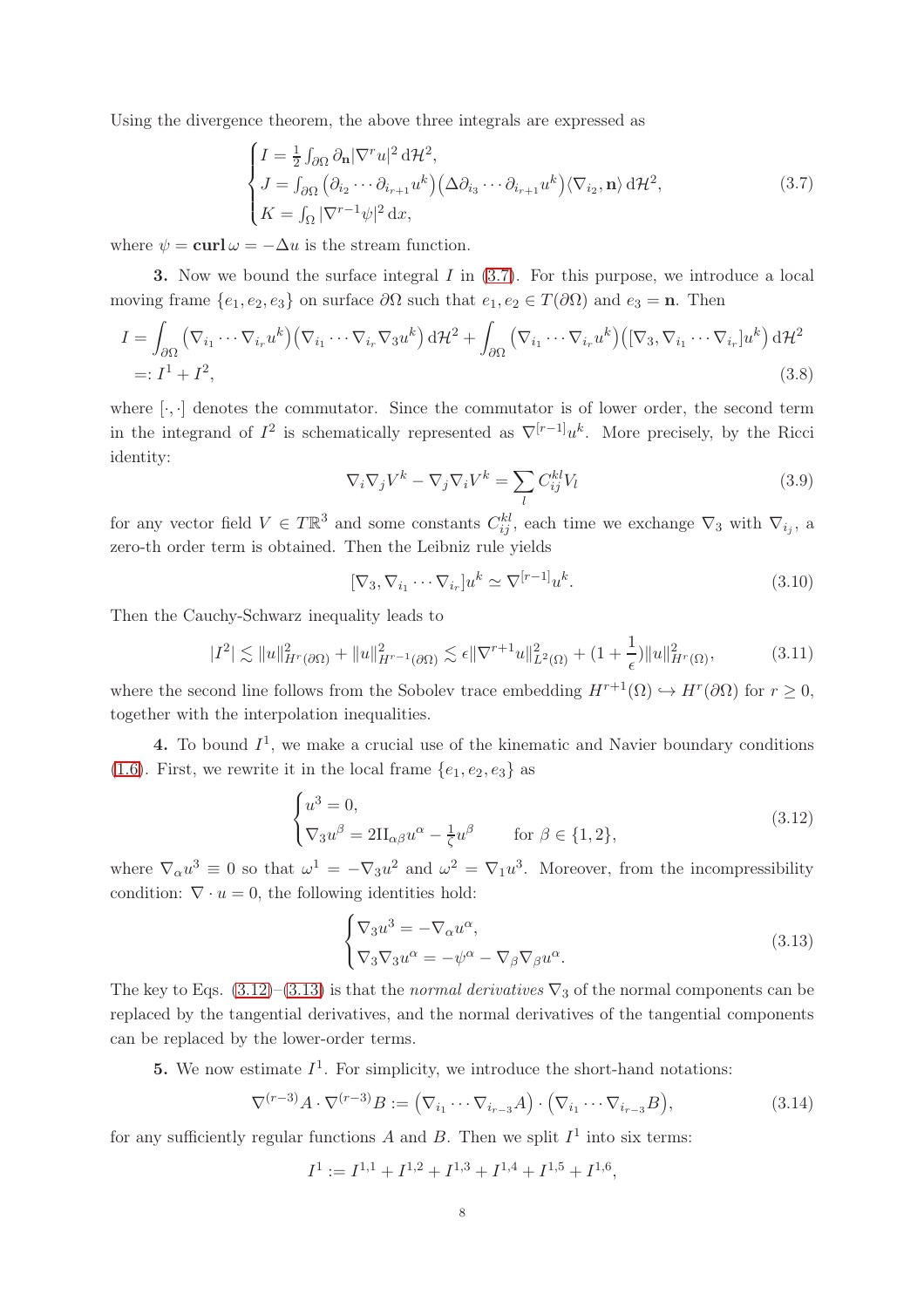where

$$
\begin{cases}\nI^{1,1} = \int_{\partial\Omega} \left( \nabla^{(r-3)} \nabla_{\alpha} \nabla_{\beta} u^{3} \right) \cdot \left( \nabla^{(r-3)} \nabla_{\alpha} \nabla_{\beta} \nabla_{3} u^{3} \right) d\mathcal{H}^{2}, \\
I^{1,2} = \int_{\partial\Omega} \left( \nabla^{(r-3)} \nabla_{\alpha} \nabla_{\beta} u^{\gamma} \right) \cdot \left( \nabla^{(r-3)} \nabla_{\alpha} \nabla_{\beta} \nabla_{3} u^{\gamma} \right) d\mathcal{H}^{2}, \\
I^{1,3} = \int_{\partial\Omega} \left( \nabla^{(r-3)} \nabla_{\alpha} \nabla_{3} u^{3} \right) \cdot \left( \nabla^{(r-3)} \nabla_{\alpha} \nabla_{3} \nabla_{3} u^{3} \right) d\mathcal{H}^{2}, \\
I^{1,4} = \int_{\partial\Omega} \left( \nabla^{(r-3)} \nabla_{\alpha} \nabla_{3} u^{\gamma} \right) \cdot \left( \nabla^{(r-3)} \nabla_{\alpha} \nabla_{3} \nabla_{3} u^{\gamma} \right) d\mathcal{H}^{2}, \\
I^{1,5} = \int_{\partial\Omega} \left( \nabla^{(r-3)} \nabla_{3} \nabla_{3} u^{3} \right) \cdot \left( \nabla^{(r-3)} \nabla_{3} \nabla_{3} \nabla_{3} u^{3} \right) d\mathcal{H}^{2}, \\
I^{1,6} = \int_{\partial\Omega} \left( \nabla^{(r-3)} \nabla_{3} \nabla_{3} u^{\gamma} \right) \cdot \left( \nabla^{(r-3)} \nabla_{3} \nabla_{3} \nabla_{3} u^{\gamma} \right) d\mathcal{H}^{2}.\n\end{cases} \tag{3.15}
$$

In the sequel, we estimate these terms one by one.

First of all,  $I^{1,1} = 0$ , since  $\nabla_{\beta} u^3 \equiv 0$ .

To estimate  $I^{2,2}$ , we first notice that

$$
\left|\nabla^{(r-3)}\nabla_{\alpha}\nabla_{\beta}\nabla_{3}u^{\gamma}\right| = \left|\nabla^{(r-3)}\nabla_{\alpha}\nabla_{\beta}\left(2\Pi_{\gamma\beta}u^{\beta} - \frac{1}{\zeta}u^{\gamma}\right)\right| = C|\nabla^{[r-1]}u| + \text{l.o.t.},\tag{3.16}
$$

where C depends on  $\|\Pi\|_{C^{r-1}(\partial\Omega)}$  and  $\zeta^{-1}$ , and l.o.t. contains the derivatives of u of order less than or equal to r – 2. Next, considering the two cases:  $\alpha = \beta$  and  $\alpha \neq \beta$  separately, we deduce

<span id="page-8-0"></span>
$$
I^{1,2} = \int_{\partial\Omega} \left( \nabla^{(r-3)} \Delta u^{\gamma} \right) \cdot \left( \nabla^{(r-3)} \Delta \nabla_3 u^{\gamma} \right) d\mathcal{H}^2 + 2 \int_{\partial\Omega} \left( \nabla^{(r-3)} \nabla_1 \nabla_2 u^{\gamma} \right) \cdot \left( \nabla^{(r-3)} \nabla_1 \nabla_2 \nabla_3 u^{\gamma} \right) d\mathcal{H}^2.
$$
 (3.17)

For the first term, again by the Ricci identity, we write

$$
\nabla^{[r-3]}\Delta\nabla_3 u^{\gamma} = \nabla^{(r-3)}\nabla_3 \Delta u^{\gamma} + \nabla^{[r-3]}(\Delta u^{\gamma}) = -\nabla^{[r-3]}\nabla_3 \psi^{\gamma} - \nabla^{[r-1]}u^{\gamma},\tag{3.18}
$$

and treat the second term as in Eq. [\(3.16\)](#page-8-0) above. Then we obtain

$$
|I^{1,2}| \lesssim \left| \int_{\partial\Omega} \left( \nabla^{[r-3]} \nabla_3 \psi^{\gamma} \right) \cdot \left( \nabla^{[r-1]} u^{\gamma} \right) \mathrm{d} \mathcal{H}^2 \right| + \int_{\partial\Omega} |\nabla^{[r-1]} u|^2 \, \mathrm{d} \mathcal{H}^2
$$
  

$$
\lesssim \|u\|_{H^{r-1}(\partial\Omega)}^2 + \|\nabla^{[r-3]} (\nabla \times \psi)\|_{L^2(\partial\Omega)}^2
$$
(3.19)

by the Cauchy-Schwarz inequality. By the trace and interpolation inequalities, we have

<span id="page-8-1"></span>
$$
\|\nabla^{[r-3]}(\nabla \times \psi)\|_{L^2(\partial \Omega)}^2 \lesssim \epsilon \|\nabla^{r+1}u\|_{H^{r+1}(\Omega)}^2 + \frac{1}{\epsilon} \|u\|_{H^r(\Omega)}^2.
$$
  

$$
|I^{1,2}| \lesssim \epsilon \|\nabla^{r+1}u\|_{H^{r+1}(\Omega)}^2 + \frac{1}{\epsilon} \|u\|_{H^r(\Omega)}^2.
$$
 (3.20)

Then

For  $I^{1,3}$ , again by Eq. [\(3.13\)](#page-7-2), the Ricci identity, the boundary condition [\(3.12\)](#page-7-1), and the trace and interpolation inequalities, we have

$$
|I^{1,3}| = \left| \int_{\partial\Omega} \left( \nabla^{(r-3)} \nabla_{\alpha} \nabla_{\beta} u^{\beta} \right) \left( \nabla^{(r-3)} \nabla_{\alpha} \nabla_{3} \nabla_{\gamma} u^{\gamma} \right) d\mathcal{H}^{2} \right|
$$
  
\n
$$
\simeq \left| \int_{\partial\Omega} \left( \nabla^{(r-3)} \nabla_{\alpha} \nabla_{\beta} u^{\beta} \right) \left( \nabla^{(r-3)} \nabla_{\alpha} \nabla_{\gamma} \nabla_{3} u^{\gamma} + \nabla^{[r-1]} u \right) d\mathcal{H}^{2} \right|
$$
  
\n
$$
\simeq \left| \int_{\partial\Omega} \left( \nabla^{(r-3)} \nabla_{\alpha} \nabla_{\beta} u^{\beta} \right) \left( \nabla^{(r-3)} \nabla_{\alpha} \nabla_{\gamma} \left( 2\Pi_{\delta\gamma} u^{\delta} - \frac{1}{\zeta} u^{\gamma} \right) + \nabla^{[r-1]} u \right) d\mathcal{H}^{2} \right|
$$
  
\n
$$
\lesssim \|u\|_{H^{r-1}(\partial\Omega)}^{2} \lesssim \|u\|_{H^{r}(\Omega)}^{2}.
$$
\n(3.21)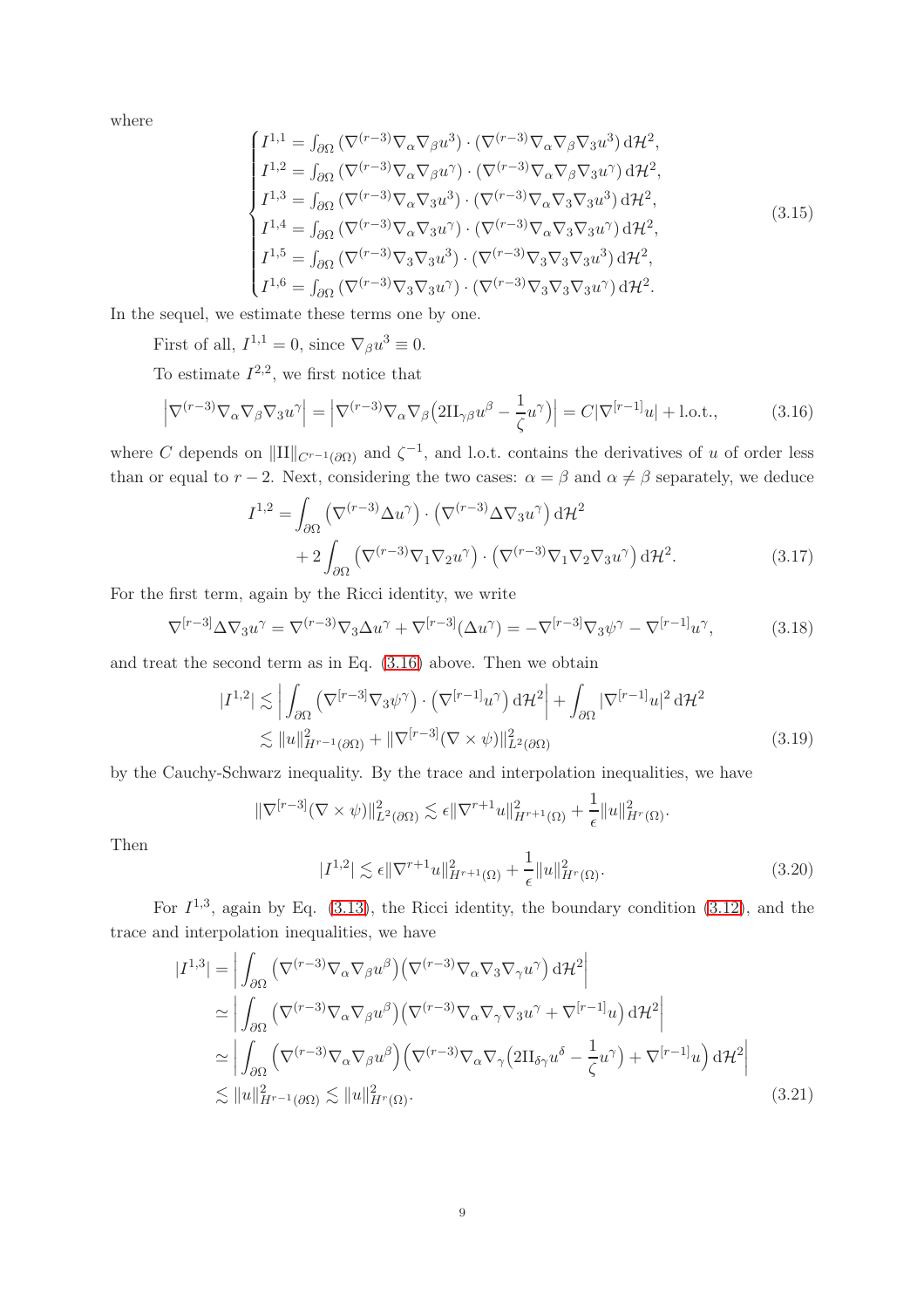The treatment for  $I^{1,4}$  is similar to the above for  $I^{1,3}$ :

$$
|I^{1,4}| = \left| \int_{\partial\Omega} \left( \nabla^{(r-3)} \nabla_{\alpha} \left( 2\Pi_{\beta\gamma} u^{\beta} - \frac{1}{\zeta} u^{\gamma} \right) \right) \left( \nabla^{(r-3)} \nabla_{\alpha} \left( -\psi^{\alpha} - \nabla_{\delta} \nabla_{\delta} u^{\gamma} \right) \right) d\mathcal{H}^{2} \right|
$$
  
\n
$$
\lesssim \left| \int_{\partial\Omega} \left( \nabla^{[r-2]} u \right) \left( \nabla^{[r]} u \right) d\mathcal{H}^{2} \right|
$$
  
\n
$$
\lesssim \|u\|_{H^{r}(\partial\Omega)}^{2} \lesssim \epsilon \|\nabla^{r+1} u\|_{L^{2}(\Omega)}^{2} + \frac{1}{\epsilon} \|u\|_{H^{r}(\Omega)}^{2}.
$$
\n(3.22)

For  $I^{1,5}$ , we first substitute in Eq. [\(3.12\)](#page-7-1) to derive

<span id="page-9-0"></span>
$$
I^{1,5} = \int_{\partial\Omega} (\nabla^{(r-3)} \nabla_3 \nabla_\beta u^\beta) (\nabla^{(r-3)} \nabla_3 \nabla_3 \nabla_\alpha u^\alpha) d\mathcal{H}^2.
$$

Then, applying the Ricci identity once to the first term and twice to the second term in the integrand, we have

$$
|I^{1,5}| \lesssim \left| \int_{\partial\Omega} \left( \nabla^{(r-3)} \nabla_{\beta} \nabla_{3} u^{\beta} + \nabla^{[r-2]} u \right) \left( \nabla^{(r-3)} \nabla_{\alpha} \nabla_{3} \nabla_{3} u^{\alpha} + \nabla^{[r-1]} u \right) d\mathcal{H}^{2} \right|
$$
  
\n
$$
\simeq \left| \int_{\partial\Omega} \left( \nabla^{(r-3)} \nabla_{\beta} \left( 2\Pi_{\beta\gamma} u^{\gamma} - \frac{1}{\zeta} u^{\gamma} \right) + \nabla^{[r-2]} u \right) \right|
$$
  
\n
$$
\times \left( \nabla^{(r-3)} \nabla_{\alpha} \left( -\psi^{\alpha} - \nabla_{\delta} \nabla_{\delta} u^{\alpha} \right) + \nabla^{[r-1]} u \right) d\mathcal{H}^{2} \right|
$$
  
\n
$$
\lesssim \left| \int_{\partial\Omega} \left( \nabla^{[r-2]} u \right) \left( \nabla^{[r]} u \right) d\mathcal{H}^{2} \right| \lesssim \epsilon \|\nabla^{r+1} u\|_{L^{2}(\Omega)}^{2} + \frac{1}{\epsilon} \|u\|_{H^{r}(\Omega)}^{2}, \tag{3.23}
$$

where the last line follows analogously to the final inequality in Eq.  $(3.22)$ .

Finally, for  $I^{1,6}$ , using Eqs. [\(3.12\)](#page-7-1)–[\(3.13\)](#page-7-2), we have

$$
|I^{1,6}| = \left| \int_{\partial\Omega} \left( \nabla^{(r-3)} \left\{ -\psi^{\alpha} - \nabla_{\beta} \nabla_{\beta} u^{\alpha} \right\} \right) \left( \nabla^{(r-3)} \nabla_{3} \nabla_{3} \left( 2\Pi_{\alpha\gamma} u^{\gamma} - \frac{1}{\zeta} u^{\gamma} \right) \right) d\mathcal{H}^{2} \right|
$$
  
\$\lesssim \|\nabla^{[r-1]} u\|\_{L^{2}(\partial\Omega)}^{2} \lesssim \|u\|\_{H^{r}(\Omega)}^{2}. \tag{3.24}

Therefore, combining Eqs.  $(3.20)$ – $(3.24)$  all together,  $I<sup>1</sup>$  is estimated by

<span id="page-9-1"></span>
$$
|I^{1}| \lesssim \epsilon \|\nabla^{r+1} u\|_{L^{2}(\Omega)}^{2} + \frac{1}{\epsilon} \|u\|_{H^{r}(\Omega)}^{2}.
$$
\n(3.25)

**6.** Now we derive the estimates for the  $J$  term.

In fact,  $J$  differs from  $I$  only by the lower-order terms so that the estimates follow immediately. More precisely, notice that

$$
J = \int_{\partial\Omega} \left( \nabla_{i_2} \nabla^{(r-3)} \nabla_{i_{r+1}} u^k \right) \left( \Delta \nabla^{(r-3)} \nabla_{i_{r+1}} u^k \right) \langle \nabla_{i_2}, \mathbf{n} \rangle \, d\mathcal{H}^2,
$$
\n(3.26)

where we have relabelled  $\nabla^{(r-3)} = \nabla_{i_3} \cdots \nabla_{i_{r+1}}$  as before. Then, invoking the Ricci identity again, it follows that

$$
J \lesssim \int_{\partial\Omega} \left( \nabla^{(r-3)} \nabla_{i_2} \nabla_{i_{r+1}} u^k + \nabla^{[r-2]} u \right) \left( \nabla^{(r-3)} \nabla_{i_{r+1}} \Delta u^k + \nabla^{[r-1]} u \right) d\mathcal{H}^2
$$
  
\n
$$
= \int_{\partial\Omega} \left( \nabla^{(r-3)} \nabla_{i_2} \nabla_{i_{r+1}} u^k \right) \left( \nabla^{(r-3)} \nabla_{i_{r+1}} \Delta u^k \right) d\mathcal{H}^2 + \int_{\partial\Omega} \left( \nabla^{[r-2]} u \right) \left( \nabla^{[r-1]} u \right) d\mathcal{H}^2
$$
  
\n
$$
+ \int_{\partial\Omega} \left( \nabla_{i_{r+1}} \nabla^{(r-3)} \Delta u^k \right) \left( \nabla^{[r-2]} u \right) d\mathcal{H}^2 + \int_{\partial\Omega} \left( \nabla^{[r-1]} u \right) \left( \nabla^{[r-1]} u \right) d\mathcal{H}^2
$$
  
\n=:  $J^1 + J^2 + J^3 + J^4$ . (3.27)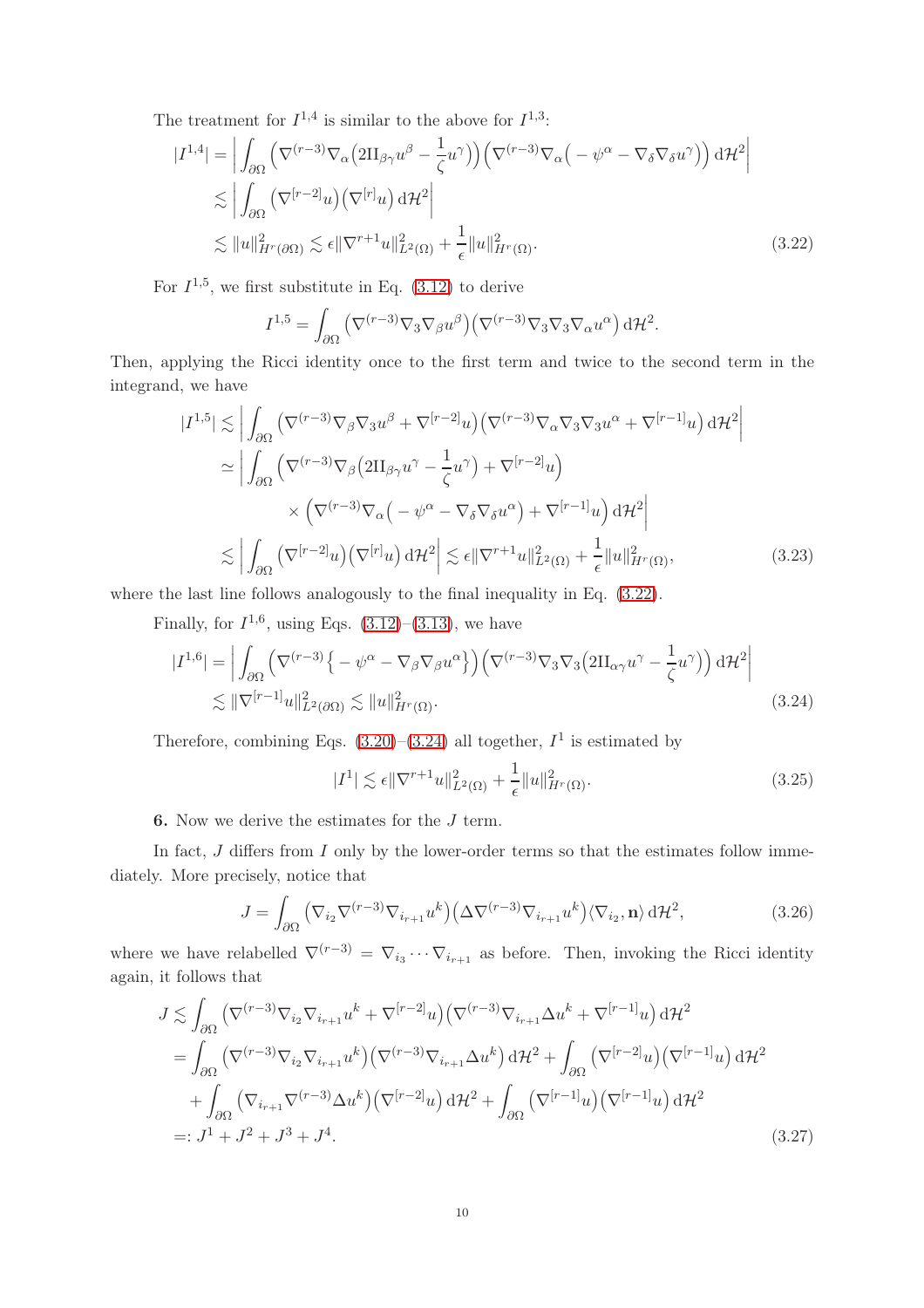By the trace, interpolation, and Young's inequalities, again we have

$$
|J^2| + |J^4| \lesssim \|\nabla^{[r-1]}u\|_{L^2(\partial\Omega)}^2 \lesssim \epsilon \|\nabla^{r+1}u\|_{L^2(\Omega)}^2 + \frac{1}{\epsilon} \|u\|_{H^r(\Omega)}^2.
$$
 (3.28)

Also,  $J^1$  has the same decomposition as  $I^1$  into  $I^{1,1}, \ldots, I^{1,6}$  so that, by Step 4, we conclude

$$
|J^1| \lesssim \epsilon \|\nabla^{r+1} u\|_{L^2(\Omega)}^2 + \frac{1}{\epsilon} \|u\|_{H^r(\Omega)}^2.
$$
 (3.29)

In the end,  $J^3$  is estimated via integration by parts again: Since  $\partial\Omega$  is a 2-D surface without boundary, the divergence theorem yields

$$
J^3 = -\int_{\partial\Omega} \left( \nabla^{(r-3)} \Delta u^k \right) \left( \nabla_{i_{r+1}} \nabla^{[r-2]} u \right) d\mathcal{H}^2 \simeq \int_{\partial\Omega} \left( \nabla^{[r-1]} u \right) \left( \nabla^{[r-1]} u \right) d\mathcal{H}^2. \tag{3.30}
$$

Thus, this verifies the same estimate for  $J^4$ .

7. Finally, putting together all the estimates for  $I, J$ , and  $K$  in Steps 1–6, we conclude

$$
\|\nabla^{r+1}u\|_{L^{2}(\Omega)}^{2} \lesssim \epsilon \|\nabla^{r+1}u\|_{L^{2}(\Omega)}^{2} + \frac{1}{\epsilon} \|u\|_{H^{r}(\Omega)}^{2} + \int_{\Omega} |\nabla^{r-1}\psi|^{2} dx.
$$
 (3.31)

Choose  $\epsilon$  sufficiently small so that

<span id="page-10-0"></span>
$$
\|\nabla^{r+1}u\|_{L^2(\Omega)}^2 \lesssim \|u\|_{H^r(\Omega)}^2 + K,\tag{3.32}
$$

where  $K := \int_{\Omega} |\nabla^{r-1}\psi|^2 dx$  as before. The first term on the right-hand side,  $||u||^2_{H^r(\Omega)}$ , is bounded by  $\sum_{l=0}^{r} ||\mathbf{curl}^{l} u||_{L^{2}(\Omega)}^{2}$  up to a multiplicative constant, thanks to the induction hypothesis.

Now, it remains to show that K is bounded by the  $L^2$ -norm of the iterated curls: This is achieved by iterating the constructions in Step 1. Indeed, relabelling the indices yields

$$
K = \int_{\Omega} \left( \Delta \partial_{i_1} \cdots \partial_{i_{r-1}} u^k \right) \left( \Delta \partial_{i_1} \cdots \partial_{i_{r-1}} u^k \right) dx.
$$

Then, as in Step 1, we integrate by parts twice to compute as

$$
K = \int_{\partial\Omega} \left( \Delta \partial_{i_2} \cdots \partial_{i_{r-1}} u^k \right) \left( \Delta \partial_{i_1} \cdots \partial_{i_{r-1}} u^k \right) \langle \partial_{i_1}, \mathbf{n} \rangle d\mathcal{H}^2
$$
  
\n
$$
- \int_{\partial\Omega} \left( \Delta \partial_{i_2} \cdots \partial_{i_{r-1}} u^k \right) \left( \Delta \Delta \partial_{i_3} \cdots \partial_{i_{r-1}} u^k \right) \langle \partial_{i_2}, \mathbf{n} \rangle d\mathcal{H}^2
$$
  
\n
$$
+ \int_{\Omega} \left( \Delta \Delta \partial_{i_3} \cdots \partial_{i_{r-1}} u^k \right) \left( \Delta \Delta \partial_{i_3} \cdots \partial_{i_{r-1}} u^k \right) dx
$$
  
\n
$$
= \frac{1}{2} \int_{\partial\Omega} \partial_{\mathbf{n}} |\nabla^{r-2} \Delta u|^2 d\mathcal{H}^2 - \int_{\partial\Omega} \left( \Delta \partial_{i_2} \cdots \partial_{i_{r-1}} u^k \right) \left( \Delta \Delta \partial_{i_3} \cdots \partial_{i_{r-1}} u^k \right) \langle \partial_{i_2}, \mathbf{n} \rangle d\mathcal{H}^2
$$
  
\n
$$
+ \int_{\Omega} |\Delta \Delta \nabla^{r-3}|^2 u^2 dx =: \tilde{I} + \tilde{J} + \tilde{K}.
$$
 (3.33)

It is crucial here that the flat gradient  $\partial_{i_l}$  and flat Laplacian  $\Delta$  on  $\mathbb{R}^3$  commute. We notice that  $\tilde{I}$  and  $\tilde{J}$  are obtained from I and J, respectively, by taking the trace over a pair of indices, so that they satisfy the same estimates, which are given in Step 5 above. Repeating this process for finitely many times, we refine estimate [\(3.32\)](#page-10-0) as

<span id="page-10-1"></span>
$$
\|\nabla^{r+1}u\|_{L^{2}(\Omega)}^{2} \lesssim \sum_{l=0}^{r} \|\mathbf{curl}^{l}u\|_{L^{2}(\Omega)}^{2} + \begin{cases} \int_{\Omega} |\Delta^{\frac{r+1}{2}}u|^{2} dx & \text{if } r \text{ is odd,} \\ \int_{\Omega} |\Delta^{\frac{r}{2}}\nabla u|^{2} dx & \text{if } r \text{ is even.} \end{cases}
$$
(3.34)

To conclude the proof, we notice that, for the divergence-free vector field u,  $\Delta u = -\mathbf{curl}^2 u$ . Thus, Eq.  $(3.34)$  gives the desired estimate for odd r. On the other hand, for even r, we apply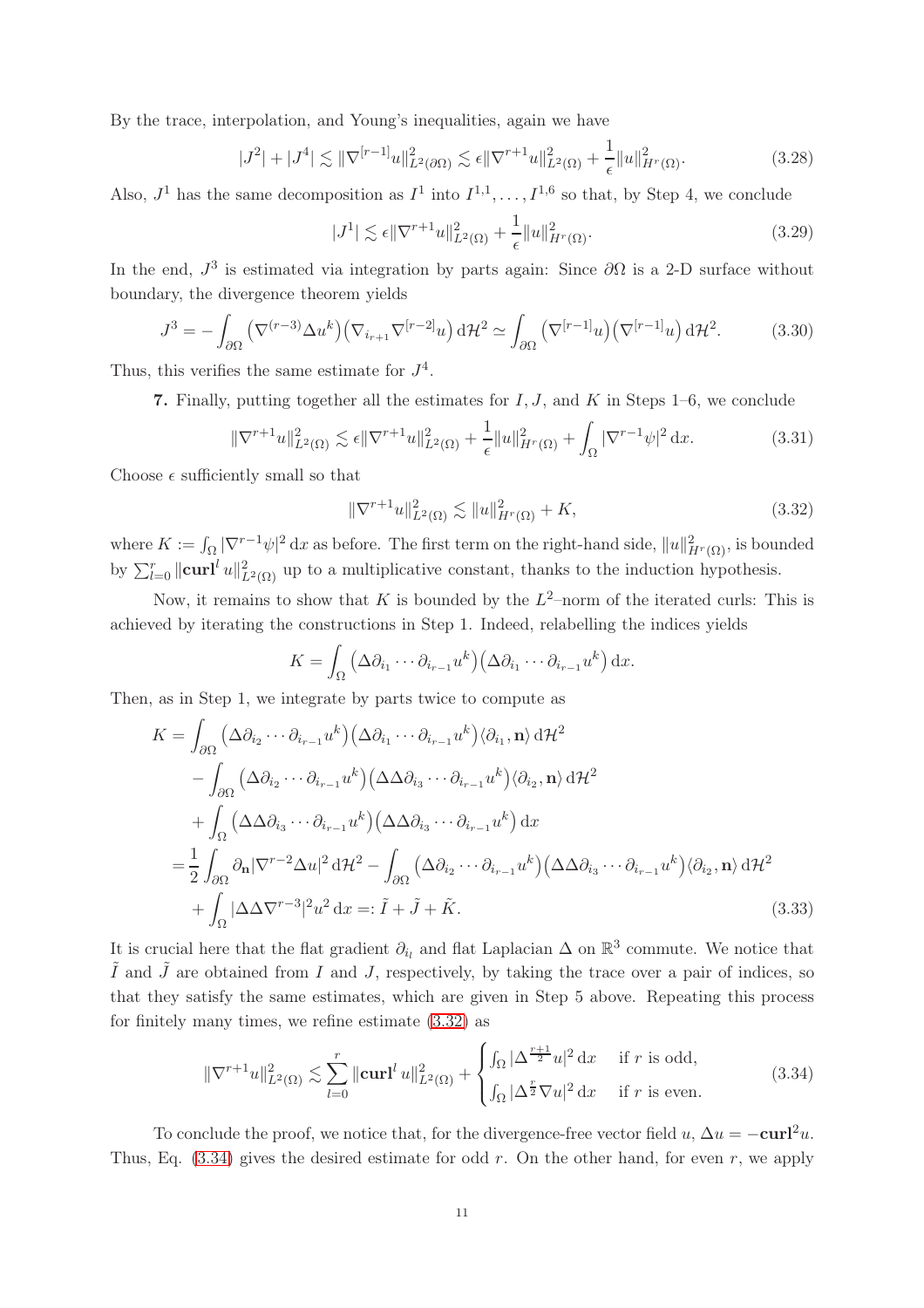Eq. [\(3.4\)](#page-6-1) in Step 1 of the same proof to the divergence-free vector field  $\Delta^{\frac{r}{2}}u$  to deduce

$$
\int_{\Omega} |\Delta^{\frac{r}{2}} \nabla u|^2 dx = \int_{\Omega} |\nabla \Delta^{\frac{r}{2}} u|^2 dx = \int_{\Omega} |\mathbf{curl}(\Delta^{\frac{r}{2}} u)|^2 dx + \int_{\partial \Omega} \mathbf{II}(\Delta^{\frac{r}{2}} u, \Delta^{\frac{r}{2}} u) d\mathcal{H}^2, \tag{3.35}
$$

where we need the commutativity of divergence, gradient, and curl. For the first term on the right-hand side,  $\mathbf{curl}(\Delta^{\frac{r}{2}}u) = (-1)^{\frac{r}{2}} \mathbf{curl}^{r+1}u$ , while, for the second term,

$$
\int_{\partial\Omega} \mathcal{H}(\Delta^{\frac{r}{2}} u, \Delta^{\frac{r}{2}} u) d\mathcal{H}^2 \lesssim \|\Delta^{\frac{r}{2}} u\|_{L^2(\partial\Omega)}^2 \simeq \|\nabla^r u\|_{L^2(\partial\Omega)}^2 \lesssim \epsilon' \|\nabla^{r+1}\|_{L^2(\Omega)}^2 + \frac{1}{\epsilon'} \|u\|_{H^r(\Omega)}^2, \quad (3.36)
$$

again by the boundedness of the second fundamental form, as well as the trace and interpolation inequalities. The proof is then completed by choosing  $\epsilon'$  sufficiently small.

To conclude the section, we emphasize that Theorem [3.1](#page-6-0) is independent of the Navier-Stokes equations [\(1.1\)](#page-0-0). It is a general property of divergence-free vector fields satisfying the kinematic and Navier boundary conditions [\(1.6\)](#page-1-2). For the Dirichlet boundary condition, Theorem 3.1 also holds, which follows from the divergence-free condition.

## 4. ENERGY ESTIMATES IN  $H^r$  for Strong Solutions

In this section, we derive the higher-order energy estimates. We show that the solution is in the spatial Sobolev space  $H^r$  for  $r \geq 2$ , provided that the initial data lies in the same space. This allows us to prove the existence of strong solutions with spatial regularity  $H<sup>r</sup>$ .

For this purpose, our starting point is the existence of weak solutions to the Navier-Stokes equations [\(1.1\)](#page-0-0) under the kinematic and Navier boundary conditions. This can be established, e.g. via the Galerkin approximation scheme in [\[15\]](#page-28-6). We summarize it here for the subsequent developments. In this section, we drop superscript  $\nu$  in solution  $u^{\nu}$  of the Navier-Stokes equations [\(1.1\)](#page-0-0), since we do not deal with the inviscid limits here.

To begin with, consider the following vector space direct sum

$$
L^{2}(\Omega; \mathbb{R}^{3}) = K_{2}(\Omega) \bigoplus G_{2}(\Omega)
$$
\n(4.1)

for the Hodge (or Helmholtz) decomposition, where  $K_2(\Omega)$  is defined in [\(3.1\)](#page-6-2). Next, for projection  $\mathbb{P}_{\infty}$  onto the first factor, we introduce the *Stokes operator*:

$$
S := \mathbb{P}_{\infty} \circ \Delta,\tag{4.2}
$$

where  $\Delta$  is the flat Laplacian on  $\mathbb{R}^3$ . It is shown in §4 of [\[15\]](#page-28-6) that S is densely defined on  $K_2(\Omega)$ with a compact resolvent. Thus, it has a discrete spectrum  $\lambda_1 \geq \lambda_2 \geq \lambda_3 \geq \ldots \downarrow -\infty$ , and the corresponding eigenfunctions  $\{a_n\}$  form a complete orthonormal basis of  $K_2(\Omega)$ . Now we look at the graded chain of finite-D Hilbert spaces:

$$
K_2(\Omega) \supset \ldots \supset V_N := \bigoplus_{j=1}^N \mathbb{R}a_j \supset V_{N-1} \supset \ldots \supset V_2 \supset V_1,
$$
\n(4.3)

and denote by  $\mathbb{P}_N : K_2(\Omega) \to V_N$  the canonical projection:

$$
(\mathbb{P}_N u)(t,x) := \sum_{j=1}^N a_j(x) \int_{\Omega} \langle a_j(y), u(t,y) \rangle \, dy.
$$
 (4.4)

Thus,  $\mathbb{P}_{\infty}$  is indeed the  $L^2$ -limit of  $\mathbb{P}_N$ , as N tends to  $\infty$ .

In §5 of [\[15\]](#page-28-6), the weak formulation of Eq. [\(1.1\)](#page-0-0) has been introduced.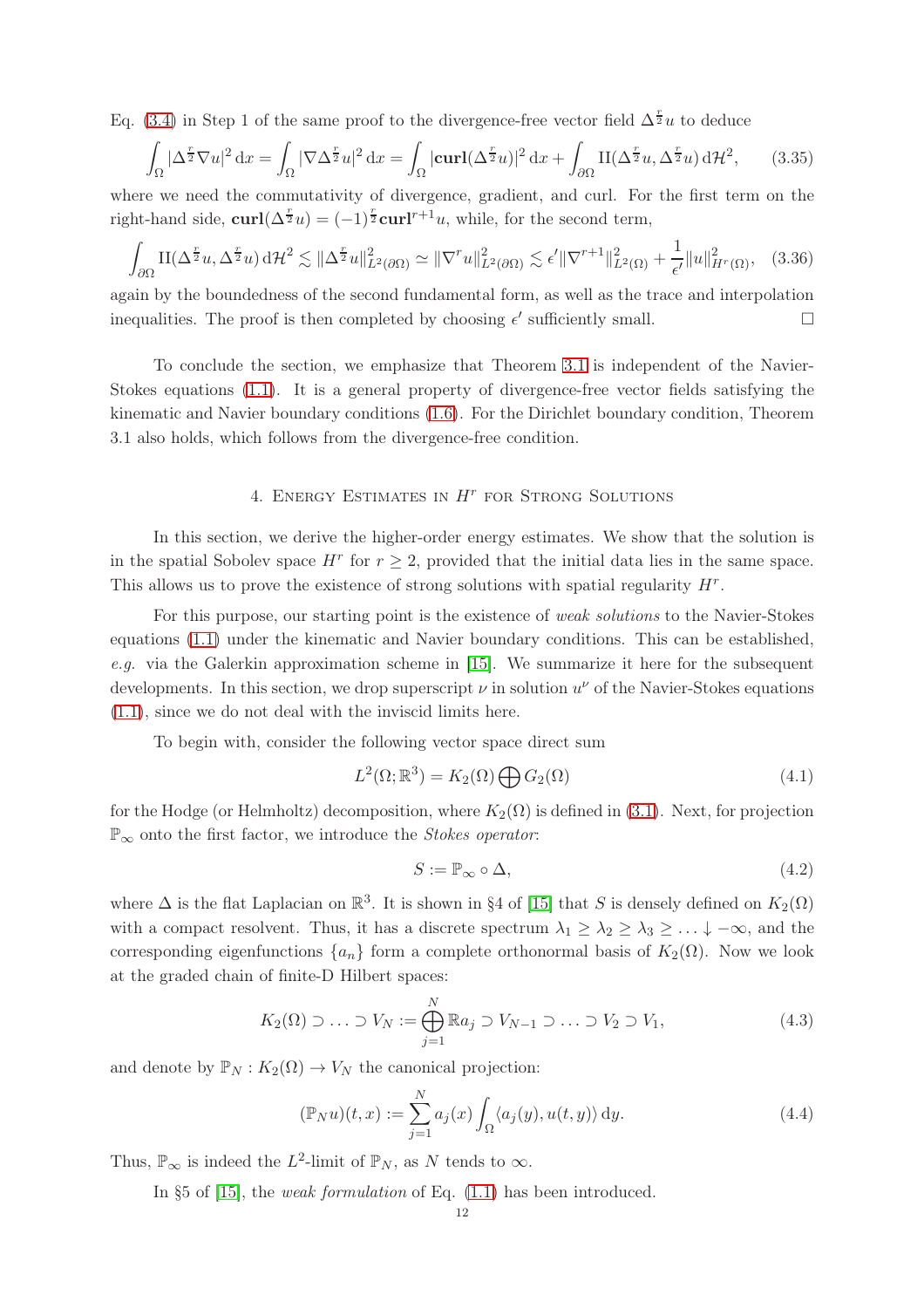**Definition 4.1.** For  $T > 0$ , we say that  $u \in L^2([0, T]; H^1(\Omega; \mathbb{R}^3))$  is a weak solution of the initial boundary problem  $(1.1)$ – $(1.4)$ , provided that

(i) 
$$
u(t, \cdot) \in K_2(\Omega)
$$
 for each  $t \in (0, T)$ ;  
\n(ii) For each  $\phi \in C^{\infty}([0, T] \times \Omega)$  with  $\phi(t, \cdot) \in K_2(\Omega)$ ,  
\n
$$
\int_{\Omega} \langle u(T, \cdot), \phi(T, \cdot) \rangle dx
$$
\n
$$
= \int_{\Omega} \langle u_0(x), \phi(0, x) \rangle dx + \int_0^T \int_{\Omega} \langle u, \partial_t \phi \rangle dx dt - \int_0^T \int_{\Omega} \langle \operatorname{curl} u, (u \times \phi + \nu \operatorname{curl} \phi) \rangle dx dt
$$
\n
$$
- \frac{\nu}{\zeta} \int_0^T \int_{\partial \Omega} \langle u, \phi \rangle d\mathcal{H}^2 dt + 2\nu \int_0^T \int_{\partial \Omega} \Pi(u, \phi) d\mathcal{H}^2 dt;
$$
\n(4.5)

(iii) The energy inequality holds:

$$
||u(T,\cdot)||_{L^{2}(\Omega)}^{2} + 2\nu \int_{0}^{T} ||\nabla u(t,\cdot)||_{L^{2}(\Omega)}^{2} dt + 2\nu \int_{0}^{T} \int_{\partial\Omega} \left(\frac{1}{\zeta}|u|^{2} - \Pi(u,u)\right) d\mathcal{H}^{2} dt
$$
  
\$\leq ||u\_{0}||\_{L^{2}(\Omega)}^{2}\$. (4.6)

Therefore, by solving the projected equations obtained via taking  $\mathbb{P}_N$  to Eq. [\(1.1\)](#page-0-0) and deriving the *a priori* estimates for the finite-D approximate solutions  $\{u_N\} \subset L^2([0,T]; H^1(\Omega;\mathbb{R}^3))$ uniformly in  $N$ , we are able to deduce the existence of weak solutions via a compactness argument. This method is known as the Galerkin approximation scheme, which relies crucially on the spectral analysis of the Stokes operator  $S = \mathbb{P}_{\infty} \circ \Delta$ .

More precisely, the following result is obtained:

<span id="page-12-0"></span>**Lemma 4.2** (Theorem 5.1 in [\[15\]](#page-28-6)). For any  $u_0 \in K_2(\Omega)$  and  $T > 0$ , there exists a weak solution  $u \in L^2([0,T];K_2(\Omega))$  to the initial-boundary problem  $(1.1)-(1.4)$  $(1.1)-(1.4)$  $(1.1)-(1.4)$ . Such a solution u can be obtained as a weak subsequential limit of the family of finite-D approximate solutions  $\{u_N\}$ .

Now, taking the weak solution u of the Navier-Stokes equations  $(1.1)$  constructed by the Galerkin approximation scheme in Lemma [4.2](#page-12-0) above, we derive the a priori estimate for the higher-order energy of u in the Sobolev spaces  $H^r$  with  $r > 2$ . Indeed, the case,  $r = 2$ , has been proved in Theorem 5.3 of [\[15\]](#page-28-6). The higher-order energy estimate is proved by induction on r, for which purpose the reduction of order of differentiations in the boundary terms is essential. This is achieved by exploiting by the kinematic and Navier boundary conditions [\(1.6\)](#page-1-2). In particular, we need to explore the role of the curl operator, the rotation matrix  $\mathcal{R}$ , and the shape operator  $S$  (see §1).

Our main theorem of this section is the following:

<span id="page-12-1"></span>**Theorem 4.3.** Let  $u_0 \in H^r(\Omega; \mathbb{R}^3) \cap K_2(\Omega)$  for some  $r \geq 2$ . Then there exists some  $T_\star > 0$  such that the weak solution  $u \in L^2([0,T_\star);K_2(\Omega))$  of the initial-boundary problem  $(1.1)$ - $(1.4)$  satisfies

$$
\sup_{0\leq t\leq T_{\star}}\left(\|u(t,\cdot)\|_{H^{r}(\Omega)}+\|\partial_t u(t,\cdot)\|_{H^{r-2}(\Omega)}\right)\leq C,\tag{4.7}
$$

where constant  $C > 0$  depends only on  $\zeta$ ,  $\nu$ ,  $\|\Pi\|_{C^{r-1}(\partial\Omega)}$ , and  $\|u_0\|_{H^r(\Omega)}$ . As a consequence, there exists a unique strong solution  $u \in C([0,T_\star); H^r(\Omega;\mathbb{R}^3)) \cap C^1([0,T_\star); H^{r-2}(\Omega;\mathbb{R}^3)).$ 

Proof. We divide the arguments in six steps. In Step 1, we set up the equations for the energy estimate. Then, in Steps 2–5, we control  $||u(t, \cdot)||_{H^r(\Omega)}$  and specify the lifespan,  $T_{\star}$ . Finally, in Step 6, we derive the energy estimate for  $\partial_t u$ .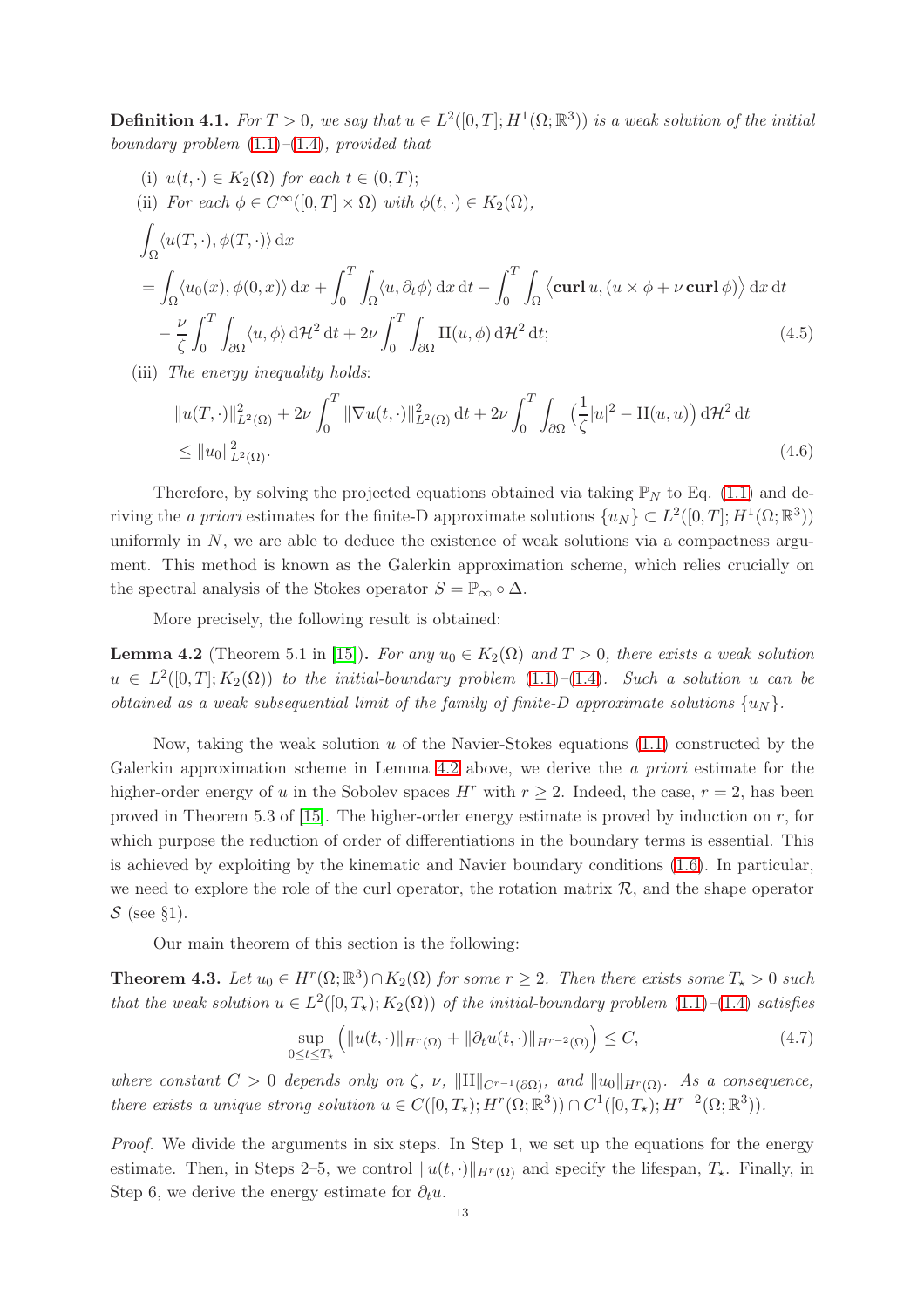1. We first deduce the evolution equation for the iterated curls of the velocity field  $u$ . For this purpose, we apply the divergence-free projection  $\mathbb{P}_{\infty}: L^2(\Omega;\mathbb{R}^3) \to K_2(\Omega)$  to the Navier-Stokes equations [\(1.1\)](#page-0-0) to obtain

<span id="page-13-0"></span>
$$
\partial_t u - \nu \Delta u + \mathbb{P}_{\infty}(u \cdot \nabla u) = 0. \tag{4.8}
$$

On the other hand, we have the following vectorial identity in 3-D:

$$
u \cdot \nabla u = \frac{1}{2} \nabla (|u|^2) - u \times \omega,
$$

so that the projected Navier-Stokes equations [\(4.8\)](#page-13-0) are equivalent to

<span id="page-13-1"></span>
$$
\partial_t u - \nu \Delta u + \mathbb{P}_{\infty}(u \times \omega) = 0. \tag{4.9}
$$

Here and in the sequel, we view  $\mathbb{P}_{\infty}$  as extended to the bounded projection operator from  $H^r(\Omega;\mathbb{R}^3)$  to  $H^r(\Omega;\mathbb{R}^3) \cap K_2(\Omega)$ . This follows from the generalized Hodge decomposition theory on the manifolds with boundaries subject to the kinematic boundary condition; see Theorem 2.4.2 in Schwarz [\[43\]](#page-29-13). Then the Stokes' operator:

$$
S:=\mathbb{P}_\infty\circ\Delta
$$

gives rise to a densely defined, closable, self-adjoint bilinear form on  $H^r(\Omega;\mathbb{R}^3) \cap K_2(\Omega)$ :

$$
E_r(u, w) := -\int_{\Omega} \sum_{0 \leq |\alpha| \leq r} \left\langle \nabla^{\alpha} S u, \nabla^{\alpha} w \right\rangle dx. \tag{4.10}
$$

In particular, the spectral analysis in Sections 4.1–4.2 in [\[15\]](#page-28-6) also carries through in our setting to  $H^r(\Omega;\mathbb{R}^3)$ .

For simplicity of presentation, we use the following abbreviation:

<span id="page-13-4"></span>
$$
\Psi := \mathbb{P}_{\infty}(u \times \omega). \tag{4.11}
$$

Then, taking the iterated curls to Eq. [\(4.9\)](#page-13-1), we obtain the evolution equation:

<span id="page-13-2"></span>
$$
\partial_t \mathbf{q}_r - \nu \Delta \mathbf{q}_r + \mathbf{curl}^r \Psi = 0, \tag{4.12}
$$

where and in the sequel, we denote

<span id="page-13-5"></span>
$$
\mathbf{q}_r := \mathbf{curl}^r u. \tag{4.13}
$$

To derive the energy estimate, we multiply  $q_r$  to Eq. [\(4.12\)](#page-13-2) and integrate over  $\Omega$  to obtain

<span id="page-13-3"></span>
$$
0 = \frac{1}{2} \frac{d}{dt} \int_{\Omega} |\mathbf{q}_r|^2 dx - \nu \int_{\Omega} \langle \mathbf{q}_r, \Delta \mathbf{q}_r \rangle dx + \int_{\Omega} \langle \mathbf{q}_r, \mathbf{curl}^r \, \Psi \rangle dx.
$$
 (4.14)

We integrate the last two terms by parts. For the second term, we have

$$
\int_{\Omega} \langle \mathbf{q}_r, \Delta \mathbf{q}_r \rangle \, \mathrm{d}x = \int_{\partial \Omega} \langle (\mathbf{q}_r \cdot \nabla) \mathbf{q}_r, \mathbf{n} \rangle \, \mathrm{d}H^2 - \int_{\Omega} |\nabla \mathbf{q}_r|^2 \, \mathrm{d}x.
$$

For the final term, notice that, for any 3-D vector fields  $V$  and  $W$ ,

$$
\int_{\Omega} \langle V, \operatorname{curl} W \rangle \, \mathrm{d}x = \int_{\Omega} V^k \epsilon^{ijk} \partial_i W^j \, \mathrm{d}x \n= \int_{\partial \Omega} \epsilon^{ijk} V^k W^j \langle \partial_i, \mathbf{n} \rangle \, \mathrm{d}H^2 - \int_{\Omega} \epsilon^{ijk} W^j (\partial_i V^k) \, \mathrm{d}x \n= \int_{\partial \Omega} \langle W \times V, \mathbf{n} \rangle \, \mathrm{d}H^2 + \int_{\Omega} \langle \operatorname{curl} V, W \rangle \, \mathrm{d}x.
$$
\n(4.15)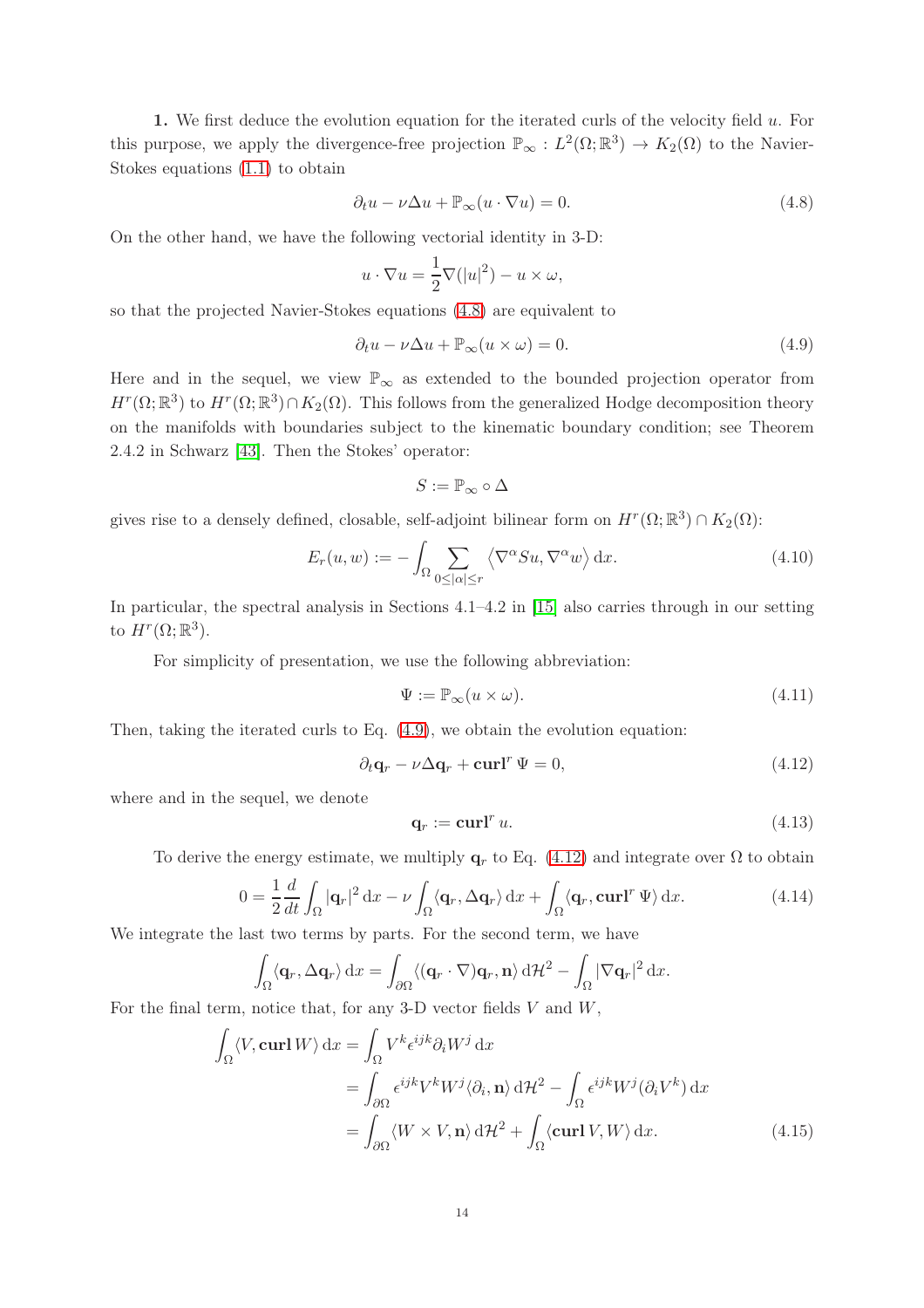As a result,

$$
\int_{\Omega} \langle \mathbf{q}_r, \mathbf{curl} \circ \mathbf{curl}^{r-1} \Psi \rangle \, \mathrm{d}x = \int_{\partial \Omega} \langle \mathbf{curl}^{r-1} \Psi \times \mathbf{q}_r, \mathbf{n} \rangle \, \mathrm{d}H^2 + \int_{\Omega} \langle \mathbf{curl} \mathbf{q}_r, \mathbf{curl}^{r-1} \Psi \rangle \, \mathrm{d}x,
$$

so that Eq. [\(4.14\)](#page-13-3) can be written as

$$
\frac{1}{2}\frac{d}{dt}\int_{\Omega}|\mathbf{q}_r|^2 dx + \nu \int_{\Omega} |\nabla \mathbf{q}_r|^2 dx
$$
\n
$$
= \nu \int_{\partial\Omega} \langle (\mathbf{q}_r \cdot \nabla) \mathbf{q}_r, \mathbf{n} \rangle d\mathcal{H}^2 - \int_{\partial\Omega} \langle \mathbf{curl}^{r-1} \Psi \times \mathbf{q}_r, \mathbf{n} \rangle d\mathcal{H}^2 - \int_{\Omega} \langle \mathbf{curl} \mathbf{q}_r, \mathbf{curl}^{r-1} \Psi \rangle dx
$$
\n
$$
= I + J + K. \tag{4.16}
$$

Our task is to estimate each of terms  $I, J$ , and K. Since the case,  $r = 2$ , has been established in Theorem 5.3 of [\[15\]](#page-28-6), in the sequel, we assume the result for  $r-1$  and prove it for r by induction, with  $r \geq 3$ .

2. For  $I$  in Eq.  $(4.16)$ , observe that

<span id="page-14-0"></span>
$$
I = \frac{\nu}{2} \int_{\partial \Omega} \partial_{\mathbf{n}} |\mathbf{q}_r|^2 d\mathcal{H}^2,\tag{4.17}
$$

which has been treated in the proof of Theorem [3.1.](#page-6-0) Indeed, it coincides with I in Eq.  $(3.7)$  up to a constant  $\nu$ . Utilizing the estimates in Steps 2–4 of the proof therein, we have

<span id="page-14-3"></span>
$$
|I| \lesssim \epsilon \|\nabla \mathbf{q}_r\|_{L^2(\Omega)}^2 + \frac{1}{\epsilon} \|u\|_{H^r(\Omega)}^2.
$$
\n(4.18)

**3.** To prove for term  $K$  in Eq.  $(4.16)$ , we first notice that, by the Cauchy-Schwarz inequality and Young's inequality,

$$
|K| \leq ||\mathbf{curl}\,\mathbf{q}_r||_{L^2(\Omega)} ||\mathbf{curl}^{r-1}\,\Psi||_{L^2(\Omega)}
$$
  
\$\leq \epsilon ||\nabla \mathbf{q}\_r||\_{L^2(\Omega)}^2 + \frac{1}{\epsilon} ||\mathbf{curl}^{r-1}\,(\mathbb{P}\_{\infty}(u \times \omega))||\_{L^2(\Omega)}^2\$. (4.19)

Since  $H^s(\Omega)$  for  $s > \frac{3}{2}$  is a Banach algebra on  $\mathbb{R}^3$  and  $\mathbb{P}_{\infty}$  is a bounded linear operator, we have

<span id="page-14-2"></span>
$$
\|\mathbf{curl}^{r-1} \left(\mathbb{P}_{\infty}(u \times \omega)\right)\|_{L^{2}(\Omega)} \lesssim \|u\|_{H^{r}(\Omega)}^{2}.
$$
\n(4.20)

This gives us the estimate for K.

4. Now it remains to control the boundary term  $J$  in Eq.  $(4.16)$ :

$$
J := \int_{\partial\Omega} \langle \mathbf{curl}^{r-1} (\mathbb{P}_{\infty}(u \times \omega)) \times \mathbf{q}_r, \mathbf{n} \rangle d\mathcal{H}^2.
$$
 (4.21)

It is crucial to reduce the order of differentiation by using the boundary conditions [\(1.6\)](#page-1-2). For this purpose, we establish the following *identity* on  $\partial\Omega$ :

$$
\pi \left\{ \mathbf{curl}^{k} (\mathbb{P}_{\infty} (u \times \omega)) \right\}
$$
  
=  $-\frac{1}{\zeta} \mathcal{R} \circ \pi \left\{ \mathbf{curl}^{k-1} (\mathbb{P}_{\infty} (u \times \omega)) \right\} + 2 \mathcal{R} \circ \pi \left\{ \mathbf{curl}^{k-1} \mathcal{S} (\pi \circ \mathbb{P}_{\infty} (u \times \omega)) \right\}.$  (4.22)

We recall that  $\mathcal R$  is the orthogonal matrix rotating in the  $(x, y)$ –plane anti-clockwise by 90 degrees,  $S$  is the shape operator corresponding to the second fundamental form II, and operator  $\pi$  denotes the projection onto the tangential components of a vector field,

<span id="page-14-1"></span>
$$
\pi(V) := V - \langle V, \mathbf{n} \rangle \tag{4.23}
$$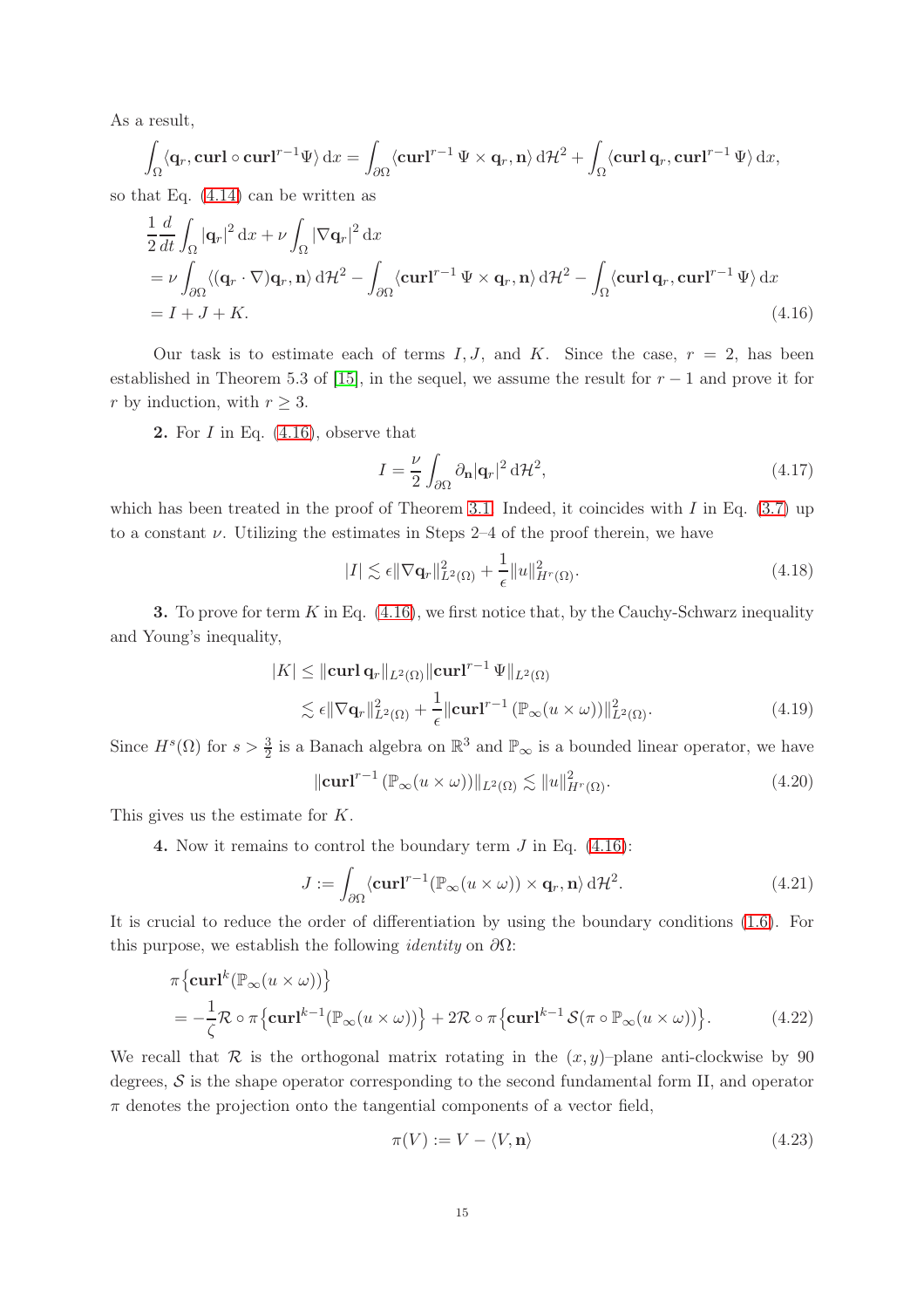viewed either as a 2-D vector or a 3-D vector with zero  $x_3$ –component. Here it suffices to consider the tangential components, since  $\langle \mathbf{n} \times \mathbf{q}_r, \mathbf{n} \rangle \equiv 0$ .

The above *identity* is proved by induction. The base step  $k = 1$  is shown in the computations preceding Eq.  $(5.21)$  in [\[15\]](#page-28-6). Now we assume the result for k. Then, by the induction hypothesis,

$$
\pi \{ \operatorname{curl}^{k+1} \left( \mathbb{P}_{\infty} (u \times \omega) \right) \}
$$
\n
$$
= \pi \{ \operatorname{curl} \circ \operatorname{curl}^k \left( \mathbb{P}_{\infty} (u \times \omega) \right) \}
$$
\n
$$
= \pi \circ \operatorname{curl} \left\{ -\frac{1}{\zeta} \mathcal{R} \circ \pi \circ \operatorname{curl}^{k-1} \left( \mathbb{P}_{\infty} (u \times \omega) \right) + 2 \mathcal{R} \circ \pi \circ \operatorname{curl}^{k-1} \mathcal{S} \left( \pi \circ \mathbb{P}_{\infty} (u \times \omega) \right) \right\}
$$
\n
$$
=: \pi \circ \operatorname{curl} \left\{ -\frac{1}{\zeta} \mathcal{R} \circ \pi \circ \operatorname{curl}^{k-1} \Psi + 2 \mathcal{R} \circ \pi \circ \operatorname{curl}^{k-1} (\mathcal{S} \circ \pi(\Psi)) \right\}, \tag{4.24}
$$

where we recall the short-hand notation  $\Psi$  in Eq. [\(4.11\)](#page-13-4). Here and throughout, for a 2-D vector field  $W = (W^1, W^2)^\top$   $(e.g. W = S \circ \pi(\Psi))$ , we define its curl as  $\operatorname{curl} W := \operatorname{curl}(W^1, W^2, 0)^\top$ . It suffices to check that

<span id="page-15-1"></span><span id="page-15-0"></span>
$$
\pi \circ \operatorname{curl} \circ \mathcal{R} \circ \pi(V) = \mathcal{R} \circ \pi \circ \operatorname{curl} V \qquad \text{for any } V \in T(\partial \Omega). \tag{4.25}
$$

From here, Eq. [\(4.24\)](#page-15-0) implies

$$
\pi \left\{ \operatorname{curl}^{k+1} (\mathbb{P}_{\infty} (u \times \omega)) \right\} = -\frac{1}{\zeta} \mathcal{R} \circ \pi \circ \operatorname{curl}^{k} \Psi + 2 \mathcal{R} \circ \pi \circ \operatorname{curl}^{k} (\mathcal{S} \circ \pi(\Psi)). \tag{4.26}
$$

Indeed, we observe

$$
\pi \circ \operatorname{curl} \circ \mathcal{R} \circ \pi \begin{bmatrix} V^1 \\ V^2 \\ V^3 \end{bmatrix} = \pi \circ \operatorname{curl} \begin{bmatrix} -V^2 \\ V^1 \\ 0 \end{bmatrix} = \pi \begin{bmatrix} -\nabla_3 V^1 \\ -\nabla_3 V^2 \\ 0 \end{bmatrix} = \begin{bmatrix} -\nabla_3 V^1 \\ -\nabla_3 V^2 \end{bmatrix},
$$

and

$$
\mathcal{R} \circ \pi \circ \mathbf{curl} \begin{bmatrix} V^1 \\ V^2 \\ V^3 \end{bmatrix} = \mathcal{R} \circ \pi \begin{bmatrix} \nabla_2 V^3 - \nabla_3 V^2 \\ \nabla_3 V^1 - \nabla_1 V^3 \\ \nabla_1 V^2 - \nabla_2 V^1 \end{bmatrix} = \mathcal{R} \begin{bmatrix} -\nabla_3 V^2 \\ \nabla_3 V^1 \end{bmatrix} = \begin{bmatrix} -\nabla_3 V^1 \\ -\nabla_3 V^2 \end{bmatrix},
$$

since  $V^3 = 0$ . Therefore, Eq. [\(4.25\)](#page-15-1) is proved, and the *identity* in Eq. [\(4.22\)](#page-14-1) follows by induction. Now, in view of the above identity,  $J$  can be expressed as

$$
J = \int_{\partial\Omega} \left\langle \left\{ -\frac{1}{\zeta} \mathcal{R} \circ \pi (\mathbf{curl}^{r-2} \left( \mathbb{P}_{\infty} (u \times \omega) \right) \right) \right. \\ \left. + 2\mathcal{R} \circ \pi \circ \mathbf{curl}^{r-2} \left( \mathcal{S} \circ \pi \circ \mathbb{P}_{\infty} (u \times \omega) \right) \right\} \times \mathbf{q}_r, \mathbf{n} \right\rangle d\mathcal{H}^2. \tag{4.27}
$$

The crucial observation is that only the derivatives up to the  $(r-1)$ -th order of u are involved. This is because S has a bounded norm in  $C^{r-1}$  owing to the assumption of bounded extrinsic geometry, and  $\mathbb{P}_{\infty}$ ,  $\pi$ , and  $\mathcal R$  are all smooth operators with the operator norm bounded by a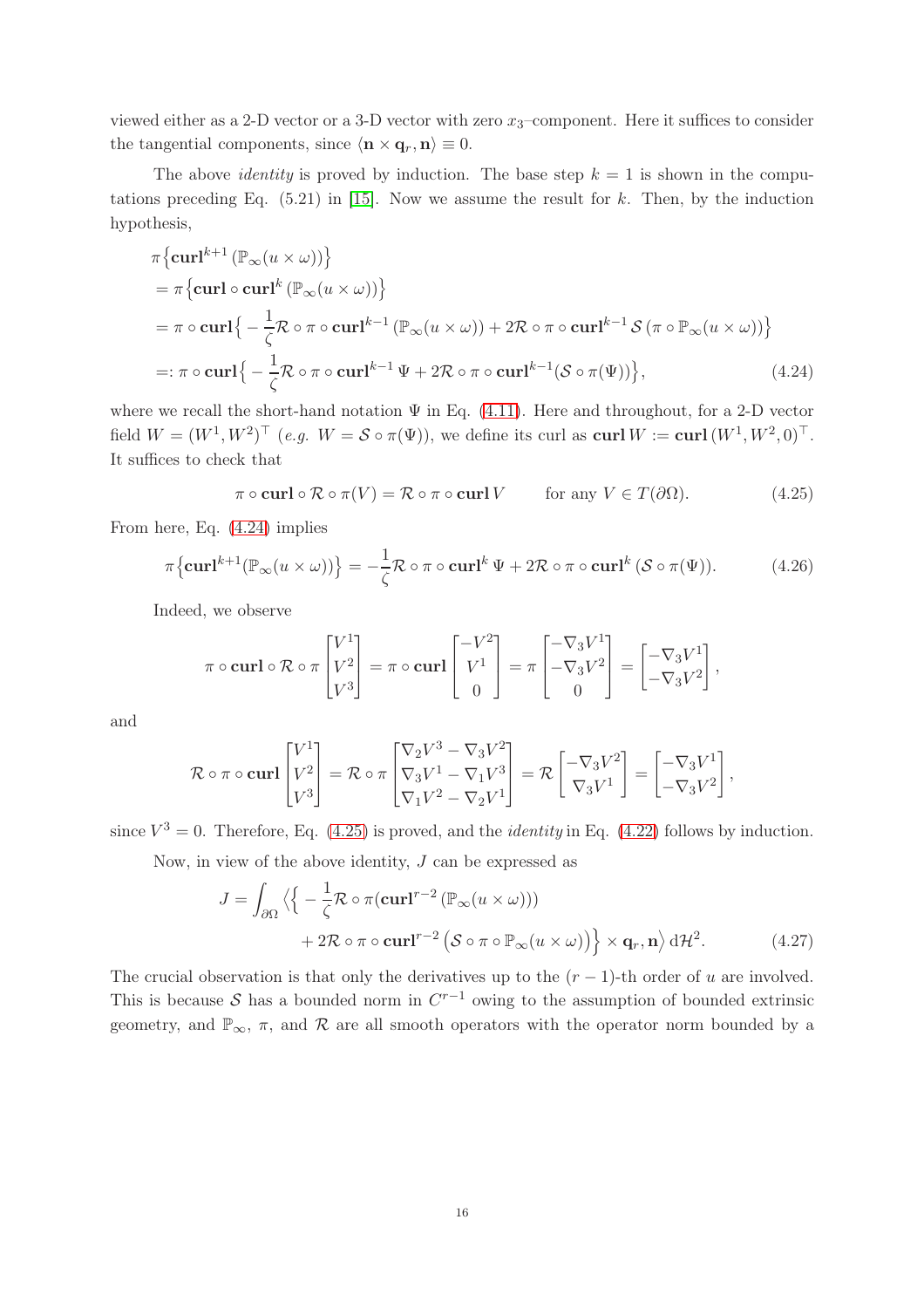universal constant. Then we arrive at the following estimates:

$$
|J| \lesssim ||\mathbf{curl}^{r-2}(u \times \omega)||_{L^{2}(\partial\Omega)} ||\mathbf{q}_{r}||_{L^{2}(\partial\Omega)}\lesssim ||u||_{H^{r-1}(\partial\Omega)}^{2} ||u||_{H^{r}(\partial\Omega)}\lesssim (\epsilon ||u||_{H^{r}(\Omega)}^{2} + ||u||_{H^{r-1}(\Omega)}^{2}) (\epsilon ||u||_{H^{r+1}(\Omega)} + ||u||_{H^{r}(\Omega)})\simeq \epsilon^{2} ||u||_{H^{r}(\Omega)}^{2} ||u||_{H^{r+1}(\Omega)} + \epsilon ||u||_{H^{r}(\Omega)}^{3} + \epsilon ||u||_{H^{r-1}(\Omega)}^{2} ||u||_{H^{r+1}(\Omega)} + ||u||_{H^{r-1}}^{2} ||u||_{H^{r}(\Omega)}\lesssim (\epsilon^{2} + \epsilon) ||u||_{H^{r+1}(\Omega)}^{2} + ||u||_{H^{r}(\Omega)}^{4}.
$$
\n(4.28)

In the above, the first line follows from the Cauchy-Schwarz inequality, the second line follows from the argument as for Eq. [\(4.20\)](#page-14-2), the third line holds by the Sobolev trace inequality, and the final line follows by the interpolation and Young's inequalities.

5. Now, combining the estimates in Steps 2–4 for  $I, J$ , and  $K$  (especially Eqs.  $(4.18)–(4.20)$  $(4.18)–(4.20)$ ) and [\(4.28\)](#page-16-0)), Eq. [\(4.16\)](#page-14-0) becomes

$$
\frac{1}{2} \frac{d}{dt} \int_{\Omega} |\mathbf{q}_r|^2 \, dx + \nu \int_{\Omega} |\nabla \mathbf{q}_r|^2 \, dx \n\lesssim \epsilon \|\nabla^{r+1} u\|_{L^2(\Omega)}^2 + \frac{1}{\epsilon} \|u\|_{H^r(\Omega)}^2 + \epsilon \|\nabla \mathbf{q}_r\|_{L^2(\Omega)}^2 + (\epsilon + \epsilon^2) \|u\|_{H^{r+1}(\Omega)}^2 + (1 + \frac{1}{\epsilon}) \|u\|_{H^r(\Omega)}^4,
$$
\n(4.29)

where, in light of Theorem [3.1,](#page-6-0)  $\|\nabla^{r+1}u\|_{L^2(\Omega)} \simeq \|\nabla \mathbf{q}_r\|_{L^2(\Omega)} \simeq \|\mathbf{curl}^{r+1}u\|_{L^2(\Omega)}$ , and similarly  $\|\mathbf{q}_r\|_{L^2(\Omega)} \lesssim \|u\|_{H^r(\Omega)}$ . Then, choosing  $\epsilon$  suitably small in comparison with  $\nu$  and considering the energy at the r-th order:

<span id="page-16-0"></span>
$$
E_r := \|\mathbf{q}_r\|_{L^2(\Omega)}^2,\tag{4.30}
$$

we obtain the following differential inequality:

<span id="page-16-1"></span>
$$
E'_r(t) \le E'_r(t) + \nu E_{r+1} \le ME_r(t) + ME_r(t)^2,
$$
\n(4.31)

where M depends on  $\nu$ ,  $\zeta$ , and  $\|\text{II}\|_{C^{r-1}(\Omega)}$ .

To proceed, consider the auxiliary Cauchy problem for ODE:

<span id="page-16-2"></span>
$$
\begin{cases}\nA'(t) = M(A(t) + A(t)^2), \\
A(0) = E_r(0) + \eta\n\end{cases}
$$
\n(4.32)

for arbitrary  $\eta > 0$ . It is solved explicitly by

$$
A(t) = \frac{(\eta + E_r(0))e^{Mt}}{1 - (\eta + E_r(0))(e^{Mt} - 1)},
$$

so that, for any  $t > 0$  before the blowup time:

<span id="page-16-4"></span>
$$
T_{\star} = \frac{1}{M} \log \left( 1 + \frac{1}{\eta + E_r(0)} \right) > 0,
$$
\n(4.33)

we see that  $A(t) < \infty$ . Comparing the differential inequality [\(4.31\)](#page-16-1) with the ODE in [\(4.32\)](#page-16-2), we find that  $E_r(t) \leq A(t)$  for all  $0 \leq t < T_{\star}$ . In particular, since  $\eta > 0$  is arbitrary, the upper bound for A (hence for  $E_r$ ) is controlled by  $E_r(0) := ||u_0||^2_{H^r(\Omega)}$  and M. This implies

<span id="page-16-3"></span>
$$
\sup_{0 \le t < T_\star} E_r(t) \le C. \tag{4.34}
$$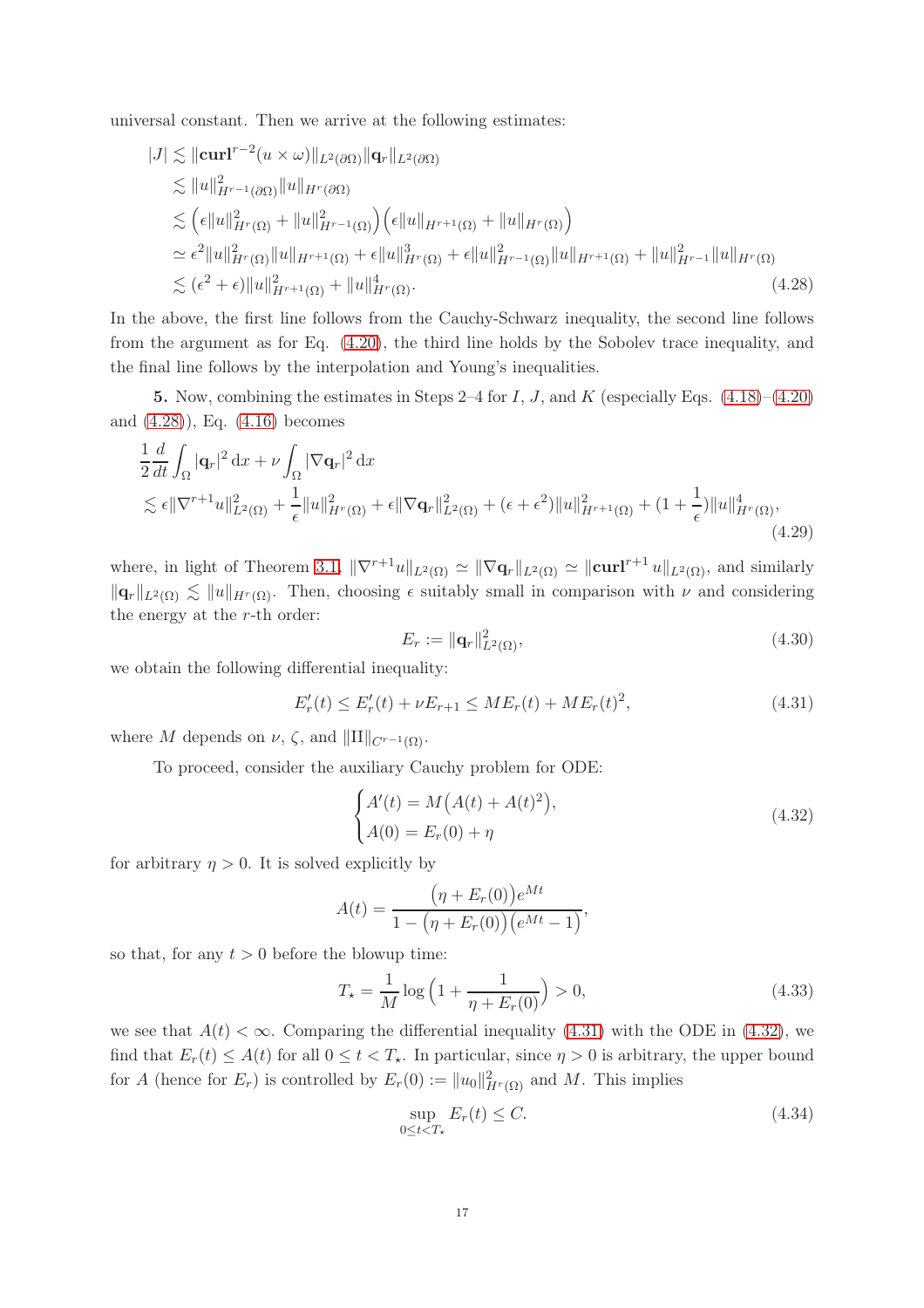**6.** It remains to derive the  $L^2$ -estimate for  $\partial_t \mathbf{q}_r$ . To this end, we take  $\partial_t$  to Eq. [\(4.12\)](#page-13-2), multiply by  $\partial_t \mathbf{q}_r$ , and then integrate over  $\Omega$  to obtain

$$
\frac{1}{2}\frac{d}{dt}\int_{\Omega}|\partial_t\mathbf{q}_r|^2 dx - \nu \int_{\Omega} \langle \Delta \partial_t \mathbf{q}_r, \partial_t \mathbf{q}_r \rangle dx + \int_{\Omega} \langle \mathbf{curl}^r \partial_t \Psi, \partial_t \mathbf{q}_r \rangle dx = 0.
$$
 (4.35)

Applying integration by parts and the divergence theorem to the last two terms (cf. Eq. [\(4.15\)](#page-13-5) for curl), we arrive at

$$
\frac{1}{2} \frac{d}{dt} \int_{\Omega} |\partial_t \mathbf{q}_r|^2 dx + \frac{\nu}{2} \int_{\Omega} |\nabla \partial_t \mathbf{q}_r|^2 dx
$$
\n
$$
= \nu \int_{\partial \Omega} \left\langle (\nabla \partial_t \mathbf{q}_r \cdot \partial_t \mathbf{q}_r), \mathbf{n} \right\rangle d\mathcal{H}^2 + \int_{\partial \Omega} \left\langle \mathbf{curl}^{r-1} \partial_t \Psi \times \partial_t \mathbf{q}_r, \mathbf{n} \right\rangle d\mathcal{H}^2
$$
\n
$$
+ \int_{\Omega} \left\langle \mathbf{curl}^{r-1} \partial_t \Psi, \mathbf{curl} \partial_t \mathbf{q}_r \right\rangle dx =: \tilde{I} + \tilde{J} + \tilde{K}.
$$
\n(4.36)

Now, it is crucial to observe the following: Eq. [\(4.16\)](#page-14-0) differs from Eq. [\(4.36\)](#page-17-0) only by the time derivatives. More precisely, if we change variables  $(\partial_t \mathbf{q}_r, \partial_t \Psi)$  in the terms,  $\tilde{I}, \tilde{J}$ , and  $\tilde{K}$ , in Eq. [\(4.36\)](#page-17-0) to  $(\mathbf{q}_r, \Psi)$ , then I, J, and K in Eq. [\(4.16\)](#page-14-0) are immediately recovered.

Furthermore, since the spatial derivatives commute with  $\partial_t$ , the integration by parts arguments in Steps 2–5 above all carry through. Therefore, given that  $\|\partial_t u(t, \cdot)\|_{L^2(\Omega)}^2 \leq C$  for  $u_0 \in H^2(\Omega;\mathbb{R}^3)$  which has been established in Theorem 5.3 of [\[15\]](#page-28-6), we repeat the arguments above for  $(\partial_t \mathbf{q}_r, \partial_t \Psi)$  to deduce

<span id="page-17-1"></span><span id="page-17-0"></span>
$$
\sup_{0\leq t
$$

where C depends on  $||u_0||^2_{H^r(\Omega)}, \zeta, \nu, ||H||_{C^{r-1}(\Omega)},$  and  $T_{\star}$  that is the same blowup time as in Step 5.

Therefore, combining the estimates in Eqs.  $(4.34)$  and  $(4.37)$ , we conclude the proof.  $\Box$ 

As a corollary, if the initial energy  $E_r(0)$  of the fluid is uniformly bounded for all  $r \in \mathbb{N}$ , Eq. [\(4.33\)](#page-16-4) implies that there exists a uniform life span  $T_{\star} > 0$  for all levels of the kinetic energy. Therefore, in view of  $C^{\infty}(\Omega;\mathbb{R}^3) = \bigcap_{r \in \mathbb{N}} H^r(\Omega;\mathbb{R}^3)$ , we have

**Corollary 4.4.** Let  $u_0 \in C^{\infty}(\Omega; \mathbb{R}^3)$  be a divergence-free vector field, and let domain  $\Omega \subset$  $\mathbb{R}^3$  be of smooth second fundamental form. Then there exists  $T_{\star} > 0$  such that the initialboundary value problem  $(1.2)$ – $(1.4)$  for the Navier-Stokes equations  $(1.1)$  has a smooth solution  $u \in C^1([0,T_\star); C^\infty(\Omega;\mathbb{R}^3))$  satisfying the kinematic and Navier boundary conditions [\(1.6\)](#page-1-2).

## 5. Inviscid Limit

In this section, we establish the inviscid limit from the Navier-Stokes equations under the kinematic and Navier boundary conditions [\(1.6\)](#page-1-2) to the Euler equations under the no-penetration condition  $(1.11)$ . The existence and uniqueness of u, the strong solution of the Euler equations  $(1.10)$  satisfying the no-penetration boundary condition  $(1.11)$ , have been known  $(cf.$  Ebin-Marsden [\[23\]](#page-28-25)). We obtain the convergence in the Sobolev spaces  $H^r$ ,  $r > \frac{5}{2}$ , via strong compactness arguments.

To this end, a priori estimates of the evolution equations for  $u^{\nu} - u$ , *i.e.* the difference between the Navier-Stokes solution and the Euler solution, are required. In particular, technicalities are involved in the estimates for the higher-order Sobolev norms of the nonlinear terms,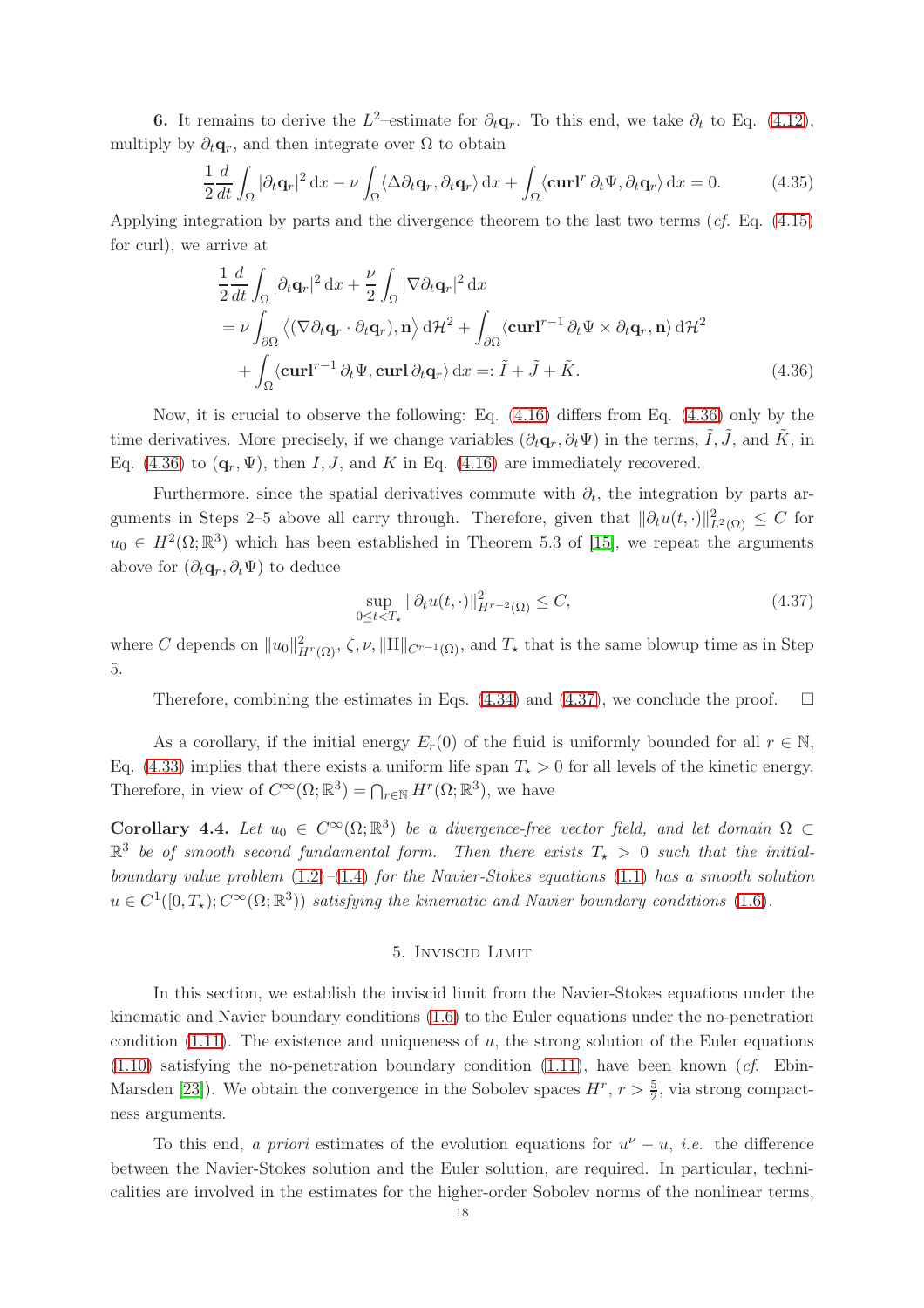for instance, the iterated curls of  $(u^{\nu}-u)\cdot \nabla(u^{\nu}-u)$ . To deal with the nonlinearities, we need to make full use of the incompressibility condition of  $u^{\nu}$  and u, as well as the kinematic and Navier boundary conditions [\(1.6\)](#page-1-2).

The main theorem of this section is stated as follows:

<span id="page-18-0"></span>**Theorem 5.1** (Inviscid Limit). Let  $u \in C([0,T_\star); H^{r+1}(\Omega;\mathbb{R}^3) \cap K_2(\Omega))$  be the unique strong solution of the incompressible Euler equations [\(1.10\)](#page-3-1) subject to the no-penetration boundary con-dition [\(1.11\)](#page-3-0). Then there exists some  $\nu_{\star} = \nu_{\star}(T_{\star}, \int_0^{T_{\star}} ||u(t, \cdot)||_{H^{r+1}(\Omega)}^2)$  such that, whenever  $0 < \nu \leq \nu_{\star}$ , the strong solution of the Navier-Stokes equations [\(1.1\)](#page-0-0) with the kinematic and Navier boundary conditions [\(1.6\)](#page-1-2) exists in  $L^{\infty}([0,T_{\star}); H^r(\Omega;\mathbb{R}^3))$  for  $r > 2$ . Moreover, if  $r > \frac{5}{2}$ , then there exists a constant C depending only on  $T_{\star}$ ,  $||u||_{L^2([0,T_{\star}]:H^{r+1}(\Omega))}$ , and  $||H||_{C^r(\partial\Omega)}$  such that

$$
\sup_{0 \le t < T_{\star}} \|u^{\nu}(t, \cdot) - u(t, \cdot)\|_{H^{r}(\Omega)} \le C\nu^{\frac{1}{3}}.
$$
\n(5.1)

In particular, as  $\nu \to 0^+$ ,  $u^{\nu}$  converges to u in  $H^r(\Omega)$  uniformly in  $t \in [0, T_{\star})$ .

Proof. We divide the arguments into seven steps.

1. First of all, define

$$
v^{\nu} := u^{\nu} - u, \qquad P^{\nu} = p^{\nu} - p. \tag{5.2}
$$

Our goal is to show that  $v^{\nu}$  converges to zero in the  $H^{\nu}$ -norm, uniformly in  $\nu$ . First, subtracting the Euler equations [\(1.10\)](#page-3-1) from the Navier-Stokes equations [\(1.1\)](#page-0-0) yields

$$
\begin{cases} \partial_t v^{\nu} + \left\{ (u + v^{\nu}) \cdot \nabla \right\} v^{\nu} - \nu \Delta v^{\nu} + (v^{\nu} \cdot \nabla) u - \nu \Delta u + \nabla P^{\nu} = 0, \\ \nabla \cdot v^{\nu} = 0. \end{cases}
$$
(5.3)

Next, for

<span id="page-18-2"></span>
$$
\mathbf{V}_r^{\nu} := \mathbf{curl}^r v^{\nu} \in H^1(\Omega; \mathbb{R}^3),\tag{5.4}
$$

noticing that **curl**( $\nabla P^{\nu}$ ) = 0, we have

<span id="page-18-1"></span>
$$
\partial_t \mathbf{V}_r^{\nu} + \mathbf{curl}^r \left\{ \left( (u + v^{\nu}) \cdot \nabla \right) v^{\nu} \right\} + \mathbf{curl}^r \left\{ (v^{\nu} \cdot \nabla) u \right\} - \nu \Delta \mathbf{V}_r^{\nu} - \nu \Delta \mathbf{curl}^r u = 0. \tag{5.5}
$$

In view of Theorem [3.1,](#page-6-0) in order to bound  $v^{\nu}$  in  $H^r$ , it suffices to bound the  $L^2$ -norm of  $\mathbf{V}_r^{\nu}$ . To do so, we multiply  $\mathbf{V}_r^{\nu}$  to Eq. [\(5.5\)](#page-18-1) and integrate over  $\Omega$  to obtain

$$
0 = \frac{1}{2} \frac{d}{dt} \int_{\Omega} |\mathbf{V}_r^{\nu}|^2 dx + \int_{\Omega} \mathbf{V}_r^{\nu} \cdot \mathbf{curl}^r \left\{ \left( (u + v^{\nu}) \cdot \nabla \right) v^{\nu} \right\} dx + \int_{\Omega} \mathbf{V}_r^{\nu} \cdot \mathbf{curl}^r \left\{ (v^{\nu} \cdot \nabla) u \right\} dx
$$

$$
- \nu \int_{\Omega} \mathbf{V}_r^{\nu} \cdot \Delta \mathbf{V}_r^{\nu} dx - \nu \int_{\Omega} \mathbf{V}_r^{\nu} \cdot \Delta \mathbf{curl}^r u dx. \tag{5.6}
$$

Using integration by parts and the divergence theorem, the fourth term on the right-hand side of Eq. [\(5.6\)](#page-18-2) becomes

$$
-\nu \int_{\Omega} \mathbf{V}_r^{\nu} \cdot \Delta \mathbf{V}_r^{\nu} dx = -\nu \int_{\partial \Omega} (\mathbf{V}_r^{\nu} \cdot \nabla \mathbf{V}_r^{\nu}) \cdot \mathbf{n} d\mathcal{H}^2 + \nu \int_{\Omega} |\nabla \mathbf{V}_r^{\nu}|^2 dx
$$
  
= 
$$
-\nu \int_{\partial \Omega} \mathbf{I} (\mathbf{V}_r^{\nu}, \mathbf{V}_r^{\nu}) d\mathcal{H}^2 + \nu \int_{\Omega} |\nabla \mathbf{V}_r^{\nu}|^2 dx,
$$

since  $II = -\nabla n$ . Meanwhile, the fifth term on the right-hand side of Eq. [\(5.6\)](#page-18-2) becomes

$$
-\nu \int_{\Omega} \mathbf{V}_r^{\nu} \cdot \Delta \mathbf{curl}^r u \, \mathrm{d}x = -\nu \int_{\partial \Omega} \langle \mathbf{V}_r^{\nu} \cdot \nabla (\mathbf{curl}^r u), \mathbf{n} \rangle \, \mathrm{d}t^2 + \nu \int_{\Omega} (\nabla \mathbf{V}_r^{\nu}) : (\nabla \mathbf{curl}^r u) \, \mathrm{d}x,
$$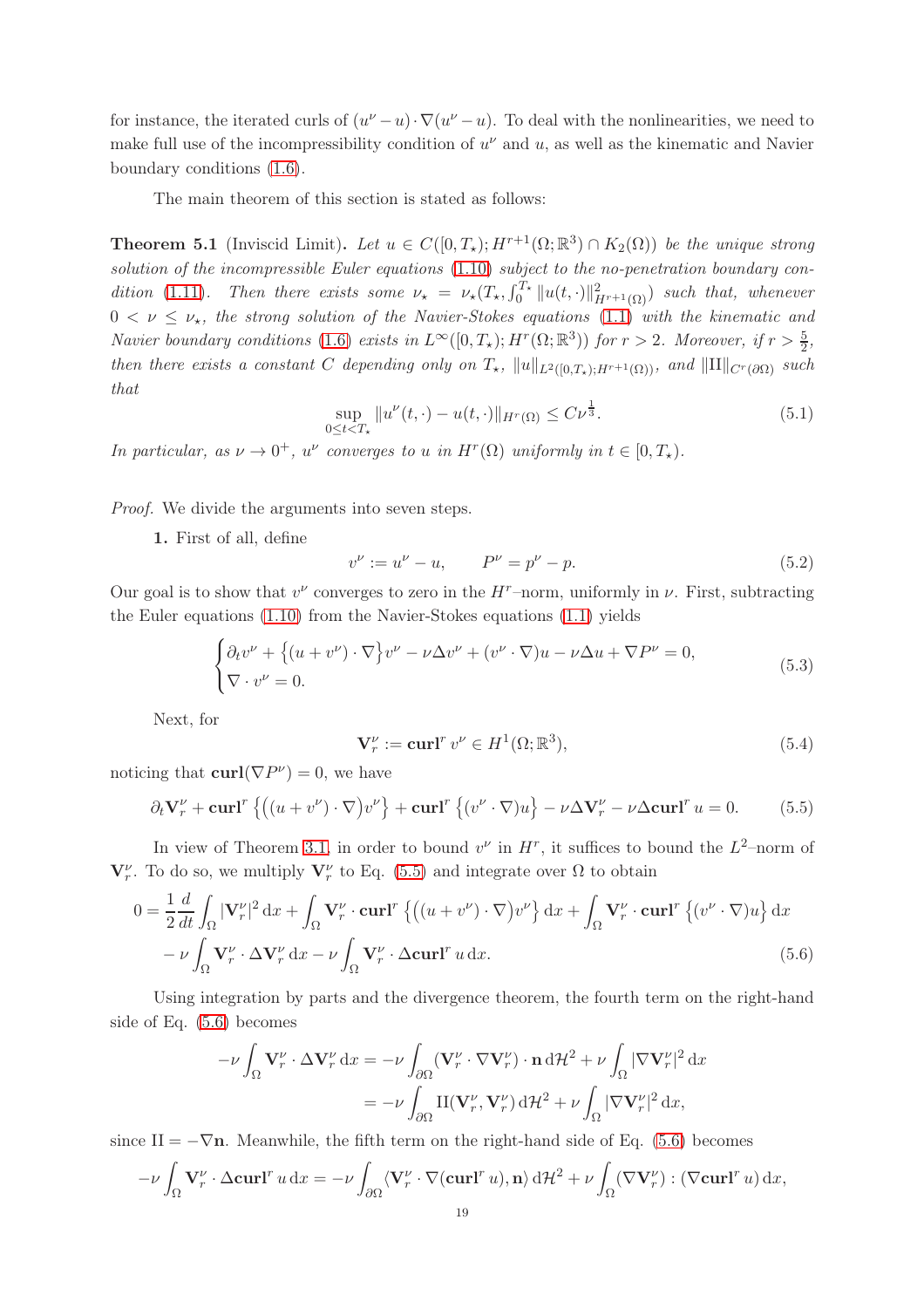where  $A: B = \sum_{i,j=1}^{3} A_{ij}B_{ji}$  for  $3 \times 3$  matrices A and B. Therefore, the following identity is derived from Eq. [\(5.6\)](#page-18-2):

$$
\frac{1}{2} \frac{d}{dt} \int_{\Omega} |\mathbf{V}_r^{\nu}|^2 dx + \nu \int_{\Omega} |\nabla \mathbf{V}_r^{\nu}|^2 dx
$$
\n
$$
= \nu \int_{\partial \Omega} \mathbf{II}(\mathbf{V}_r^{\nu}, \mathbf{V}_r^{\nu}) d\mathcal{H}^2 - \nu \int_{\Omega} (\nabla \mathbf{V}_r^{\nu}) : (\nabla \mathbf{curl}^r u) dx - \int_{\Omega} \left\langle \mathbf{V}_r^{\nu}, \mathbf{curl}^r \left\{ \left( (u + v^{\nu}) \cdot \nabla \right) v^{\nu} \right\} \right\rangle dx
$$
\n
$$
+ \nu \int_{\partial \Omega} \left\langle \mathbf{V}_r^{\nu}, \partial_{\mathbf{n}} (\mathbf{curl}^r u) \right\rangle d\mathcal{H}^2 - \int_{\Omega} \left\langle \mathbf{V}_r^{\nu}, \mathbf{curl}^r \left\{ (v^{\nu} \cdot \nabla) u \right\} \right\rangle dx
$$
\n
$$
= \mathcal{V}^1 + \mathcal{V}^2 + \mathcal{V}^3 + \mathcal{V}^4 + \mathcal{V}^5. \tag{5.7}
$$

In the following steps, we estimate each of the five terms  $\mathcal{V}^1-\mathcal{V}^5$ .

**2.** The bound for  $V^1$  is straightforward: As the second fundamental form is bounded in  $C^{r-1}(\partial\Omega)$ , we have

<span id="page-19-1"></span>
$$
|\mathcal{V}^1| \lesssim \nu \| \mathbf{V}_r^{\nu} \|_{L^2(\partial \Omega)}^2 \simeq \nu \| v^{\nu} \|_{H^r(\partial \Omega)}^2 \lesssim \epsilon \nu \| \mathbf{curl}^{r+1} v^{\nu} \|_{L^2(\Omega)}^2 + \frac{\nu}{\epsilon} \| v^{\nu} \|_{H^r(\Omega)}^2, \tag{5.8}
$$

thanks to the Cauchy-Schwarz inequality, Theorem [3.1,](#page-6-0) the Young inequality, and the Sobolev trace inequality. In addition, the bound for  $\mathcal{V}^2$  is also immediate:

<span id="page-19-3"></span>
$$
|\mathcal{V}^2| \lesssim \nu \|\nabla \mathbf{V}_r^{\nu}\|_{L^2(\Omega)} \|\nabla \mathbf{curl}^r u\|_{L^2(\Omega)}
$$
  
\n
$$
\simeq \nu \|\mathbf{curl}^{r+1} v^{\nu}\|_{L^2(\Omega)}^2 \|u\|_{H^{r+1}(\Omega)}
$$
  
\n
$$
\lesssim \epsilon \nu \|\mathbf{curl}^{r+1} v^{\nu}\|_{L^2(\Omega)}^2 + \frac{\nu}{\epsilon} \|u\|_{H^{r+1}(\Omega)}^2,
$$
\n(5.9)

by using the Cauchy-Schwarz and Young inequalities again.

**3.** Next, we bound  $\mathcal{V}^3 := -\int_{\Omega} \langle \mathbf{V}_r^{\nu}, \mathbf{curl}^r \{ ((u + v^{\nu}) \cdot \nabla) v^{\nu} \} \rangle dx$  by applying a commutator estimate in the spirit of Kato-Ponce [\[31\]](#page-28-1) to the nonlinear convective terms. For this purpose, we introduce the following abbreviation for the operator:

<span id="page-19-2"></span><span id="page-19-0"></span>
$$
\mathcal{T} = \mathcal{T}(u, v^{\nu}) := (u + v^{\nu}) \cdot \nabla. \tag{5.10}
$$

Then  $\mathcal{V}^3$  can be written as

$$
\mathcal{V}^3 = -\int_{\Omega} \langle \mathbf{V}_r^{\nu}, \mathbf{curl}^r \circ \mathcal{T}(v^{\nu}) \rangle \, \mathrm{d}x \n= -\int_{\Omega} \langle \mathbf{V}_r^{\nu}, \mathcal{T}(\mathbf{V}_r^{\nu}) \rangle \, \mathrm{d}x - \int_{\Omega} \langle \mathbf{V}_r^{\nu}, [\mathbf{curl}^r, \mathcal{T}] v^{\nu} \rangle \, \mathrm{d}x, \tag{5.11}
$$

where

$$
[\mathbf{curl}^r, \mathcal{T}] = \mathbf{curl}^r \circ \mathcal{T} - \mathcal{T} \circ \mathbf{curl}^r
$$

is the commutator of the differential operators. Then the first term on the right-hand side of Eq.  $(5.11)$  equals

$$
-\int_{\Omega} \langle \mathbf{V}_r^{\nu}, \mathcal{T}(\mathbf{V}_r^{\nu}) \rangle \, \mathrm{d}x = -\frac{1}{2} \int_{\partial \Omega} |\mathbf{V}_r^{\nu}|^2 (u + v^{\nu}) \cdot \mathbf{n} \, \mathrm{d}t^2 = 0, \tag{5.12}
$$

thanks to the divergence theorem, the incompressibility of  $u$  and  $v^{\nu}$ , and the kinematic boundary conditions for  $u$  and  $v^{\nu}$ .

For the second term on the right-hand side of Eq.  $(5.11)$ , since  $\mathcal T$  is a first-order differential operator,  $[\text{curl}^r, \mathcal{T}]$  is of order less than or equal r, with the coefficients involving the derivatives of  $u$  and  $v^{\nu}$ . More precisely, we have

$$
\left| \left[ \mathbf{curl}^r, \mathcal{T} \right] v^{\nu} \right| \lesssim \sum_{l=1}^r |\nabla^{[l]} u + \nabla^{[l]} v^{\nu}| |\nabla^{[r+1-l]} v^{\nu}|, \tag{5.13}
$$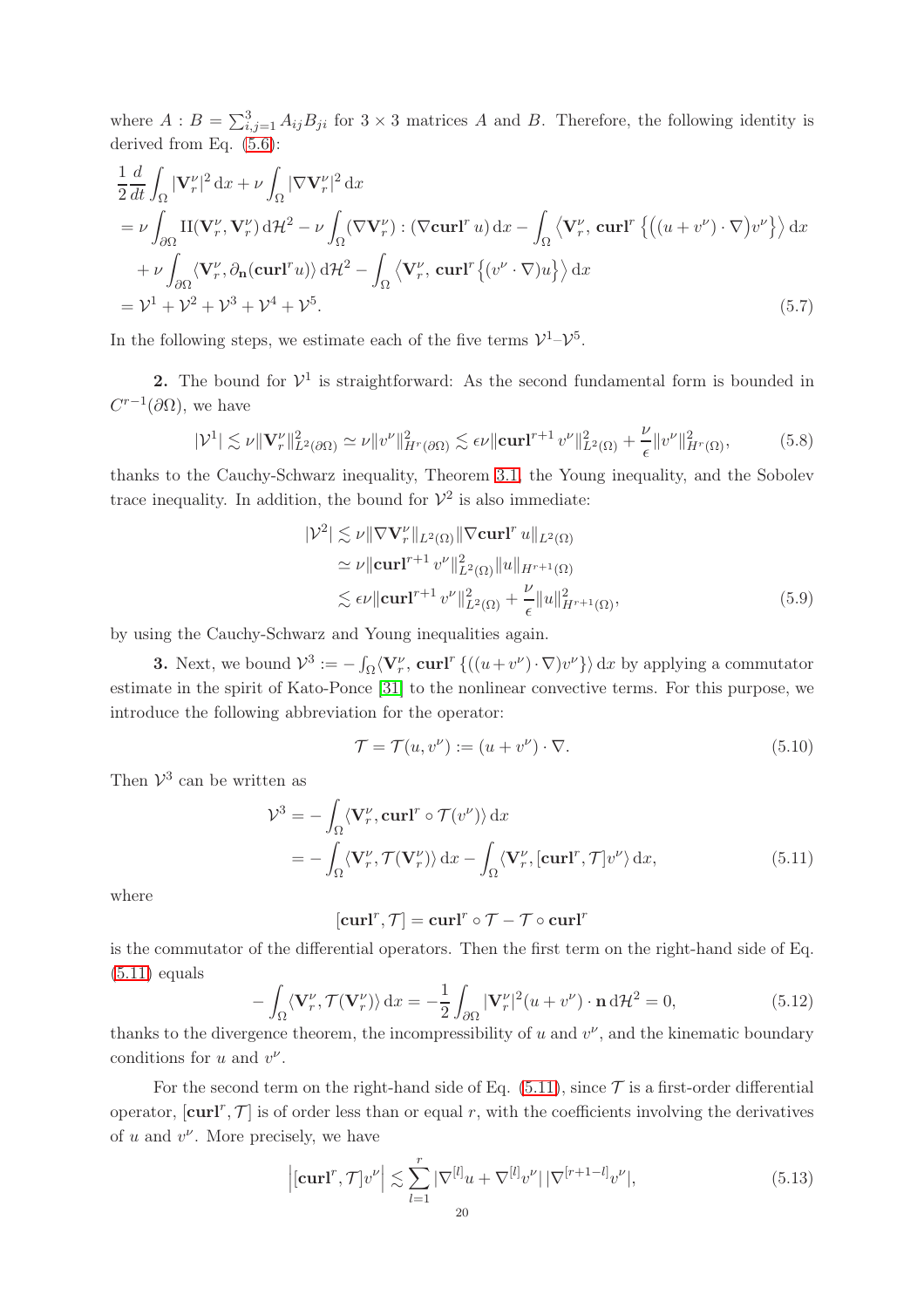by directly applying the Leibniz rule, where the schematic symbol  $\nabla^{[l]}$  denotes, as before, the derivatives up to the *l*-th order. Next, utilizing the interpolation inequalities, we obtain

$$
|\mathcal{V}^3| = \left| \int_{\Omega} \langle \mathbf{V}_r^{\nu}, [\mathbf{curl}^r, \mathcal{T}] v^{\nu} \rangle \, dx \right|
$$
  
\n
$$
\lesssim \sum_{l=1}^r \int_{\Omega} \left\{ |\nabla^{[r]} v^{\nu}| |\nabla^{[l]} u| |\nabla^{[r+1-l]} v^{\nu}| + |\nabla^{[r]} v^{\nu}| |\nabla^{[l]} v^{\nu}| |\nabla^{[r+1-l]} v^{\nu}| \right\} dx
$$
  
\n
$$
\lesssim \|v^{\nu}\|_{H^r(\Omega)}^2 \| \nabla u \|_{L^{\infty}(\Omega)} + \|v^{\nu}\|_{H^r(\Omega)} \|u\|_{H^r(\Omega)} \| \nabla v^{\nu}\|_{L^{\infty}} + \|v^{\nu}\|_{H^r(\Omega)}^2 \| \nabla v^{\nu}\|_{L^{\infty}}. \tag{5.14}
$$

Therefore, in view of the Sobolev embedding  $H^{r+1} \hookrightarrow W^{1,\infty}$  in 3-D for  $r > \frac{5}{2}$ , we have

<span id="page-20-4"></span>
$$
|\mathcal{V}^3| \lesssim (1 + \|u\|_{H^{r+1}(\Omega)}) \|v^{\nu}\|_{H^r(\Omega)}^2 + \|v^{\nu}\|_{H^r}^3.
$$
 (5.15)

In particular, we observe that the above upper bound for  $\mathcal{V}^3$  involves only the derivatives up to the *r*-th order of  $v^{\nu}$ .

4. Next, to treat the fourth term

<span id="page-20-5"></span><span id="page-20-3"></span><span id="page-20-2"></span>
$$
\mathcal{V}^4 := \nu \int_{\partial \Omega} \langle \mathbf{V}_r^{\nu}, \partial_{\mathbf{n}}(\mathbf{curl}^r u) \rangle \, d\mathcal{H}^2,
$$

it is crucial to take into account the Navier boundary condition. Indeed, using Einstein's summation convention and integrating by parts on  $\partial\Omega$ , we first obtain

$$
\mathcal{V}^4 = \nu \int_{\partial \Omega} (\mathbf{V}_r^{\nu})^i \nabla_j (\mathbf{curl}^r u)^i \mathbf{n}^j d\mathcal{H}^2
$$
  
= 
$$
-\nu \int_{\partial \Omega} \nabla_j (\mathbf{V}_r^{\nu})^i (\mathbf{curl}^r u)^i \mathbf{n}^j d\mathcal{H}^2 + \nu \int_{\partial \Omega} H \langle \mathbf{V}_r^{\nu}, \mathbf{curl}^r u \rangle d\mathcal{H}^2 =: \mathcal{V}^{4,1} + \mathcal{V}^{4,2}, \qquad (5.16)
$$

where  $H = -\nabla_j \mathbf{n}^j$  is the mean curvature of boundary  $\partial \Omega$ . Here, by the boundedness of the second fundamental form, the second term is bounded by

$$
|\mathcal{V}^{4,2}| \lesssim \nu \left( \|v^{\nu}\|_{H^{r}(\partial \Omega)}^{2} + \|u\|_{H^{r}(\partial \Omega)}^{2} \right) \leq \epsilon \nu \left( \|v^{\nu}\|_{H^{r+1}(\Omega)}^{2} + \|u\|_{H^{r+1}(\Omega)}^{2} \right) + \frac{\nu}{\epsilon} \left( \|v^{\nu}\|_{H^{r}(\Omega)}^{2} + \|u\|_{H^{r}(\Omega)}^{2} \right).
$$
\n(5.17)

For  $\mathcal{V}^{4,1}$ , we add and subtract  $\nabla_i (\mathbf{V}_r^{\nu})^j$  from the integrand to obtain

$$
\mathcal{V}^{4,1} = -\nu \int_{\partial \Omega} \left\{ \nabla_j (\mathbf{V}_r^{\nu})^i - \nabla_i (\mathbf{V}_r^{\nu})^j \right\} (\mathbf{curl}^r u)^i \mathbf{n}^j d\mathcal{H}^2
$$
  
+ 
$$
\nu \int_{\partial \Omega} \nabla_i (\mathbf{V}_r^{\nu})^j (\mathbf{curl}^r u)^i \mathbf{n}^j d\mathcal{H}^2 =: \mathcal{V}_a^{4,1} + \mathcal{V}_s^{4,1}. \tag{5.18}
$$

By the incompressibility condition, the integral vanishes for  $i = j$  so that it suffices to consider  $i \neq j$  in the summation. In this case, denoting by k the index in  $\{1, 2, 3\}$  different from i, j, we have

<span id="page-20-1"></span>
$$
\mathcal{V}_{a}^{4,1} = \sigma \nu \int_{\partial \Omega} (\mathbf{curl}^{r+1} v^{\nu})^k (\mathbf{curl}^r u)^i \mathbf{n}^j d\mathcal{H}^2,
$$
\n(5.19)

where  $\sigma \in \{1, -1\}$  is a sign.

To proceed, we first establish the following *claim*: For the tangential projection  $\pi : T\mathbb{R}^3 \to$  $T(\partial\Omega)$  as before, the iterated curls of  $v^{\nu}$  satisfy the following non-Navier slip-type boundary condition:

<span id="page-20-0"></span>
$$
\pi \circ \operatorname{curl}^{r+1} v^{\nu} = -\frac{1}{\zeta} \mathcal{R} \circ \pi(\operatorname{curl}^{r} v^{\nu}) + 2\mathcal{R} \circ \pi \circ \operatorname{curl}^{r} \circ \mathcal{S} \circ \pi(v^{\nu}) \qquad \text{on } \partial \Omega. \tag{5.20}
$$

The proof of the above *claim* goes by induction on  $r$ , similar to the arguments in Step 4 in the proof of Theorem [4.3.](#page-12-1) Indeed, for  $r = 0$ , it reduces to the Navier boundary condition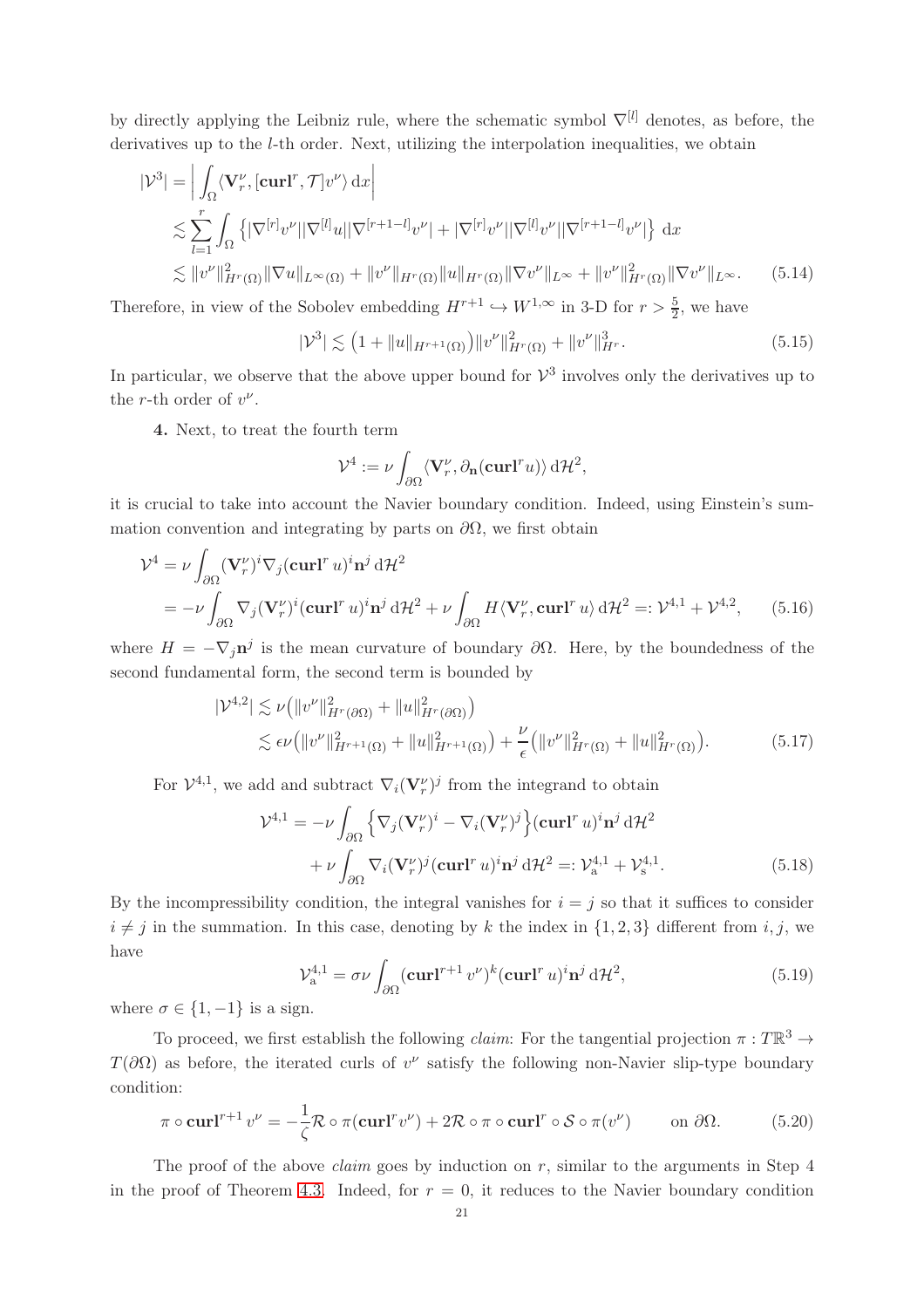$(1.6)$ ; thus, we assume the result first for r and then prove it for  $r + 1$ . Taking a moving frame  ${\nabla}_1, {\nabla}_2, {\nabla}_3$  adapted to surface  $\partial \Omega$  such that  ${\nabla}_1, {\nabla}_2 \in T(\partial \Omega)$  and  ${\nabla}_3 = \mathbf{n}$ , by the induction hypothesis, we have

$$
\pi(\mathbf{curl}^{r+1} v^{\nu}) = \pi \circ \mathbf{curl} \Big( -\frac{1}{\zeta} \mathcal{R} \circ \pi(\mathbf{curl}^{r-1} v^{\nu}) + 2 \mathcal{R} \circ \pi \circ \mathbf{curl}^{r-1} \circ \mathcal{S} \circ \pi(v^{\nu}) \Big)
$$
  
= 
$$
\begin{bmatrix} -\nabla_3 \Big( -\frac{1}{\zeta} \mathcal{R} \circ \pi(\mathbf{curl}^{r-1} v^{\nu}) + 2 \mathcal{R} \circ \pi \circ \mathbf{curl}^{r-1} \circ \mathcal{S} \circ \pi(v^{\nu}) \Big)^2 \\ \nabla_3 \Big( -\frac{1}{\zeta} \mathcal{R} \circ \pi(\mathbf{curl}^{r-1} v^{\nu}) + 2 \mathcal{R} \circ \pi \circ \mathbf{curl}^{r-1} \circ \mathcal{S} \circ \pi(v^{\nu}) \Big)^1 \end{bmatrix}.
$$

Since  $\mathcal{R}((V^1, V^2)^\top) = (-V^2, V^1)^\top$  for any 2-D vector V, the above equalities yield

$$
\pi(\mathbf{curl}^{r+1} v^{\nu}) = \begin{bmatrix} -\nabla_3 \Big( -\frac{1}{\zeta} (\mathbf{curl}^{r-1} v^{\nu})^1 + 2 (\mathbf{curl}^{r-1} \circ \mathcal{S} \circ \pi (v^{\nu}))^1 \Big) \\ -\nabla_3 \Big( -\frac{1}{\zeta} (\mathbf{curl}^{r-1} v^{\nu})^2 + 2 (\mathbf{curl}^{r-1} \circ \mathcal{S} \circ \pi (v^{\nu}))^2 \Big) \end{bmatrix} \\ = -\frac{1}{\zeta} \Big\{ -\nabla_3 (\mathbf{curl}^{r-1} v^{\nu}) \Big\} - 2\nabla_3 \Big\{ \mathbf{curl}^{r-1} \circ \mathcal{S} \circ \pi (v^{\nu}) \Big\} \\ = -\frac{1}{\zeta} \Big\{ \mathcal{R} \circ \pi \circ \mathbf{curl} (\mathbf{curl}^{r-1} v^{\nu}) \Big\} + 2 \Big\{ \mathcal{R} \circ \pi \circ \mathbf{curl} (\mathbf{curl}^{r-1} \circ \mathcal{S} \circ \pi (v^{\nu})) \Big\} \\ = -\frac{1}{\zeta} \Big\{ \mathcal{R} \circ \pi \circ \mathbf{curl}^{r} v^{\nu} \Big\} + 2 \Big\{ \mathcal{R} \circ \pi \circ \mathbf{curl}^{r} \circ \mathcal{S} \circ \pi (v^{\nu}) \Big\}. \tag{5.21}
$$

Thus, claim [\(5.20\)](#page-20-0) is proved.

The above *claim* shows that the iterated curls of  $v^{\nu}$  can be expressed on boundary  $\partial\Omega$  by the derivatives of  $v^{\nu}$  up to the r-th order, together with the bounded operators  $\mathcal{R}, \mathcal{S},$  and  $\pi$ . Thus, Eq. [\(5.19\)](#page-20-1) becomes

$$
\mathcal{V}_{a}^{4,1} = \sigma \nu \int_{\partial \Omega} \left\{ -\frac{1}{\zeta} [\mathcal{R} \circ \pi (\mathbf{curl}^r v^\nu)]^k (\mathbf{curl}^r u)^i \mathbf{n}^j \right\} d\mathcal{H}^2
$$

$$
+ 2\sigma \nu \int_{\partial \Omega} \left\{ [\mathcal{R} \circ \pi \circ \mathbf{curl}^r \circ \mathcal{S} \circ \pi (v^\nu)]^k (\mathbf{curl}^r u)^i \mathbf{n}^j \right\} d\mathcal{H}^2,
$$

where the non-zero contributions come only from the tangential components of  $\text{curl}^{r+1}v^{\nu}$ , and  $\mathbf{n}^j = 0$  unless  $j = 3$  in the moving frame  $\{\nabla_1, \nabla_2, \nabla_3\}$ , which forces  $k \in \{1, 2\}$ . We then obtain the following estimate:

$$
|\mathcal{V}_{a}^{4,1}| \lesssim \nu \Big( \|v^{\nu}\|_{H^{r}(\partial \Omega)}^{2} + \|u\|_{H^{r}(\partial \Omega)}^{2} \Big) \lesssim \nu \Big( \epsilon \| \mathbf{curl}^{r+1} v^{\nu} \|_{H^{r+1}(\Omega)}^{2} + \|v^{\nu}\|_{H^{r}(\Omega)}^{2} + \epsilon \|u\|_{H^{r+1}(\Omega)}^{2} + \|u\|_{H^{r}(\Omega)}^{2} \Big).
$$
\n(5.22)

On the other hand, for  $\mathcal{V}_{s}^{4,1}$ , we integrate by part once more to obtain

<span id="page-21-0"></span>
$$
\mathcal{V}_{\rm s}^{4,1} = -\nu \int_{\partial\Omega} (\mathbf{V}_r^{\nu})^j (\mathbf{curl}^r u)^i \nabla_i \mathbf{n}^j \, d\mathcal{H}^2 = \nu \int_{\partial\Omega} \Pi(\mathbf{V}_r^{\nu}, \mathbf{curl}^r u) \, d\mathcal{H}^2. \tag{5.23}
$$

This is because div  $\circ$  curl<sup>r</sup>  $u = \text{curl}^r \circ \text{div} u = 0$ , and  $H = -\nabla \mathbf{n}$  by the definition of the second fundamental form. By assumption,  $\|\text{II}\|_{L^{\infty}(\partial\Omega)} \leq C$  so that

<span id="page-21-1"></span>
$$
|\mathcal{V}_{s}^{4,1}| \lesssim \nu \|V_{r}^{\nu}\|_{L^{2}(\partial\Omega)} \|\mathbf{curl}^{r} u\|_{L^{2}(\partial\Omega)}
$$
  

$$
\lesssim \epsilon \nu \Big( \|\mathbf{curl}^{r+1}\|_{L^{2}(\Omega)}^{2} + \|u\|_{H^{r+1}(\Omega)}^{2} \Big) + \frac{\nu}{\epsilon} \Big( \|v^{\nu}\|_{H^{r}(\Omega)}^{2} + \|u\|_{H^{r}(\Omega)}^{2} \Big). \tag{5.24}
$$

Thus, putting together Eqs.  $(5.16)$ ,  $(5.22)$ ,  $(5.24)$ , and  $(5.17)$ , we conclude

<span id="page-21-2"></span>
$$
|\mathcal{V}^4| \lesssim \epsilon \nu \Big( \|\mathbf{curl}^{r+1} v^{\nu}\|_{L^2(\Omega)}^2 + \|u\|_{H^{r+1}(\Omega)}^2 \Big) + \frac{\nu}{\epsilon} \Big( \|v^{\nu}\|_{H^r(\Omega)}^2 + \|u\|_{H^r(\Omega)}^2 \Big). \tag{5.25}
$$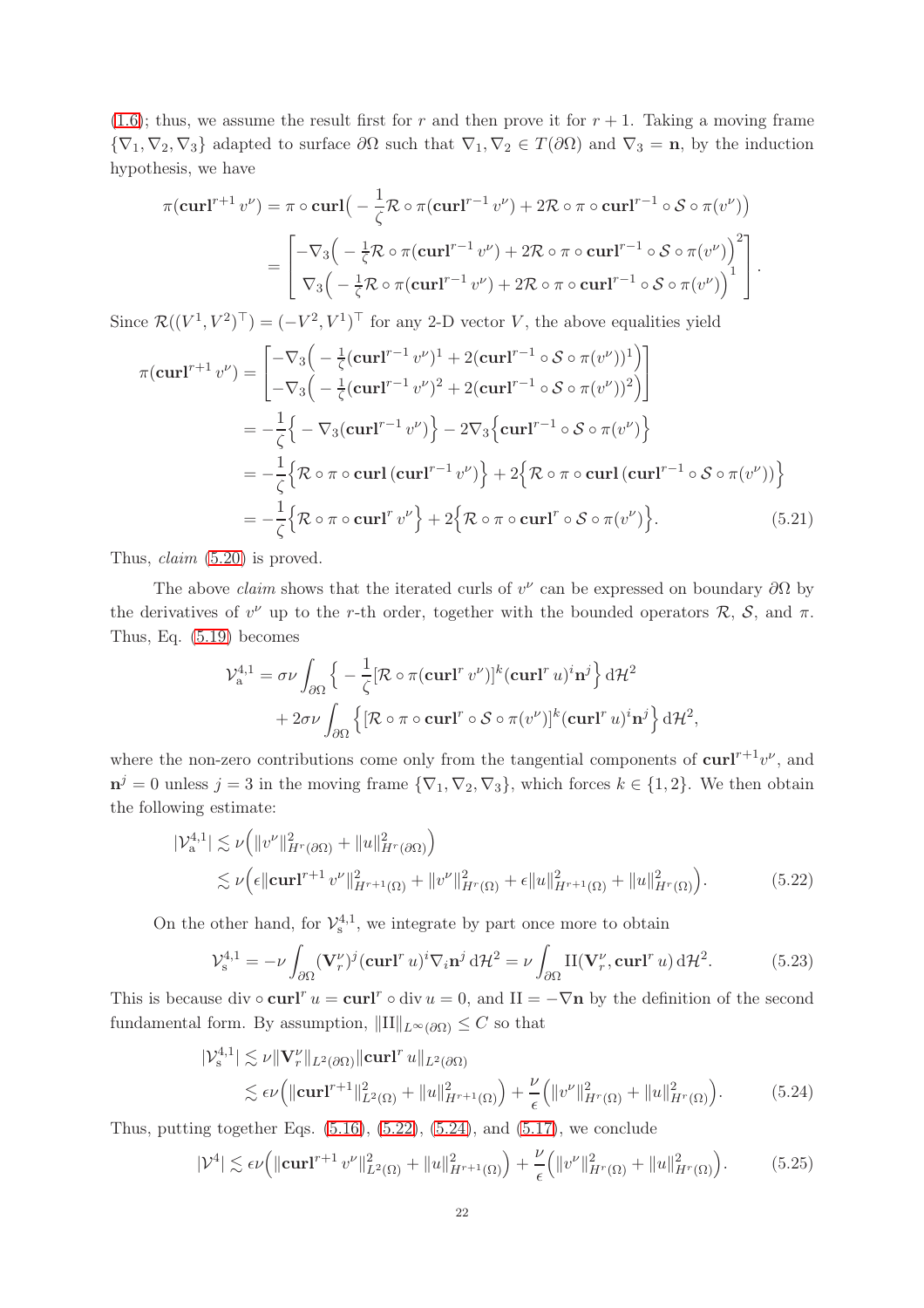**5.** The estimate for  $\mathcal{V}^5 := -\int_{\Omega} \langle \mathbf{curl}^r v^{\nu}, \mathbf{curl}^r (v^{\nu} \cdot \nabla u) \rangle \,dx$  proceeds by the Leibniz rule:

$$
|\mathcal{V}^5| \lesssim \int_{\Omega} |\mathbf{V}_r^{\nu}| \times \left(\sum_{l=0}^r |\nabla^{[l]} v^{\nu}| |\nabla^{[r-l+1]} u|\right) dx
$$
  

$$
\lesssim \int_{\Omega} |\nabla^{[r]} v^{\nu}| \left(|\nabla^r v^{\nu}| |\nabla u| + |v^{\nu}| |\nabla^{r+1} u|\right) dx
$$
  

$$
\lesssim ||v^{\nu}||_{H^r(\Omega)}^2 ||\nabla u||_{L^{\infty}(\Omega)} + ||v^{\nu}||_{H^r(\Omega)} ||v^{\nu}||_{L^{\infty}(\Omega)} ||u||_{H^{r+1}(\Omega)}
$$
  

$$
\lesssim ||v^{\nu}||_{H^r(\Omega)}^2 ||u||_{H^3(\Omega)} + ||v^{\nu}||_{H^r(\Omega)} ||v^{\nu}||_{H^2(\Omega)} ||u||_{H^{r+1}(\Omega)},
$$

where the last two lines hold by the interpolation inequality and the Sobolev embedding  $H^2(\mathbb{R}^3) \hookrightarrow$  $L^{\infty}(\mathbb{R}^{3})$ . Thus, we have

<span id="page-22-0"></span>
$$
|\mathcal{V}^5| \lesssim \|v^{\nu}\|_{H^r(\Omega)}^2 \|u\|_{H^{r+1}(\Omega)}, \tag{5.26}
$$

whenever  $r \geq 2$ .

**6.** Now, putting all the estimates for  $V^1 - V^5$  in Eqs. [\(5.8\)](#page-19-1)–[\(5.9\)](#page-19-2), [\(5.15\)](#page-20-4), and [\(5.25\)](#page-21-2)–[\(5.26\)](#page-22-0) together, we obtain

$$
\frac{1}{2}\frac{d}{dt}\int_{\Omega} |\mathbf{V}^{\nu}_{r}|^{2} dx + \nu \int_{\Omega} |\nabla \mathbf{V}^{\nu}_{r}|^{2} dx
$$
\n
$$
\lesssim \epsilon \nu \|\mathbf{curl}^{r+1} v^{\nu}\|_{L^{2}(\Omega)}^{2} + \left(\epsilon \nu + \frac{\nu}{\epsilon} + \|u\|_{H^{r+1}(\Omega)}\right) \|v^{\nu}\|_{H^{r}(\Omega)}^{2} + \|v^{\nu}\|_{H^{r}(\Omega)}^{3} + \left(\epsilon \nu + \frac{\nu}{\epsilon}\right) \|u\|_{H^{r+1}(\Omega)}^{2}.
$$
\n(5.27)

Thus, we can choose  $\epsilon > 0$  to be small so that

<span id="page-22-2"></span>
$$
\frac{d}{dt} \int_{\Omega} |\mathbf{V}_r^{\nu}|^2 dx + \nu \|\mathbf{curl}^{r+1} v^{\nu}\|_{L^2(\Omega)}^2 \le C_1 (1 + \|u\|_{H^{r+1}(\Omega)}) \|v^{\nu}\|_{H^r(\Omega)}^2 + \|v^{\nu}\|_{H^r(\Omega)}^3 + C_2 \nu \|u\|_{H^{r+1}(\Omega)}^2,
$$
\n(5.28)

where constants  $C_1$  and  $C_2$  depend on  $\nu_0$  and  $\epsilon$ . Here, it is crucial to choose  $\epsilon$  that depends only on  $\|\text{II}\|_{C^r(\partial\Omega)}$ , independent of  $\nu$ .

As a consequence, the energy function  $E(t) := ||v^{\nu}(t, \cdot)||_{H^{r}(\Omega)}^{2}$  satisfies the differential inequality:

$$
E'(t) \le C_3 E(t)^{3/2} + C_4 \nu,
$$
\n(5.29)

where  $C_3 = C_3(C_1, ||u||_{H^{r+1}(\Omega)})$  and  $C_4 = C_2 ||u||_{H^{r+1}(\Omega)}^2$  by interpolation.

7. Finally, in order to show that the lifespan of strong solutions of the Navier-Stokes equations are no less than  $T_{\star}$  uniformly in  $\nu \in (0, \nu_{\star})$  and to derive the inviscid limit, for any fixed  $T \in (0, T_{\star})$ , we define

$$
\begin{cases}\n\alpha(t) := \exp \left\{ -C_1 t - C_1 \int_0^t \|u(s, \cdot)\|_{H^{r+1}(\Omega)} ds \right\}, \\
F(t) := C_2 \alpha(t) \|u(t, \cdot)\|_{H^{r+1}(\Omega)}^2, \\
G := C_1 \alpha(T)^{-1} = \text{const.}, \\
\Phi(t) := \alpha(t) \|v^{\nu}(t, \cdot)\|_{H^r(\Omega)}^2.\n\end{cases} \tag{5.30}
$$

Then  $\Phi$  satisfies the ordinary differential inequality:

<span id="page-22-1"></span>
$$
\Phi'(t) \le \nu F(t) + G\Phi(t)^{3/2} \qquad \text{on } [0, T]. \tag{5.31}
$$

For some parameter  $\beta > 0$  to be chosen later, we divide Eq. [\(5.31\)](#page-22-1) by  $(1 + \beta \Phi(t))^{3/2}$  to obtain

$$
\frac{\Phi'(t)}{(1+\beta\Phi(t))^{3/2}} \le \nu F(t) + \frac{G}{\beta^{3/2}}.
$$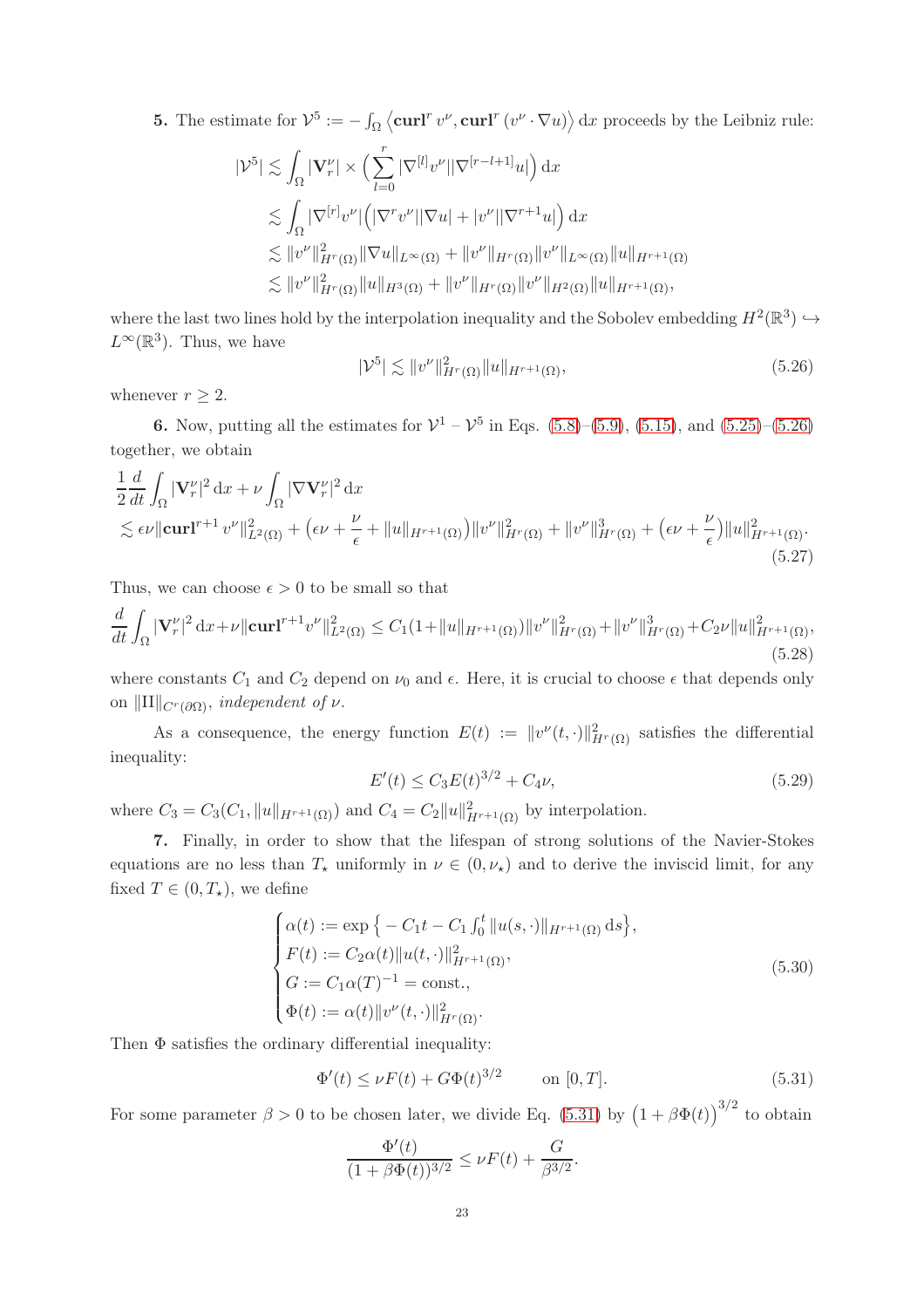Thus, by integrating from 0 to  $t \in [0, T]$ , we obtain the estimate:

$$
\frac{2}{\beta} \Big( 1 - \frac{1}{\sqrt{1 + \beta \Phi(t)}} \Big) \le \nu \int_0^T F(t) dt + \frac{GT}{\beta^{3/2}},
$$

that is,

<span id="page-23-0"></span>
$$
\frac{1}{\sqrt{1+\beta\Phi(t)}} \ge 1 - \frac{\beta\nu}{2} \int_0^T F(t)dt - \frac{GT}{2\sqrt{\beta}}.\tag{5.32}
$$

Notice that the right-hand side of Eq. [\(5.32\)](#page-23-0) is maximized when the two negative terms are equal:

$$
\beta = \left(\frac{GT}{\nu \int_0^T F(t)dt}\right)^{2/3}.
$$
\n(5.33)

Then the right-hand side equals

$$
1 - (GT)^{\frac{2}{3}} \left(\nu \int_0^T F(t) \, \mathrm{d}t\right)^{\frac{1}{3}}.
$$

It is bigger than or equal to  $\frac{1}{2}$  if and only if

$$
\nu \le \left(8(GT)^2 \int_0^T F(t) dt\right)^{-1}.
$$

On the other hand, by Eq. [\(5.32\)](#page-23-0),  $\frac{1}{\sqrt{1+t}}$  $\frac{1}{1+\beta\Phi(t)} \geq \frac{1}{2}$  $\frac{1}{2}$  for all  $0 \le t \le T$ ; that is,  $\Phi(t) \le \frac{3}{\beta}$  $\frac{3}{\beta}$  on [0, T].

In summary, we have established the following: If we set

$$
\nu_{\star} = \left( 8G^2 T_{\star}^2 \int_0^{T_{\star}} F(t) dt \right)^{-1}.
$$

then, whenever  $0 < \nu \leq \nu_{\star}$ ,

$$
\Phi(t) \le 3 \left( \frac{\int_0^T F(t) \, dt}{GT} \right)^{2/3} \nu^{2/3},\tag{5.34}
$$

which is equivalent to

$$
\sup_{t \in [0,T]} \|u^{\nu}(t,\cdot) - u(t,\cdot)\|_{H^r(\Omega)}^2
$$
  
\n
$$
\leq 3 \exp \left\{ C_1 T + C_1 \int_0^T \|u(s,\cdot)\|_{H^{r+1}(\Omega)} ds \right\} \left( \frac{\int_0^T F(t) dt}{GT} \right)^{\frac{2}{3}} \nu^{\frac{2}{3}}.
$$
\n(5.35)

This holds for any  $t \in [0, T]$ , where T is an arbitrary number in  $(0, T_*)$ . Therefore, the Navier-Stokes solution  $u^{\nu}$  does not blow up on  $[0, T]$  in the  $H^{\tau}$ -norm in space, provided that  $0 < \nu \leq \nu_{\star}$ . This completes the proof.  $\Box$ 

To conclude this section, we now give the following three remarks.

**Remark 5.2.** A key point of Theorem [5.1](#page-18-0) is that the strong solutions  $u^{\nu}$  to the Navier-Stokes equations do not blow up before  $T_{\star}$  in  $H^r$ , where  $T_{\star}$  is the lifespan of the corresponding Euler equations in  $H^{r+1}$  for  $r > \frac{5}{2}$ . The arguments (Step 7 of the proof) are adapted from §1 in Constantin [\[17\]](#page-28-8), in which the case of periodic boundary conditions are treated. This does not directly follow from our proof of Theorem [4.3](#page-12-1). In fact, constant M is proportional to  $\nu^{-1}$  in Eq.  $(4.31)$ , so that the lifespan for the Navier-Stokes equations (in  $H^{r+1}$  in space) is proportional to viscosity  $\nu$ , which goes to zero in the vanishing viscosity limit.

**Remark 5.3.** In Theorem [5.1](#page-18-0), the rate of convergence in the inviscid limit is  $\mathcal{O}(\nu^{1/3})$ . It can be improved to  $\mathcal{O}(\sqrt{\nu})$ , provided that  $\{\nabla u^{\nu} - \nabla u\}$  is uniformly bounded in space-time. Moreover, in this case, the  $H^{r+1}$ -norm of  $u^{\nu}$  is also close to that of u in the average in time.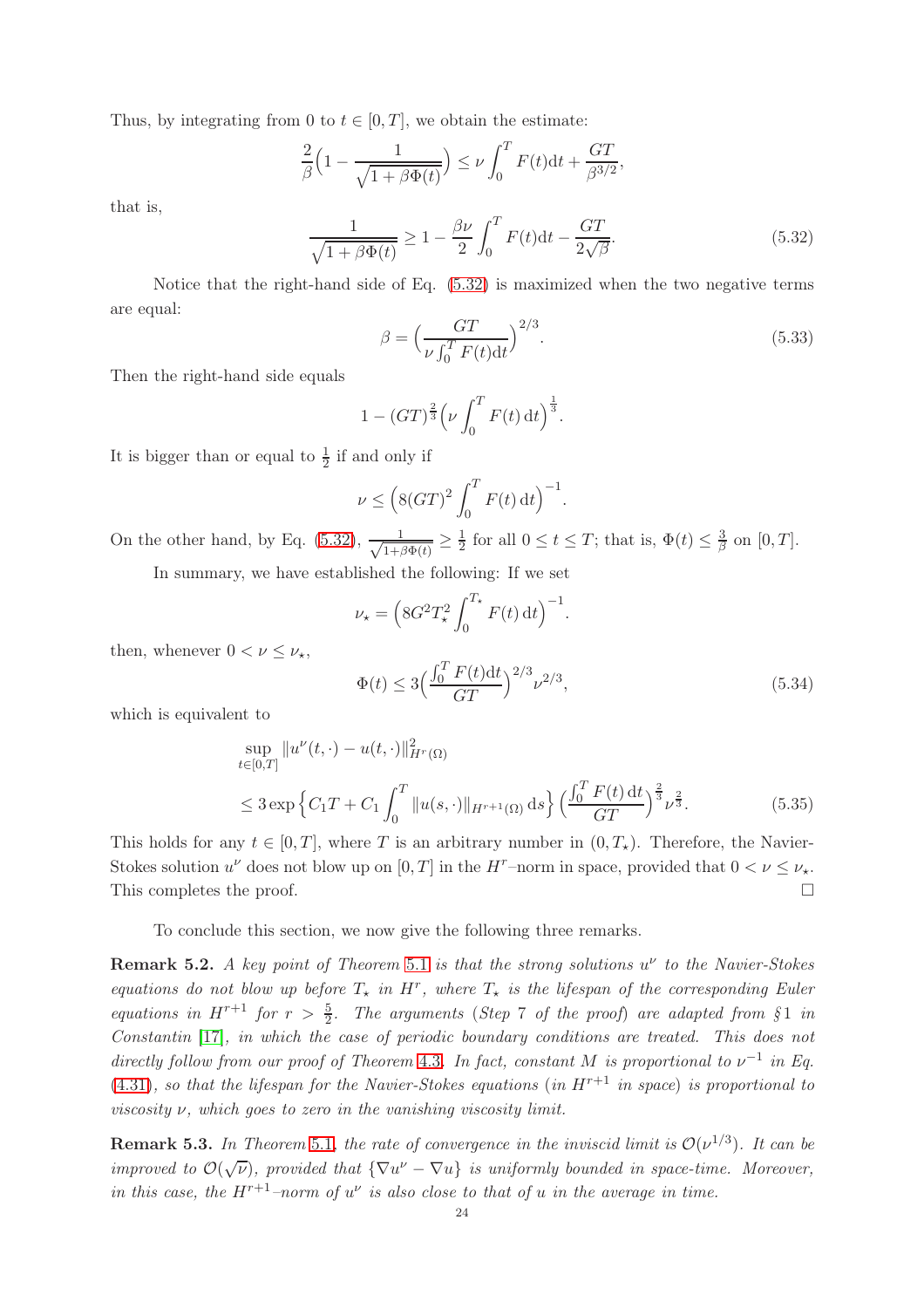**Proposition 5.4.** Let  $u^{\nu}, u, \nu^{0}, T_{\star}$ , and r be as in Theorem [5.1](#page-18-0). In addition, suppose that  ${\nabla} u^{\nu} - \nabla u$  is uniformly bounded in  $L^{\infty}([0, T_{\star}) \times \Omega; \mathbb{R}^{3})$ . Then there exists a constant C, depending only on  $T_{\star}$ ,  $||u||_{L^2([0,T_1):H^{r+1}(\Omega))}$ , and  $||H||_{C^r(\partial\Omega)}$ , such that

$$
\sup_{0 \le t < T_{\star}} \|u^{\nu}(t, \cdot) - u(t, \cdot)\|_{H^r(\Omega)} \le C\sqrt{\nu}.
$$
\n(5.36)

In particular, as  $\nu \to 0^+$ ,  $u^{\nu}$  converges to u in  $H^r(\Omega)$  uniformly in time. In addition,

$$
\int_0^T \|u^{\nu}(t,\cdot) - u(t,\cdot)\|_{H^{r+1}(\Omega)} \le C \qquad \text{for any } T \in [0,T_\star). \tag{5.37}
$$

Proof. The proof follows essentially from the arguments in Theorem [5.1](#page-18-0) above, *i.e.* by considering the evolution equation for  $v^{\nu} := u^{\nu} - u$ . We only emphasize the differences.

Indeed, starting from Eq. [\(5.7\)](#page-19-3), we estimate the terms,  $\mathcal{V}^1$ ,  $\mathcal{V}^2$ ,  $\mathcal{V}^4$ , and  $\mathcal{V}^5$ , as in Steps 1–2 and 4– 5 in the proof of Theorem [5.1.](#page-18-0) The only difference occurs in Step 3. Recall Eq. [\(5.14\)](#page-20-5) therein:

$$
|\mathcal{V}^3| \lesssim ||v^{\nu}||_{H^r(\Omega)}^2 ||\nabla u||_{L^{\infty}(\Omega)} + ||v^{\nu}||_{H^r(\Omega)} ||u||_{H^r(\Omega)} ||\nabla v^{\nu}||_{L^{\infty}} + ||v^{\nu}||_{H^r(\Omega)}^2 ||\nabla v^{\nu}||_{L^{\infty}}.
$$

Under the additional assumption,  $\|\nabla v^{\nu}\|_{L^{\infty}} \leq C$  so that

$$
|\mathcal{V}^3| \lesssim (1 + \|u\|_{H^r(\Omega)}) \|v^{\nu}\|_{H^r(\Omega)}^2.
$$
\n(5.38)

As a consequence, by choosing  $\epsilon$  suitable small, estimate [\(5.28\)](#page-22-2) in Step 6 can be improved to

<span id="page-24-0"></span>
$$
\frac{d}{dt} \int_{\Omega} |\mathbf{V}_r^{\nu}|^2 dx + \nu ||\mathbf{curl}^{r+1} v^{\nu}||_{L^2(\Omega)}^2 \le C_1 \Big( 1 + ||u||_{H^{r+1}(\Omega)} \Big) ||v^{\nu}||_{H^r(\Omega)}^2 + C_2 \nu ||u||_{H^{r+1}(\Omega)}^2, \tag{5.39}
$$

which does not contain the cubic terms in  $||v^{\nu}||_{H^r}$ .

From here, the usual Gronwall inequality yields

$$
||v^{\nu}(t,\cdot)||_{H^{r}(\Omega)}^{2} \leq ||v^{\nu}(0,\cdot)||_{H^{r}(\Omega)}^{2} \exp \left\{ C_{1}t + \int_{0}^{t} ||u(s,\cdot)||_{H^{r+1}(\Omega)} ds \right\}
$$
  
+  $C_{2}\nu \int_{0}^{t} \left\{ \exp \left( C(t-s) + \int_{s}^{t} ||u(\tau,\cdot)||_{H^{r+1}(\Omega)} d\tau \right) ||u(s,\cdot)||_{H^{r+1}(\Omega)}^{2} \right\} ds$   
=  $C_{2}\nu \int_{0}^{t} \left\{ \exp \left( C(t-s) + \int_{s}^{t} ||u(\tau,\cdot)||_{H^{r+1}(\Omega)} d\tau \right) ||u(s,\cdot)||_{H^{r+1}(\Omega)}^{2} \right\} ds$  (5.40)

for any  $t \in [0, T_{\star})$ . This is because  $v^{\nu}(0, \cdot) = 0$ , since the Navier-Stokes and the Euler solutions have the same initial data. Thus, for some constant  $C_6 = C_6(\nu^0, \|\Pi\|_{C^r(\Omega)}, T_{\star}, \|u\|_{L^2(0,T_{\star};H^{r+1}(\Omega))}),$ 

<span id="page-24-2"></span>
$$
\sup_{t \in [0,T_\star)} \|v^\nu(t,\cdot)\|_{H^r(\Omega)} \le C_6 \sqrt{\nu} \to 0 \qquad \text{as } \nu \to 0^+.
$$
 (5.41)

Finally, integrate Eq. [\(5.39\)](#page-24-0) with Eq. [\(5.40\)](#page-24-1) substituted into the right-hand side. In this way, we find a constant  $C_7$  with the same dependence as  $C_6$  such that

$$
\sup_{t \in [0,T_\star)} \int_0^t \|\mathbf{curl}^{r+1} v^\nu(s,\cdot)\|_{L^2(\Omega)}^2 \,\mathrm{d}s \le C_7. \tag{5.42}
$$

Therefore, in view of Theorem [3.1](#page-6-0) and Eq. [\(5.41\)](#page-24-2), we have

$$
\sup_{t \in [0,T_\star)} \int_0^t \|v^\nu(s,\cdot)\|_{H^{r+1}(\Omega)}^2 \,\mathrm{d} s \le C_8 = C_8(\nu^0, \|\Pi\|_{C^r(\Omega)}, T_\star, \|u\|_{L^2(0,T_\star;H^{r+1}(\Omega))}),\tag{5.43}
$$

which completes the proof.  $\Box$ 

<span id="page-24-1"></span>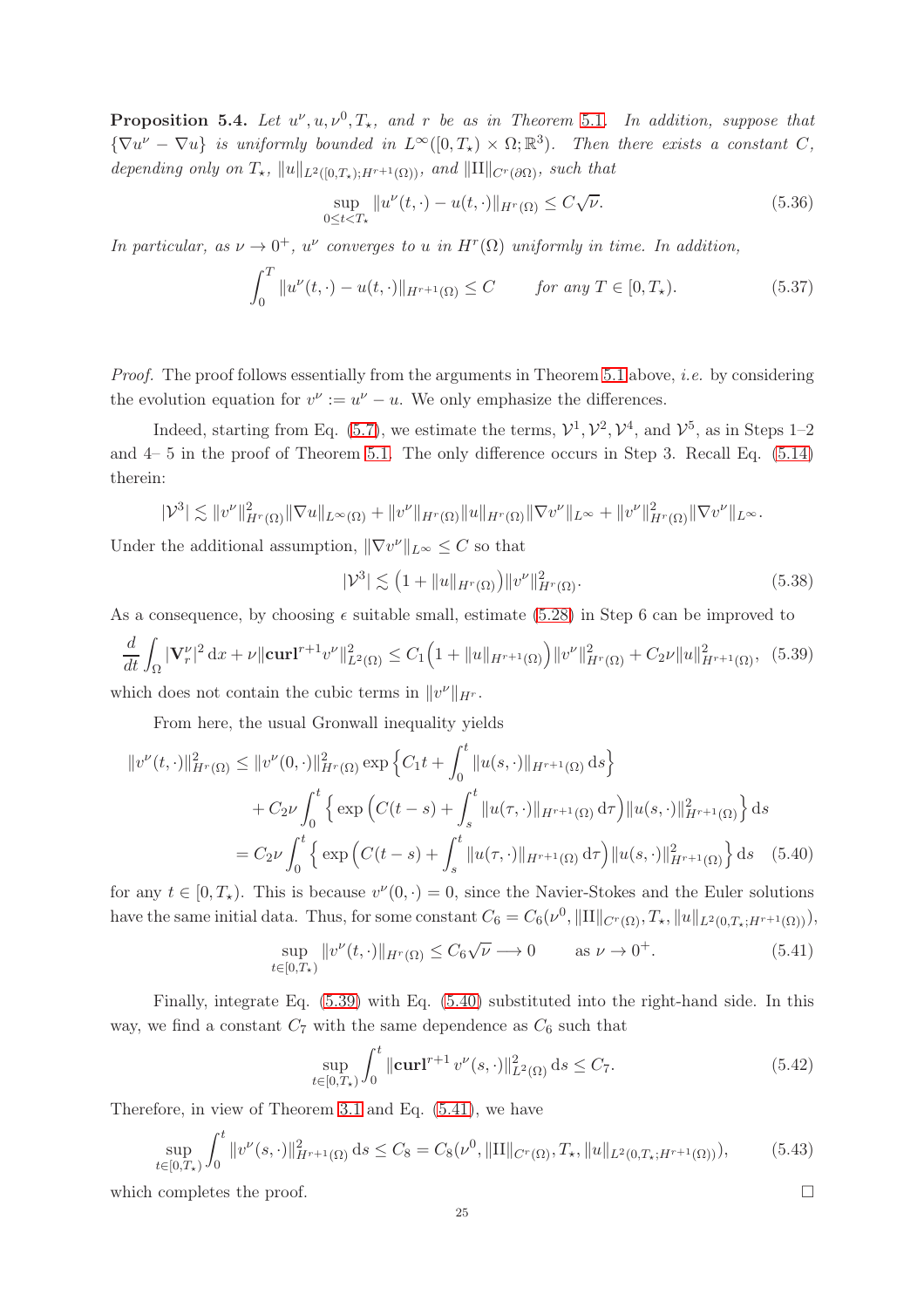**Remark 5.5.** Combining the results in  $\S4-\S5$  together, we have established the existence of strong solutions in  $H^{r+1}$  for  $r > \frac{5}{2}$  of the Navier-Stokes equations, while the inviscid limit has been proved in  $H^r$ . Therefore, it remains an open question whether the inviscid limit holds or fails (e.g., due to the development of boundary layers) in  $H^{r+1}$ , i.e. the highest order the spatial regularity of the strong solutions.

## 6. Remarks on the Non-Navier Slip-type Boundary Condition

In the introduction  $(\S1)$ , a modified version of the Navier boundary condition, which is originally introduced by Bardos [\[5\]](#page-27-4) and Solonnikov-S˘cadilov [\[45\]](#page-29-12), has been briefly discussed. ˘ Physically, it describes the phenomenon that the tangential part of the normal vector field of the Cauchy stress tensor is uniformly vanishing, and it agrees with the Navier boundary condition if and only if boundary  $\partial\Omega$  is flat. Together with the kinematic boundary condition, we have

<span id="page-25-0"></span>
$$
u^{\nu} \cdot \mathbf{n} = 0, \quad \omega^{\nu} \times \mathbf{n} = 0 \qquad \text{on } \partial \Omega. \tag{6.1}
$$

The second line is referred to as the non-Navier slip-type boundary condition.

In Beirão da Veiga-Crispo [\[10,](#page-28-22) [11\]](#page-28-23), the inviscid limit problem is analyzed for the Navier-Stokes equations subject to the boundary conditions [\(6.1\)](#page-25-0) and the Euler equations subject to the no-penetration boundary condition  $(1.11)$ . In this section, we write K for the Gauss curvature of surface  $\partial\Omega$ . We first introduce the following notions (see also Definitions 2.1 and 2.3 in [\[11\]](#page-28-23)):

<span id="page-25-2"></span>Definition 6.1. For the non-Navier slip-type boundary conditions [\(6.1\)](#page-25-0), we say that

- (i)  $u_0 \in C^{\infty}(\Omega;\mathbb{R}^3)$  is an admissible initial data if  $\nabla \cdot u_0 = 0$  in the closure  $\overline{\Omega}$ , as well as  $u_0 \cdot \mathbf{n} = 0$  and  $\omega_0 \times \mathbf{n} = 0$  on  $\partial\Omega$ ;
- (ii) The inviscid limit  $u^{\nu} \to u$  holds "strongly" in  $L^p([0,T]; W^{s,q}(\Omega;\mathbb{R}^3))$  for some  $T > 0$ ,  $p, q \geq 1$ , and  $s > 1$ , if the convergence holds with respect to the strong topology on  $L^p([0,T];W^{s,q}(\Omega;\mathbb{R}^3)).$

In particular, we notice that, if  $u^{\nu} \to u$  strongly,  $\omega^{\nu} \times \mathbf{n} = 0$  on  $[0, T] \times \partial\Omega$  implies  $\omega \times \mathbf{n} = 0$ on  $[0, T] \times \partial \Omega$ . This is termed as the "*persistence property*" in [\[10,](#page-28-22) [11\]](#page-28-23). In the presence of such a property, the following non-convergence result is established by Beirão da Veiga-Crispo, first by considering a special example on  $\mathbb{S}^2$  in [\[10\]](#page-28-22) and then proved in full generality via computations of the principal curvatures on  $\partial\Omega$  in local coordinates in [\[11\]](#page-28-23):

<span id="page-25-1"></span>**Theorem 6.2** (Beirão da Veiga-Crispo, [\[10,](#page-28-22) [11\]](#page-28-23)). Let  $\Omega \subset \mathbb{R}^3$  be a bounded regular domain. Let the admissible initial data  $u_0$  be given for the initial-boundary value problem [\(1.1\)](#page-0-0) and [\(6.1\)](#page-25-0) and problem  $(1.10)$ – $(1.11)$  such that the following condition holds:

$$
\omega_0(x_0) \neq 0 \qquad \text{for some } x_0 \in \partial\Omega \text{ such that } K(x_0) \neq 0. \tag{6.2}
$$

Then, for arbitrary  $\delta > 0$ ,  $p, q \ge 1$  and  $s > 1$ , the "strong" inviscid limit fails:

$$
u^{\nu} \nrightarrow u \qquad in \, L^p([0, \delta]; W^{s,q}(\Omega; \mathbb{R}^3)). \tag{6.3}
$$

This theorem says that, if the initial vorticity vanishes somewhere on the curved part of the boundary, *i.e.* the Gauss curvature is non-vanishing at this point, then the "strong" inviscid limit fails in an arbitrarily short time interval, so that the Prandtl boundary layers must be developed. Heuristically, this is due to the incompatibility of the vorticity directions of the slip-type boundary conditions in the limiting process  $\nu \to 0^+$ .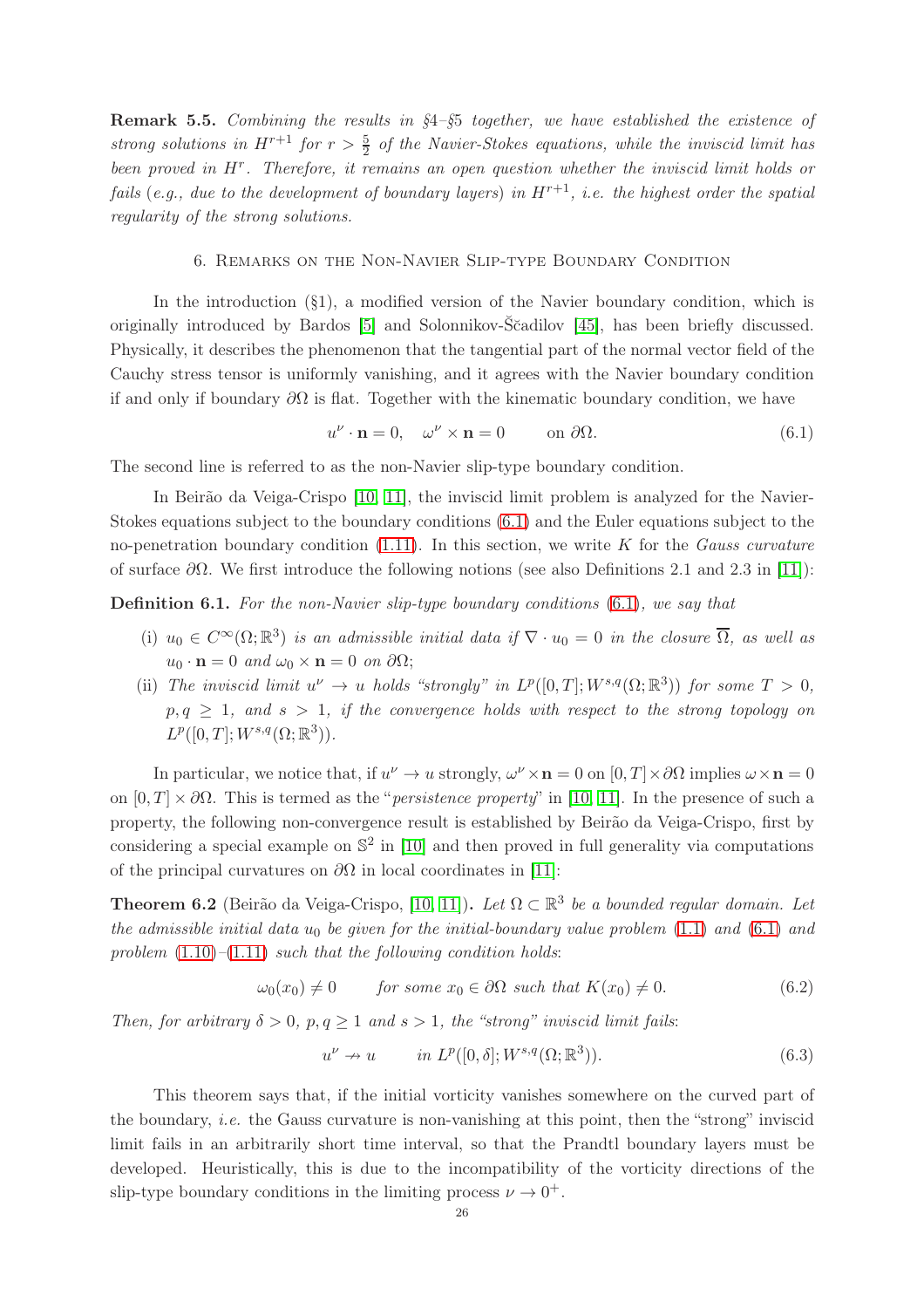Now we give an alternative proof of Theorem [6.2,](#page-25-1) which avoids the computations in local coordinates on  $\partial\Omega$  as in [\[10,](#page-28-22) [11\]](#page-28-23). This offers a new, global perspective for the above theorem, and the proof makes essential use of the properties of Lie derivatives in  $\mathbb{R}^3$ .

Proof. First of all, following the original proof in [\[10,](#page-28-22) [11\]](#page-28-23), we consider the inviscid vorticity equation, which is obtained by taking the curl of the Euler equation [\(1.10\)](#page-3-1):

$$
\partial_t \omega + (u \cdot \nabla)\omega - (\omega \cdot \nabla)u = 0.
$$
\n(6.4)

Then taking the cross product with the outer unit normal  $\mathbf{n} : \partial \Omega \to \mathbb{S}^2$  leads to

<span id="page-26-0"></span>
$$
\partial_t(\omega \times \mathbf{n}) + \{(u \cdot \nabla)\omega - (\omega \cdot \nabla)u\} \times \mathbf{n} = 0.
$$
 (6.5)

It is observed by Xiao-Xin (cf. Corollary 8.3 in [\[49\]](#page-29-6)) that a necessary condition for the "strong" inviscid limit in the time interval  $(0, \delta)$  is:

$$
\omega \times \mathbf{n} \equiv 0 \qquad \text{on } (0, \delta) \times \partial \Omega,
$$
\n(6.6)

that is, the persistence property is verified  $(cf.$  Definition [6.1\)](#page-25-2). Thus, if the "strong" inviscid limit were valid, then Eq. [\(6.5\)](#page-26-0) implies that  $\{(u \cdot \nabla) \omega - (\omega \cdot \nabla)u\} \times \mathbf{n} = 0$  for all time. In particular, sending  $t \to 0^+$ , the following condition must be fulfilled:

<span id="page-26-1"></span>
$$
\{(u_0 \cdot \nabla)\omega_0 - (\omega_0 \cdot \nabla)u_0\} \times \mathbf{n} = 0 \quad \text{on } \partial\Omega.
$$
 (6.7)

Our crucial observation is that the expression in the bracket in [\(6.7\)](#page-26-1) coincides with the Lie bracket of the vector fields  $u_0, \omega_0 \in T\mathbb{R}^3$ :

<span id="page-26-2"></span>
$$
(u_0 \cdot \nabla)\omega_0 - (\omega_0 \cdot \nabla)u_0 = [u_0, \omega_0].
$$
\n(6.8)

To prove Eq. [\(6.8\)](#page-26-2), let  $V = \sum_{i=1}^{3} V^i \partial_i$  and  $W = \sum_{j=1}^{3} V^j \partial_j$  be two smooth vector fields in  $T\mathbb{R}^3$ , where  $\{\partial_1, \partial_2, \partial_3\}$  denotes the canonical Euclidean frame. We follow the convention in differential geometry to identify vector fields with first-order differential operators. Thus, the Lie bracket of  $V$  and  $W$  can be computed as

$$
[V, W] = VW - WV = (V^i \partial_i (W^j \partial_j) - W^j \partial_j (V^i \partial_i)) =: (V \cdot \nabla)W - (W \cdot \nabla)V,
$$

which verifies the above identity. In the above, the Einstein summation convention is adopted.

To proceed, we recall that the Lie bracket of two vector fields on a differentiable manifold equals the Lie derivative (denoted by  $\mathcal{L}$ ) of one vector field along the other:

<span id="page-26-3"></span>
$$
[u_0, \omega_0] = \mathcal{L}_{u_0} \omega_0. \tag{6.9}
$$

This result is standard in the differentiable manifold theory, which can be found in the classical texts (cf. do Carmo [\[21\]](#page-28-26)). Furthermore, the Lie derivative at a point  $x_0 \in \partial\Omega$  is given by

<span id="page-26-4"></span>
$$
\mathcal{L}_{u_0}\omega_0(x_0) := \lim_{s \to 0^+} \frac{(\theta_s)^* \{\omega_0(\theta_s(x_0))\} - \omega_0(x_0)}{s},\tag{6.10}
$$

where  $\{\theta_s(x) : s \ge 0, x \in \mathbb{R}^3\}$  is the one-parameter subgroup defined by the following ODE:

$$
\begin{cases}\n\frac{d}{ds}\theta_s(x) = u_0(\theta_s(x)) & \text{for all } s \ge 0, \ x \in \mathbb{R}^3, \\
\theta_0(x) = x & \text{for all } x \in \mathbb{R}^3.\n\end{cases}
$$
\n(6.11)

In other words, trajectory  $\{\theta_s(x)\}_{s>0}$  is the *integral curve* of the vector field  $u_0$  emanating from point x. Also,  $(\theta_s)^*$  denotes the pullback operation under map  $\theta_s$ .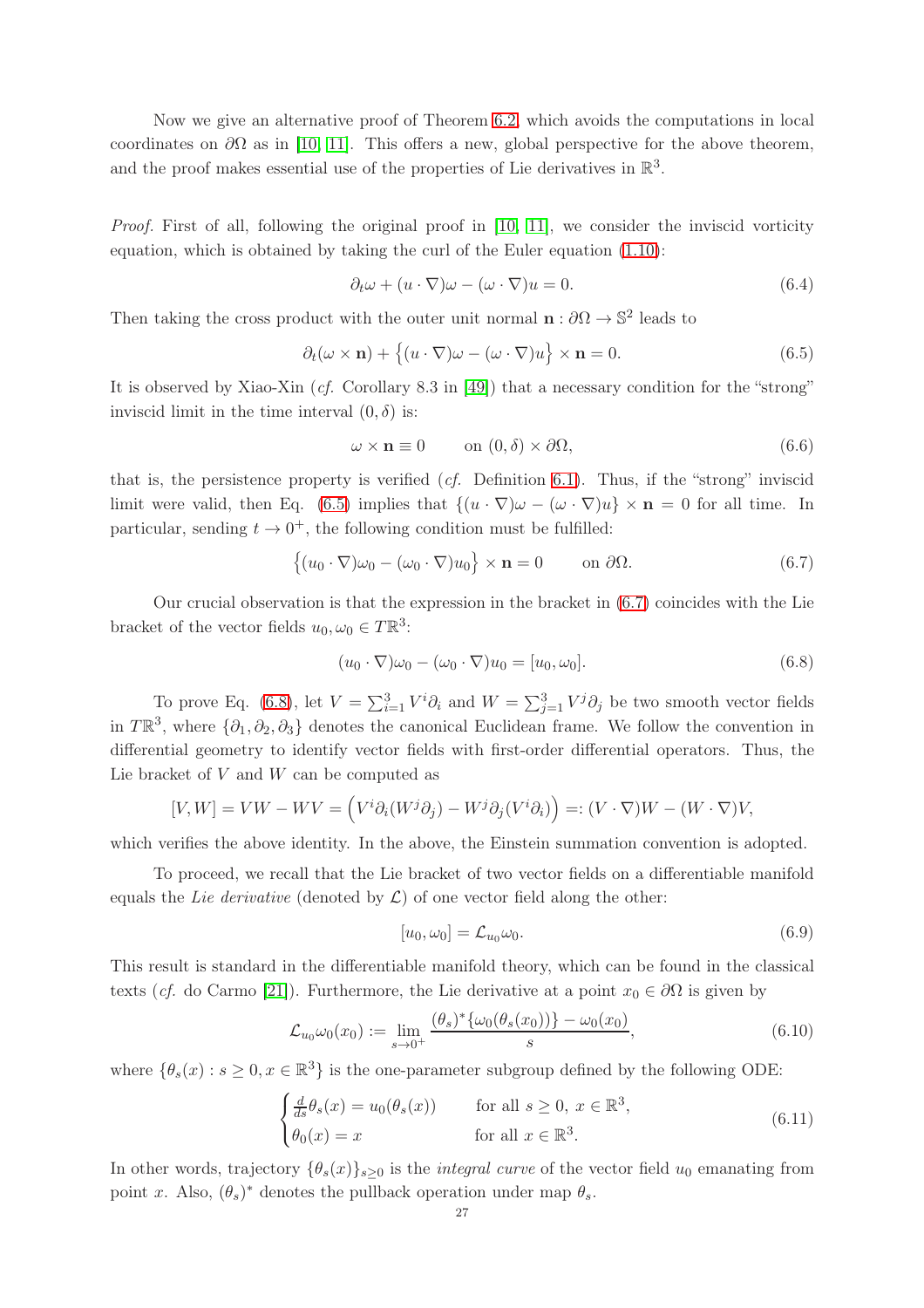By the admissibility of the initial data,  $\omega_0 \in T(\partial\Omega)^{\perp}$  is orthogonal to the boundary since  $\omega_0 \times \mathbf{n} = 0$ , and  $u_0 \in T(\partial\Omega)$  is tangential to the boundary because of the kinematic boundary condition:  $u_0 \cdot \mathbf{n} = 0$ . The expression on the right-hand side of Eq. [\(6.9\)](#page-26-3) is well-defined since  $ω_0$  is a vector field defined along the manifold  $\partial Ω$ . In geometric terminologies, it means that  $\omega_0 \in \iota^* T \mathbb{R}^3$ , where  $\iota : \partial \Omega \hookrightarrow \mathbb{R}^3$  is the embedding of Riemannian submanifold, and  $\iota^* T \mathbb{R}^3$  is the pullback vector bundle. This enables us to take the Lie derivative on  $\omega_0$  along any vector field  $(e.g. u_0)$  tangent to  $\partial\Omega$ .

Now, by the assumptions, there is a point  $x_0 \in \partial\Omega$  such that  $\omega_0(x_0) \neq 0$  and  $K(x_0) \neq 0$ . Owing to the non-vanishing curvature, there exists some small neighbourhood  $U \subset \partial\Omega$  of  $x_0$  such that every smooth curve  $\gamma : (-\delta, \delta) \to \partial\Omega$  satisfying  $\gamma(0) = x_0$  is not a straight line segment in  $\mathbb{R}^3$ . In addition, as vorticity  $\omega_0$  is non-vanishing at  $x_0$ , we have

$$
\langle u_0, \dot{\gamma} \rangle \neq 0 \qquad \text{on } U. \tag{6.12}
$$

On the other hand, using the definition of the Lie derivative in terms of the integral curve, *i.e.*  $(6.10)$ , we have

$$
\mathcal{L}_{\dot{\gamma}}\omega_0 \neq 0 \qquad \text{on } T(\partial\Omega). \tag{6.13}
$$

This is because the parallel-transport of  $\omega_0$  along  $\gamma$  cannot be obtained by a Euclidean translation, so that  $(\theta_s)^* {\omega_0(\theta_s(x_0))} - \omega_0(x_0) \neq 0$  in Eq. [\(6.10\)](#page-26-4). Therefore, we conclude that  $\mathcal{L}_{\langle u_0, \dot{\gamma} \rangle \dot{\gamma}} \omega_0 \neq 0$ on  $T(\partial\Omega)$ , from which it follows

$$
\mathcal{L}_{u_0} \omega_0(x_0) \times \mathbf{n}(x_0) \neq 0 \qquad \text{in } \mathbb{R}^3. \tag{6.14}
$$

This contradicts Eq.  $(6.7)$ .

Acknowledgement. The research of Gui-Qiang G. Chen was supported in part by the UK Engineering and Physical Sciences Research Council Award EP/E035027/1 and EP/L015811/1, and the Royal Society–Wolfson Research Merit Award (UK). The research of Siran Li was supported in part by the UK EPSRC Science and Innovation award to the Oxford Centre for Nonlinear PDE (EP/E035027/1). The research of Zhongmin Qian was supported in part by the ERC grant (ESig ID291244).

#### **REFERENCES**

- <span id="page-27-6"></span><span id="page-27-0"></span>[1] Y. Achdou, O. Pironneau, and F. Valentin, Effective boundary conditions for laminar flows over periodic rough boundaries, J. Comput. Phys. 147 (1998), 187–218.
- <span id="page-27-3"></span>[2] R. A. Adams and J. J. F. Fournier, Sobolev Spaces, Academic Press, An Imprint of Elsevier Science, 2003.
- <span id="page-27-1"></span>[3] R. Alexandre, Y.-G. Wang, C.-J. Xu, and T. Yang, Well-posedness of the Prandtl equation in Sobolev spaces, J. Amer. Math. Soc. 28 (2015), 745–784.
- <span id="page-27-4"></span>[4] E. Bänsch, Finite element discretization of the Navier-Stokes equations with a free capillary surface, Numer. Math. 88 (2001), 203–235.
- [5] C. Bardos, Existence et unicité de la solution de l'équation d'Euler en dimension deux, J. Math. Anal. Appl. 40 (1972), 769–790.
- <span id="page-27-2"></span>[6] C. Bardos and E. S. Titi, Euler equations for incompressible ideal fluids, Russ. Math. Survey, 62 (2007), 409–451.
- <span id="page-27-5"></span>[7] G. S. Beavers and D. D. Joseph, Boundary conditions at a naturally permeable wall, J. Fluid Mech. 30 (1967), 197–207.
- [8] H. Beirão da Veiga and F. Crispo, Sharp inviscid limit results under Navier type boundary conditions: An  $L^p$  theory, *J. Math. Fluid Mech.* **12** (2010), 397-411.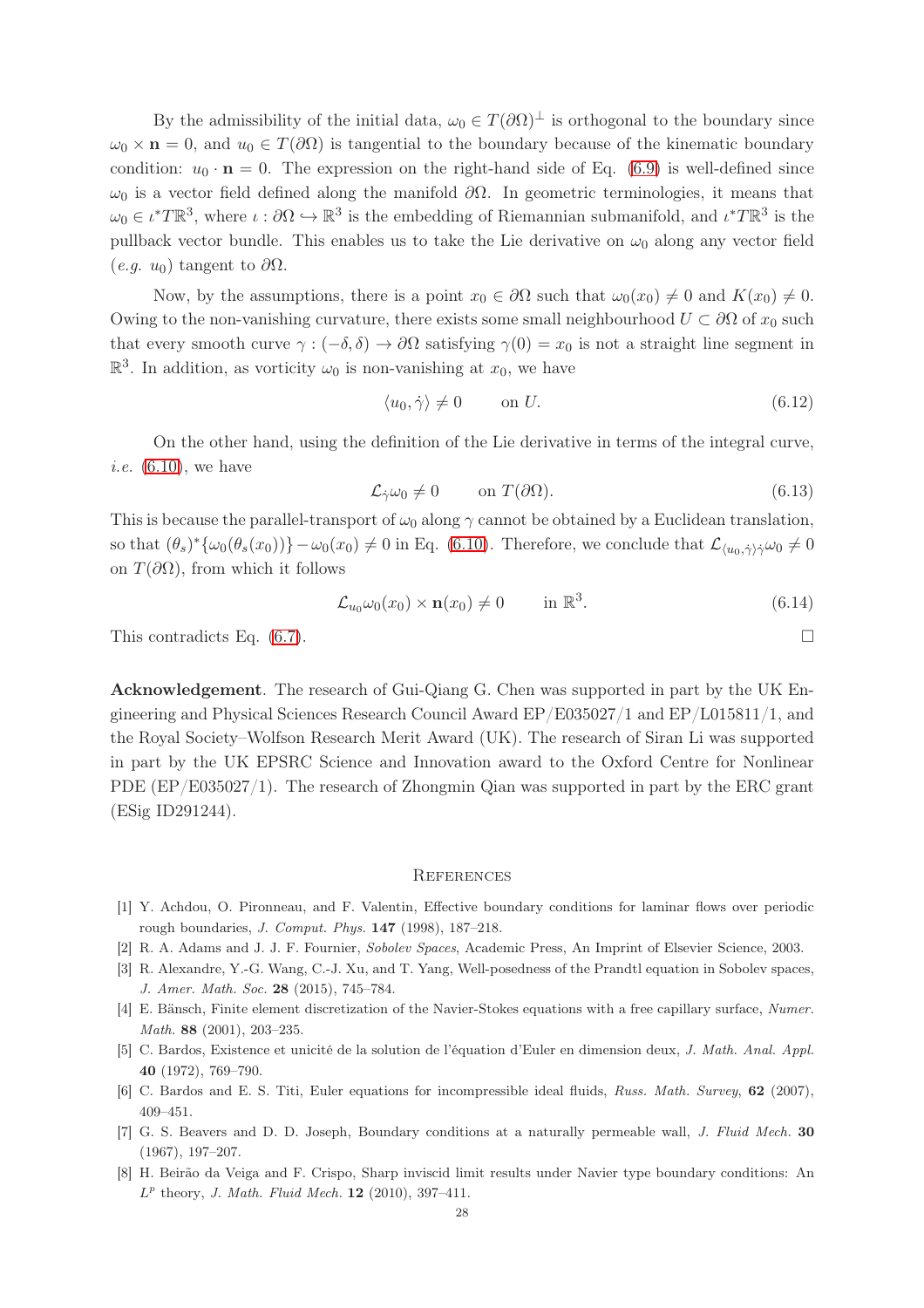- <span id="page-28-22"></span><span id="page-28-12"></span>[9] H. Beirão da Veiga and F. Crispo, Concerning the  $W^{k,p}$ -inviscid limit for 3-D flows under a slip boundary condition, J. Math. Fluid Mech. 13 (2011), 117–135.
- <span id="page-28-23"></span>[10] H. Beirão da Veiga and F. Crispo, The 3D inviscid limit result under slip boundary conditions: A negative answer, J. Math. Fluid Mech. 14 (2012), 55–59.
- <span id="page-28-13"></span>[11] H. Beirão da Veiga and F. Crispo, A missed persistence property for the Euler equations and its effect on inviscid limits, Nonlinearity, 25 (2012), 1661–1669.
- <span id="page-28-14"></span>[12] H. Bellout, J. Neustupa, and P. Penel, On viscosity-continuous solutions of the Euler and Navier-Stokes equations with a Navier-type boundary condition, C. R. Acad. Sci. Paris, Ser. I. 347 (2009), 1141–1146.
- <span id="page-28-15"></span>[13] L. C. Berselli and S. Spirito, On the vanishing viscosity limit of 3D Navier-Stokes equations under slip boundary conditions in general domains, Commun. Math. Phys. 316 (2012), 171–198.
- <span id="page-28-6"></span>[14] G.-Q. Chen, D. Osborne, and Z. Qian, The Navier-Stokes equations with the kinematic and vorticity boundary conditions on non-flat boundaries, Acta Math. Sci. 29 (2009), 919–948.
- <span id="page-28-16"></span>[15] G.-Q. Chen and Z. Qian, A study of the Navier-Stokes equations with the kinematic and Navier boundary conditions, Indiana Univ. Math. J. 59 (2010), 721–760.
- <span id="page-28-8"></span>[16] T. Clopeau, A. Mikelič, and R. Robert, On the vanishing viscosity limit for the 2D incompressible Navier-Stokes equations with the friction type boundary conditions, Nonlinearity, 11 (1998), 1625–1636.
- <span id="page-28-7"></span>[17] P. Constantin, Note on loss of regularity for solutions of the 3-D incompressible euler and related equations, Commun. Math. Phys. 104 (1986), 311–326.
- <span id="page-28-24"></span>[18] P. Constantin, On the Euler equations of incompressible fluids, Bull. Amer. Math. Soc. 44 (2007), 603–621.
- <span id="page-28-10"></span>[19] P. Constantin, T. Elgindi, M. Ignatova, and V. Vicol, Remarks on the inviscid limit for the Navier-Stokes equations for uniformly bounded velocity fields, SIAM J. Math. Anal. 49 (2017), 1932-1946.
- <span id="page-28-26"></span>[20] P. Constantin and J. Wu, The inviscid limit for non-smooth vorticity, *Indiana. Univ. Math. J.* 45 (1996), 67–81.
- <span id="page-28-21"></span>[21] M. P. do Carmo, Riemannian Geometry, Birkhäuser: Boston, 1992.
- <span id="page-28-25"></span>[22] T. D. Drivas and H. Q. Nguyen, Remarks on the emergence of weak Euler solutions in the vanishing viscosity limit, J. Nonlinear Sci., 2018 (to appear).
- <span id="page-28-3"></span>[23] D. G. Ebin and J. E. Marsden, Groups of diffeomorphisms and the solution of the Euler equations for a perfect fluid, Bull. Amer. Math. Soc. 75 (1969), 962–967.
- <span id="page-28-11"></span>[24] D. Einzel, P. Panzer, and M. Liu, Boundary condition for fluid flow: Curved or rough surfaces, *Phys. Rev.* Lett. 64 (1990), 2269–2272.
- <span id="page-28-18"></span>[25] D. Gérard-Varet and E. Dormy, On the ill-posedness of the Prandtl equation, J. Amer. Math. Soc. 23 (2010), 591–609.
- <span id="page-28-19"></span>[26] D. Iftimie and G. Planas, Inviscid limits for the Navier-Stokes equations with Navier friction boundary conditions, Nonlinearity, 19 (2006), 899–918.
- <span id="page-28-4"></span>[27] D. Iftimie, G. Raugel, and G. R. Sell, Navier-Stokes equations in thin 3D domains with Navier boundary conditions, Indiana Univ. Math. J. 56 (2007) 1083–1156.
- <span id="page-28-5"></span>[28] W. Jäger and A. Mikelič, On the roughness-induced effective boundary conditions for an incompressible viscous flow, J. Diff. Eq. 170 (2001), 96–122.
- [29] W. Jäger and A. Mikelič, Couette flows over a rough boundary and drag reduction, Commun. Math. Phys. 232 (2003), 429–455.
- <span id="page-28-1"></span><span id="page-28-0"></span>[30] T. Kato, Quasi-linear equations of evolution with applications to partial differential equations, In: Spectral Theory and Differential Equations, pp. 25–70, Lecture Notes in Mathematics, 448, Berlin: Springer, 1975.
- <span id="page-28-17"></span>[31] T. Kato and G. Ponce, Commutator estimates and the Euler and Navier-Stokes equations, Comm. Pure Appl. Math. 41 (1988), 891–907.
- [32] J. P. Kelliher, Observations on the vanishing viscosity limit, Trans. Amer. Math. Soc. 369 (2017), 2003–2027.
- <span id="page-28-20"></span>[33] S. Kobayashi and K. Nomizu, Foundations of Differential Geometry, Vol. 1, John Wiley & Sons, Inc.: New York, 1996.
- [34] M. C. Lopes Filho, H. J. Nussenzveig Lopes, and G. Planas, On the inviscid limit for two-dimensional incompressible flow with Navier friction condition, SIAM J. Math. Anal. 36 (2005), 1130–1141.
- <span id="page-28-9"></span><span id="page-28-2"></span>[35] A. J. Majda and A. L. Bertozzi, Vorticity and Incompressible Flow, Cambridge University Press: Cambridge, 2002.
- [36] N. Masmoudi, Remarks about the inviscid limit of the Navier–Stokes system, Commun. Math. Phys. 270 (2007), 777–788.